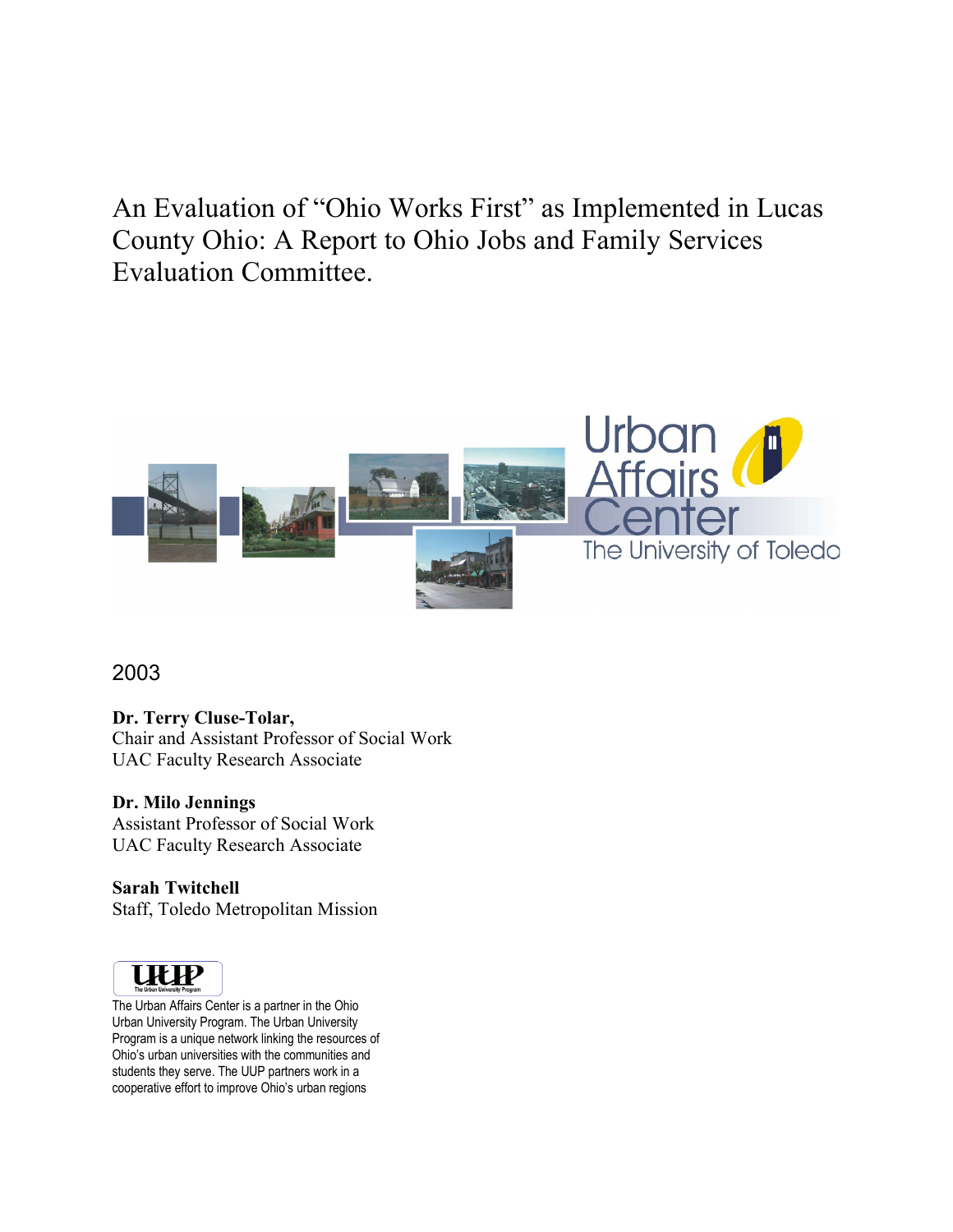Prepared for Lucas County Jobs and Family Service Evaluation Committee 2003

By The University of Toledo Urban Affairs Center

**The University of Toledo Urban Affairs Center 2801 W. Bancroft St. Toledo, Ohio 43606 4195303591 E-Mail: uac@utoledo.edu**

**This publication is available for download at the Urban Affairs Center website: HTTP://uac.utoledo.edu**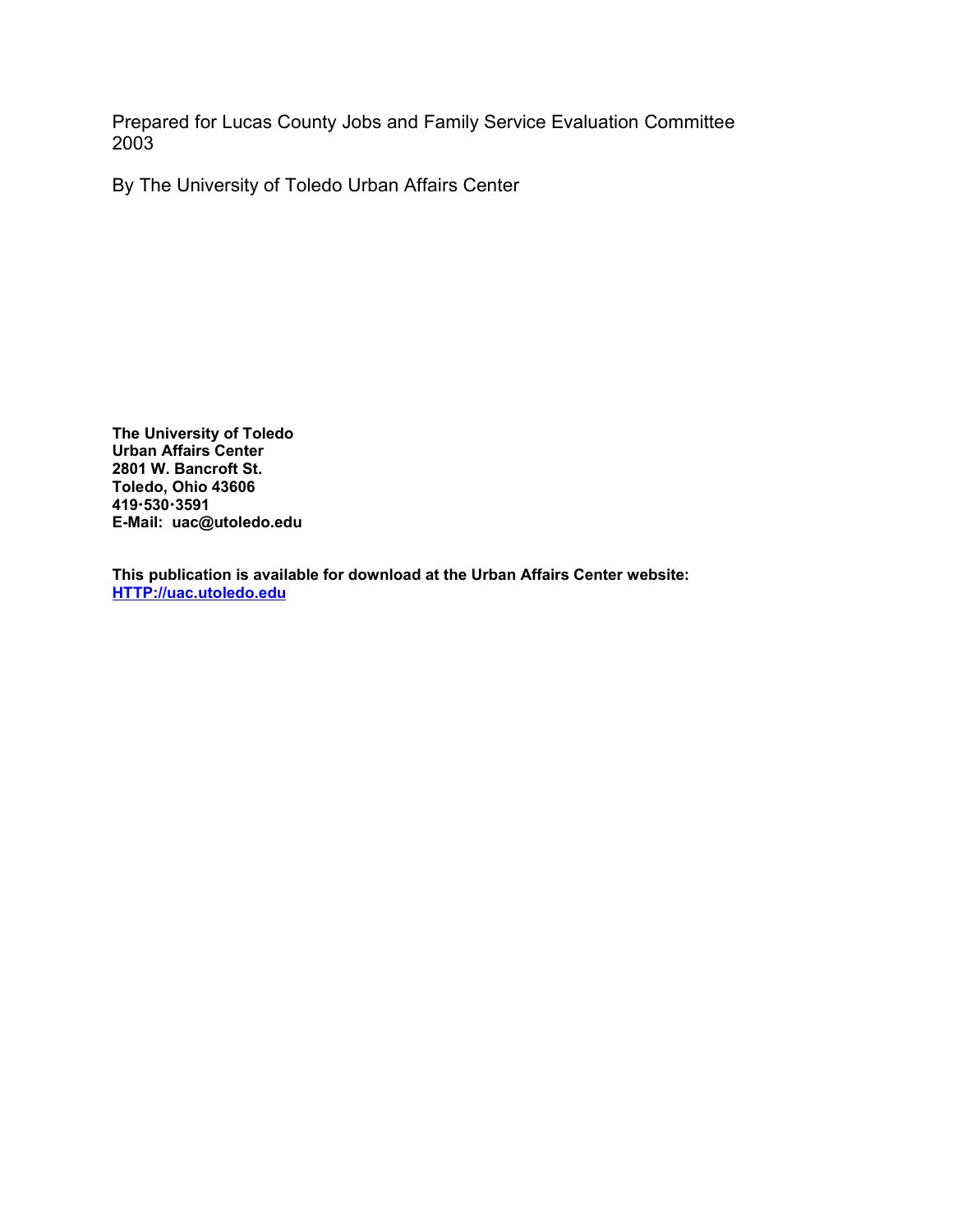# **Table of Contents**

| Child Care. |  |
|-------------|--|
|             |  |
|             |  |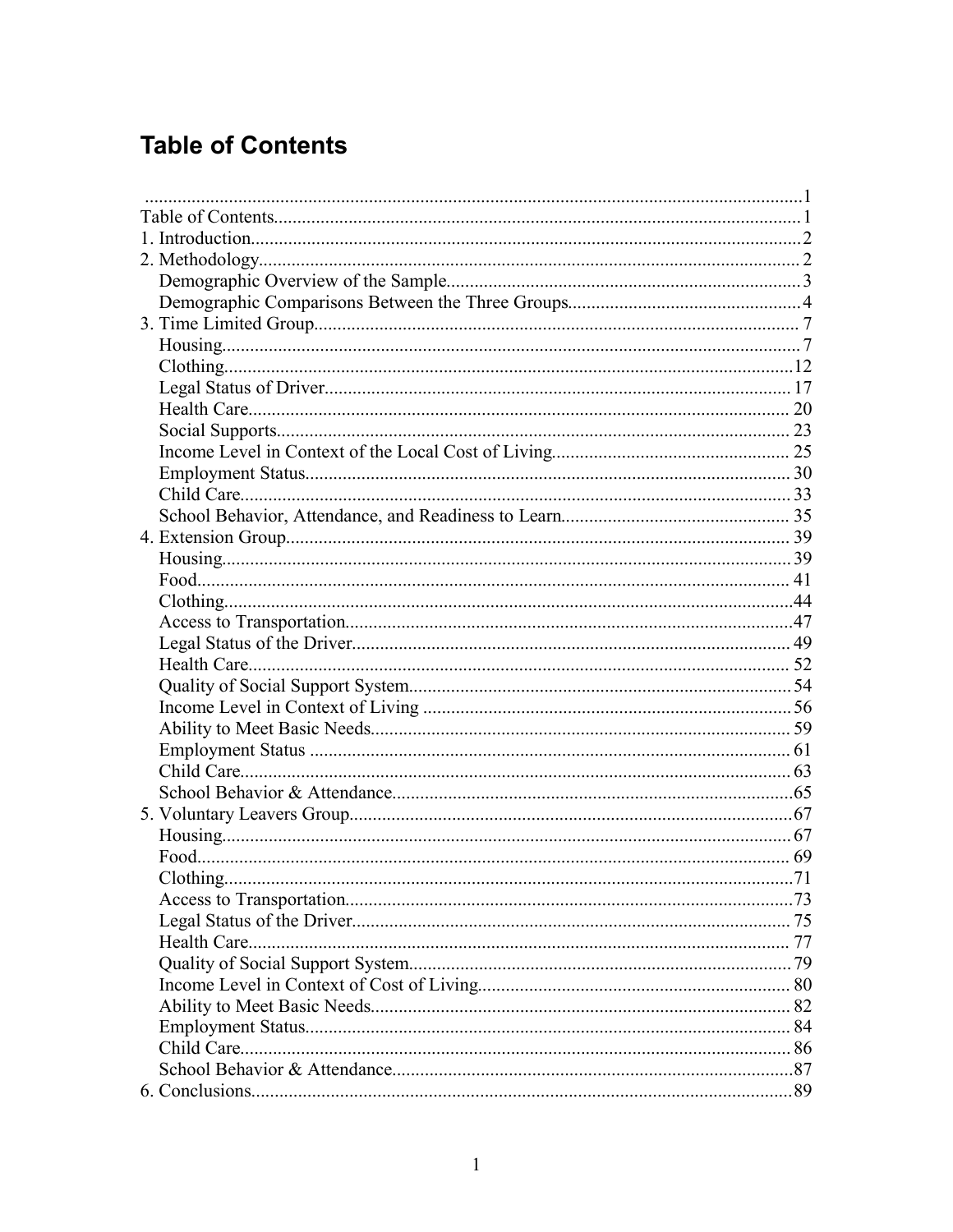## **1. Introduction**

Following the change in federal welfare law, studies are being conducted across the US to ascertain the impacts of these changes on welfare households. This study of Lucas County Ohio will utilize the Family Development Matrix Instrument to evaluate the well-being of welfare recipients by interviewing them four times over a one year period following their exit from the welfare system. Three groups are analyzed; those who had reached their three year time limit on receiving cash assistance and had their cash benefits discontinued. A second group who received an extension to their three year time limit on cash assistance. And a third group who voluntarily stopped receiving cash assistance before they reached their time limit. The survey examined all the major facets of household operation and social interaction, including housing, food, clothing, transportation, healthcare, social supports, finances, employment, childcare, and education. This report is intended to provide a basic descriptive statistics on the various groups, to inform the funder of the changing status of these groups during their first year. A comparative analysis will be performed in a separate report.

## **2. Methodology**

This study employed a longitudinal quasi-experimental design. Three groups were studied over a period of one year. The three groups consisted of those who had reached their time limit and had had their cash benefits discontinued, another group who received an extension to their three-year time limit on cash assistance, and the third group who had voluntarily stopped receiving cash assistance before they reached their time limit. Each of the three groups in the sample was randomly selected from the population. A total of 288 subjects were included in the study. Of these, 136 subjects were included from the group reaching their time limit, 42 subjects receiving extensions and 110 subjects who voluntarily discontinued their cash assistance were included.

Data were collected from the group reaching the time limit and the extension group four times over the course of one year at three-month intervals. Data were collected in the first month after the time limit was or would have been reached and again every three months until one year after the time limit was or would have been reached. Due to difficulties obtaining the population and subsequent randomized sample of those voluntarily leaving cash assistance, data were collected from this group three times, starting at the three-month point and continuing on every three months until reaching one year after the group voluntarily discontinued their cash assistance.

The instrument used to collect data was the Family Development Matrix developed by Jerry Andres, MSW. This instrument was used because it measures outcomes concerning a variety of areas. Specific to the purpose of the current study, subjects were asked about their ability to meet their needs in the areas of shelter, food, clothing, transportation, health care, social support systems, income, employment, child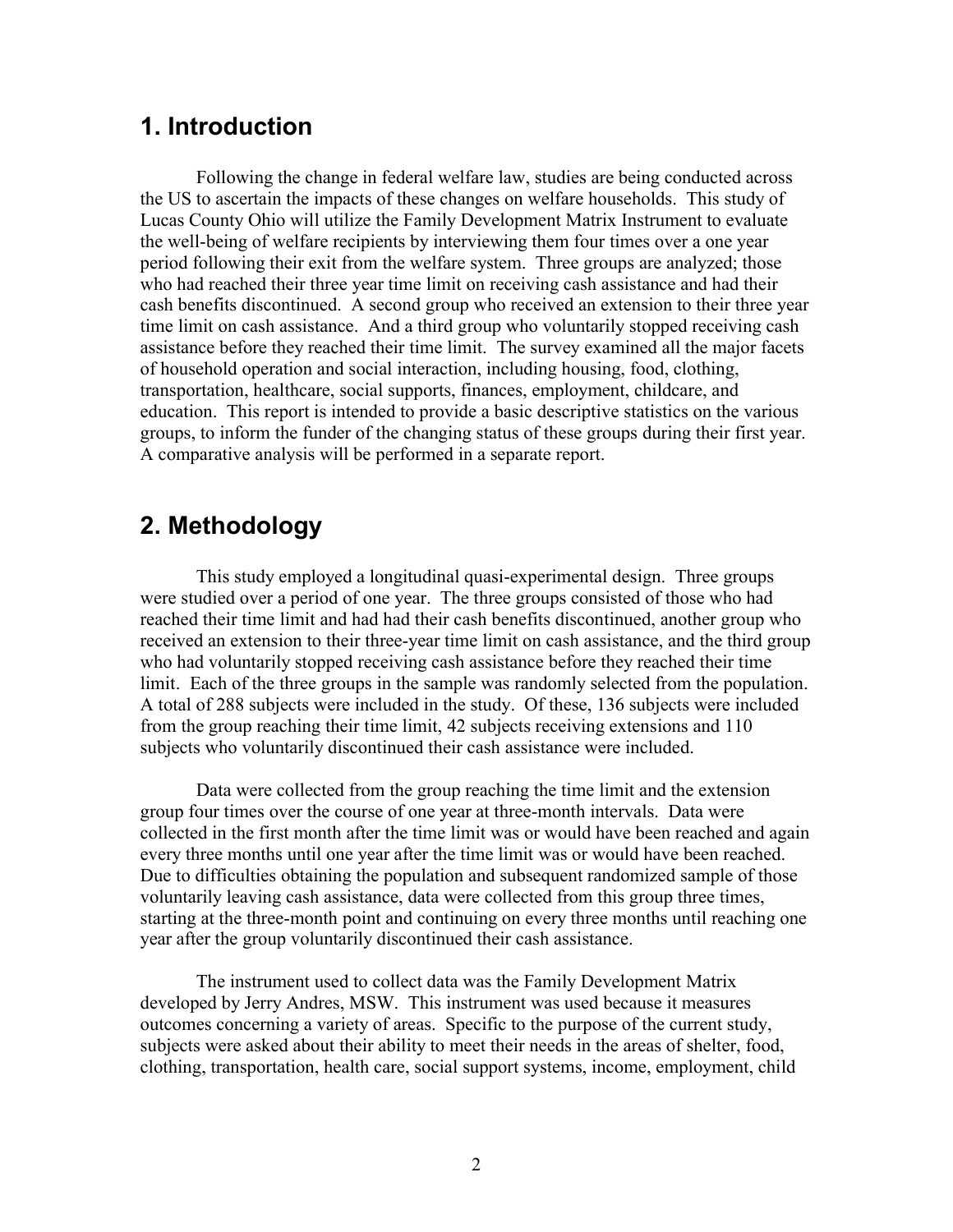care and children's behavior and readiness to learn. Each question had a specific categorical response ranking responses as crisis, at-risk, stable, or self-sufficient.

Most of the data were collected through telephone surveys. However, in an effort to reduce bias imposed by use of this method alone, home visits were made and some data were collected face-to-face when respondents did not have a phone. Unfortunately, error is introduced into the findings because of the researchers' inability to locate and interview respondents who may have become homeless during the time span of the study. The Department of Job and Family Services updated addresses and phone numbers prior to the collection of data at each time interval.

#### **Demographic Overview of the Sample**

The study sample fell into three categories: those reaching their time limit and involuntarily losing their cash assistance benefit, those receiving an extension to their cash assistance benefit due to meeting some specified criteria developed by the county Department of Job and Family Services, and those voluntarily stopping their cash assistance benefit prior to reaching their time limit.

Of the sample falling into the group reaching their time limit, 92.4% were female and 7.6% were male. Racially, the group was primarily made up of African Americans, with 53.2% of the sample being African American, 37.1% were white, 5.6% were Hispanic, 1.6% identified themselves as bi-racial or multi-racial, 0.8% were Lebanese, 0.8% defined themselves as Native American, 0.8% reported a category of "other". In addition, 0.8% reported having a post four-year degree, 3.0% reported that they had graduated with a four-year degree, 3.8 percent reported having graduated with a two-year degree, 25.0 percent reported that they had completed some college, 34.1% reported that they had a high school diploma or a GED, 30.3% reported that they had less than a twelfth grade education, and 3.0% of those reaching their time limit reported having less than an eighth grade education. Furthermore, 24.2% reported having one child in the home, 28.8% reported two children, 22.0% reported three children, 15.9% reported four children, 5.3% reported five children, 0.8% reported six children, 1.5% reported seven children, 0.8% reported eight children and 0.8% reported ten children in the home. In addition to reporting the number of children, respondents were asked how many adults lived in their home. Most, 73.8% of those responding indicated that there was one adult in the home, 22.3% reported two adults, 2.3% reported three adults, 0.8% reported four adults and 0.8% reported five adults. The ages of the respondents in this group ranged from 21 to 63 years old with the mean age equaling 34.9.

Of the sample falling into group receiving extensions, 92.9% were female and 7.1% were male. Additionally, 48.8% reported that they were white, 39.0% reported being African American, 4.9% reported that they were Hispanic, 2.4% reported being Native American, Bi-racial or multiracial or "other". With regard to levels of education, 5.1% reported having graduated with a two-year degree, 43.6% reported having some college, 33.3% reported having a high school diploma or a GED, 17.9% reported having less than a twelfth grade education. Generally, those receiving extensions to their cash benefits had about the same number of children as those reaching their time limit with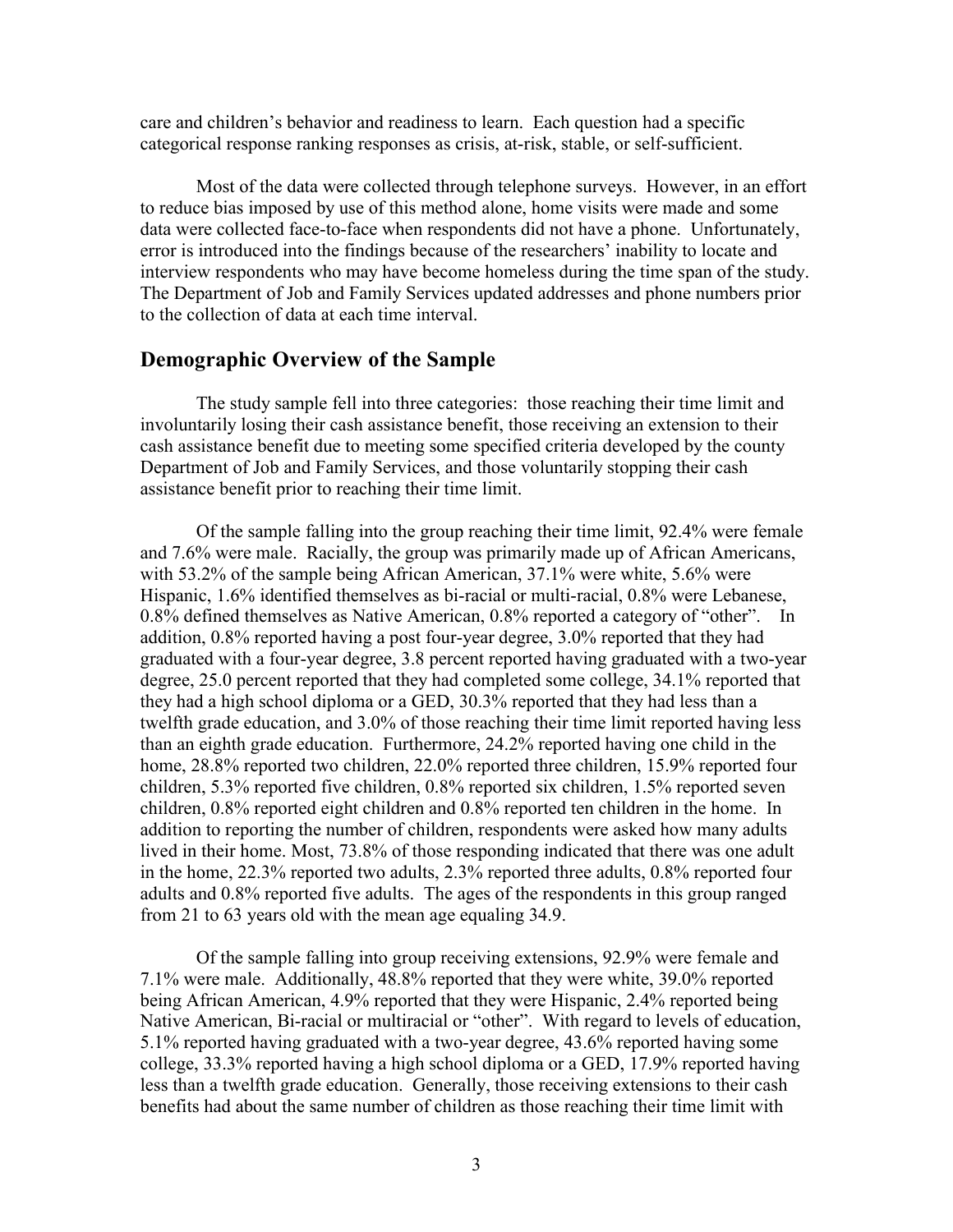22.5% reporting one child in the home, 27.5% reported two children, 25.0% reported three children, 5.0% reporting four children, 10.0% reporting five children, 5.0% reporting six children and 5.0% reporting seven children. Additionally, 61.9% of those in the extension group reported one adult in the home, 31% reported two adults, 4.8% reported three adults and 2.4% reported four adults in the home. The ages of respondents in this group ranged from 23 to 52 years old with the mean age of 34.9.

Of the sample falling into the group leaving cash assistance voluntarily before their reaching their time limit, 95.3% were female and 4.7% were male. This group was more highly represented by minorities with 70.5% being persons of color and 29.5% being white. Specifically, 61.0% of this group reported being African American, 29.5% reported being white, 5.7% reported being Hispanic, 2.9% reported being bi-racial or multiracial, and 1.0% reported being Native American. This group tended to be less educated than the other two groups with 0.9% reporting that they had graduated with a four-year degree, 2.8% reporting that they had graduated with a two-year degree, 30.3% reporting having completed some college, 39.4% having a high school diploma or a GED, 25.7% having less than a twelfth grade education and 0.9% having less than an eighth grade education. In addition, these families had fewer children with 31.2% reporting one child, 31.2% reporting two children, 22.9% reporting three children, 10.1% reporting four children, 2.8% reporting five children, and 1.8% reporting six children in the home. Related to family size is the number of adults living in the home. In this group, 60.9% reported one adult, 30.9% reported two adults, 5.5% reported three adults, 1.8% reported four adults, and 0.9% reported five adults. This group tended to be younger than the other two groups. The age range for this group was 18 to 53 with the mean age of 28.9.

## **Demographic Comparisons Between the Three Groups**

The following tables provide a comparison of the three groups based on the demographic information described above.

### **Table 1. Gender**

|        | Time Limited Group | Extension | Voluntary |
|--------|--------------------|-----------|-----------|
|        |                    | Group     | Leavers   |
| Female | 92.4%              | 92.9%     | 95.3%     |
| Male   | $7.6\%$            | $7.1\%$   | $7\%$     |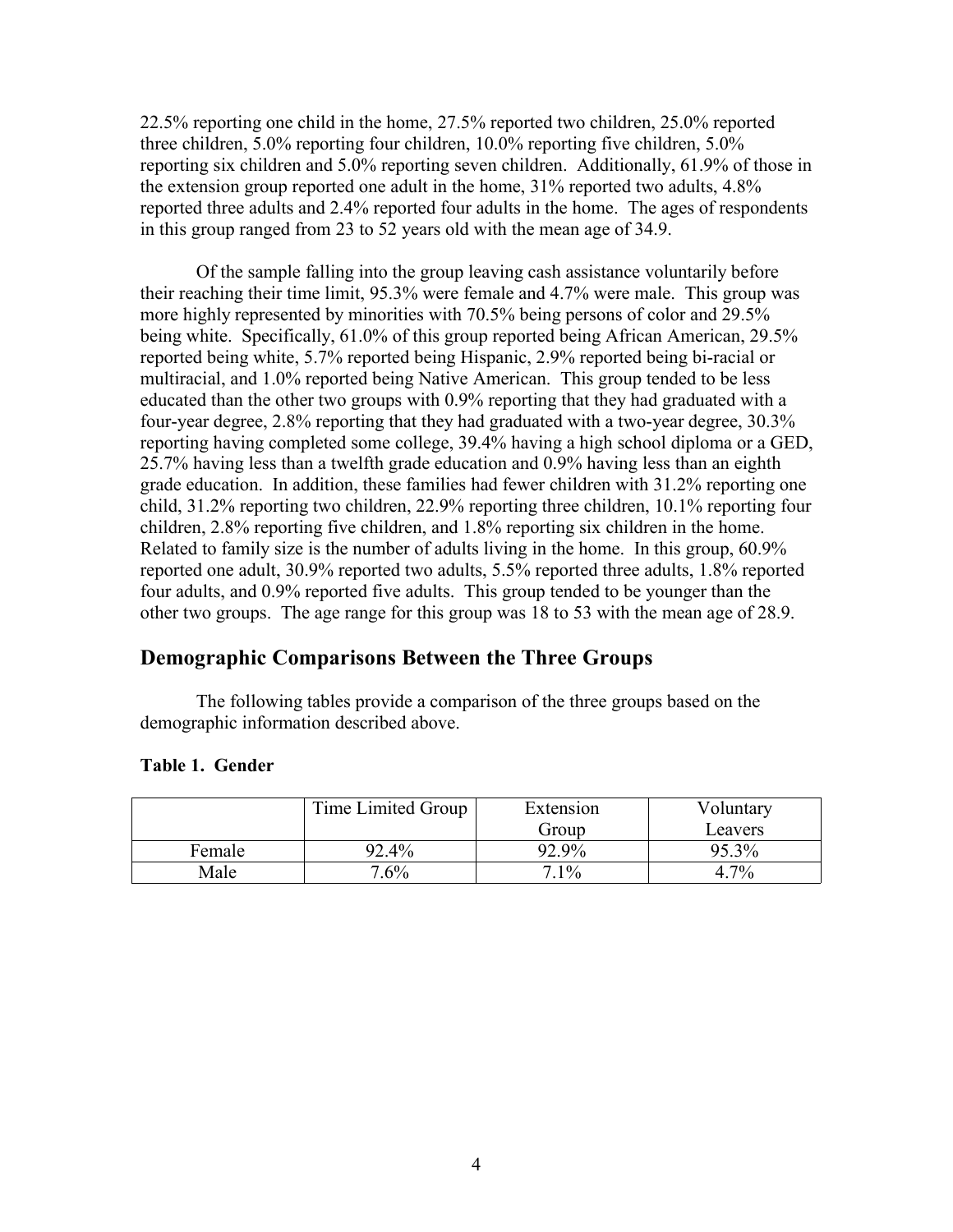## **Table 2. Ethnicity**

|                       | Time Limited | Extension | Voluntary |
|-----------------------|--------------|-----------|-----------|
|                       | Group        | Group     | Leavers   |
| White                 | 37.1%        | 48.8%     | 29.5%     |
| African American      | 53.2%        | 39.0%     | 61.0%     |
| Hispanic              | 5.6%         | 4.9%      | $5.7\%$   |
| Bi-racial/Multiracial | 1.6%         | 2.4%      | 2.9%      |
| Native American       | 0.8%         | 2.4%      | $1.0\%$   |
| Lebanese              | 0.8%         | $0.0\%$   | $0.0\%$   |
| Other                 | 0.8%         | $2.4\%$   | $0.0\%$   |

## **Table 3. Education Levels**

|                       | <b>Time Limited</b> | Extension | Voluntary |
|-----------------------|---------------------|-----------|-----------|
|                       | Group               | Group     | Leavers   |
| Less than             | $3.0\%$             | $0.0\%$   | $0.9\%$   |
| 8 <sup>th</sup> Grade |                     |           |           |
| Less than             | 30.3%               | 17.9%     | 25.7%     |
| $12th$ Grade          |                     |           |           |
| HS Diploma or         | 34.1%               | 33.3%     | 39.4%     |
| <b>GED</b>            |                     |           |           |
| Some                  | 25.0%               | 43.6%     | 30.3%     |
| College               |                     |           |           |
| Two-Year              | 3.8%                | 5.1%      | 2.8%      |
| Degree                |                     |           |           |
| Four-Year             | 3.0%                | $0.0\%$   | $0.9\%$   |
| Degree                |                     |           |           |
| Post Four-Year        | 0.8%                | $0.0\%$   | $0.0\%$   |
| Degree                |                     |           |           |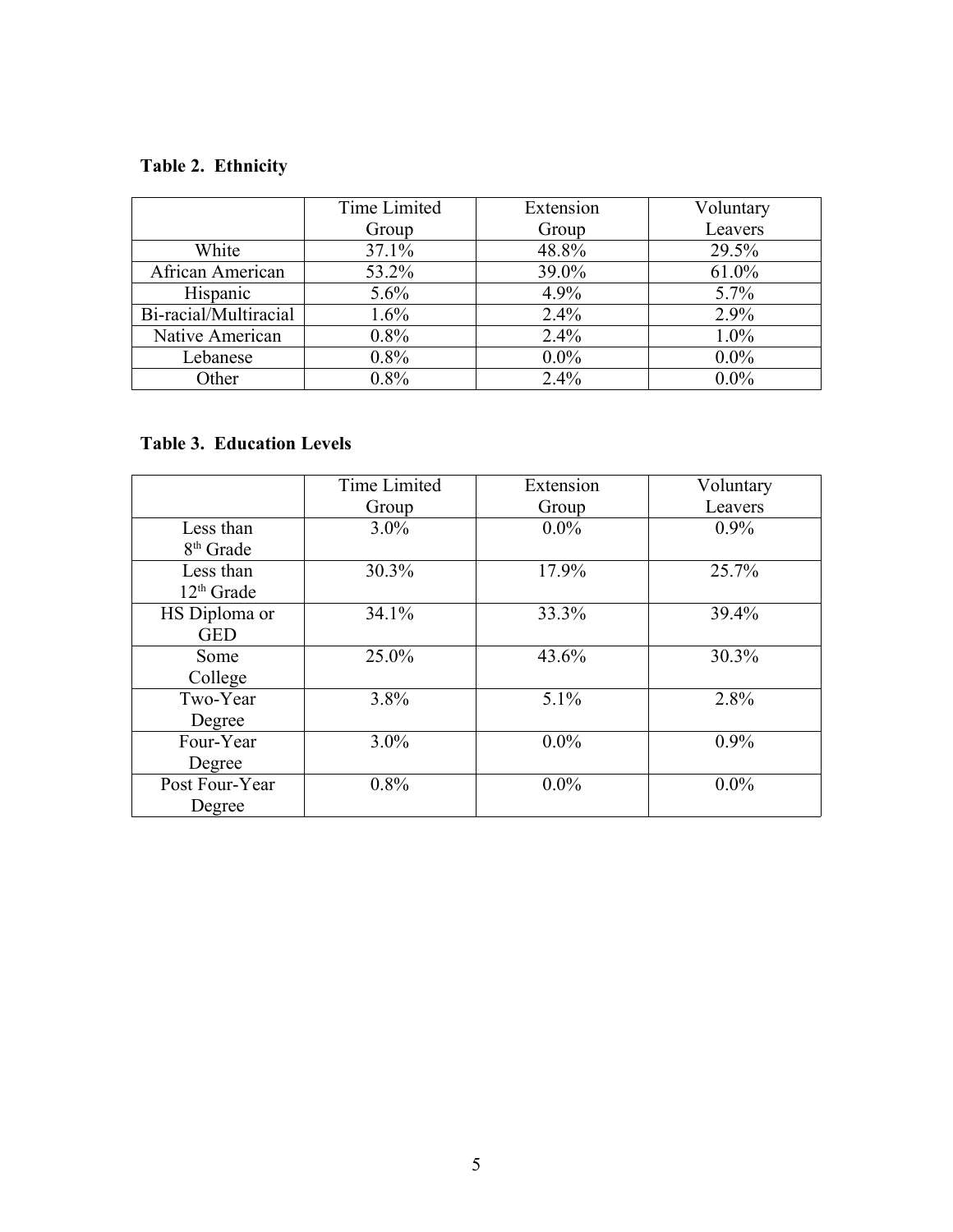| Table 4. Number of Children in the Home |  |  |  |  |  |  |
|-----------------------------------------|--|--|--|--|--|--|
|-----------------------------------------|--|--|--|--|--|--|

|                | Time Limited | Extension | Voluntary |
|----------------|--------------|-----------|-----------|
|                | Group        | Group     | Leavers   |
| One Child      | 24.2%        | 22.5%     | 31.2%     |
| Two Children   | 28.8%        | 27.5%     | 31.2%     |
| Three Children | 22.0%        | 25.0%     | 22.9%     |
| Four Children  | 15.9%        | $5.0\%$   | 10.1%     |
| Five Children  | $5.3\%$      | $10.0\%$  | 2.8%      |
| Six Children   | 0.8%         | $5.0\%$   | 1.8%      |
| Seven Children | 1.5%         | $5.0\%$   | $0.0\%$   |
| Eight Children | $0.8\%$      | $0.0\%$   | $0.0\%$   |
| Nine Children  | $0.0\%$      | $0.0\%$   | $0.0\%$   |
| Ten Children   | 0.8%         | $0.0\%$   | $0.0\%$   |

## **Table 5. Number of Adults in the Home**

|              | Time Limited | Extension | Voluntary |
|--------------|--------------|-----------|-----------|
|              | Group        | Group     | Leavers   |
| One Adult    | 73.8%        | 61.9%     | $60.9\%$  |
| Two Adults   | 22.3%        | 31.0%     | $30.9\%$  |
| Three Adults | 2.3%         | 4.8%      | 5.5%      |
| Four Adults  | 0.8%         | 2.4%      | 1.8%      |
| Five Adults  | $0.8\%$      | 0.0       | $0.9\%$   |

## **Table 6. Age**

|           | Time Limited      | Extension       | Voluntary       |
|-----------|-------------------|-----------------|-----------------|
|           | Group             | Group           | Leavers         |
| Age Range | $21-63$ years old | 23-52 years old | 18-53 years old |
| Mean Age  | 34.9 years old    | 34.9 years old  | 28.9 years old  |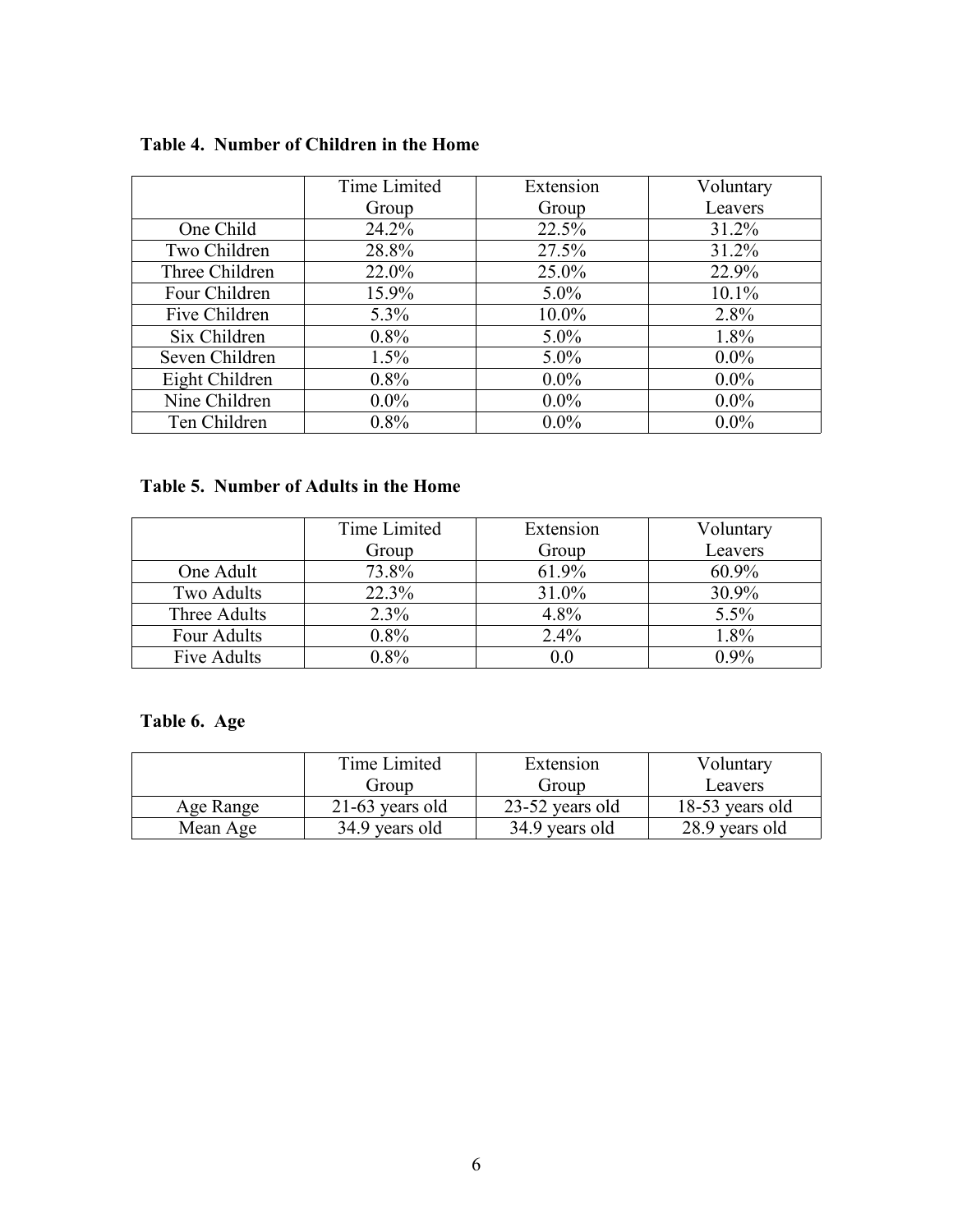## **3. Time Limited Group**

As noted above, data were collected on a variety of outcome indicators including ability to afford food and clothing, shelter, access to child care and transportation, income levels and employment prospects. This section of the report will provide the outcomes from the group reaching their time limits on all of the outcome indicators during each of the four interviews time periods.

### **Housing**

The first question asked respondents to assess their stability of housing over time. The response categories included (1) Involuntary homelessness, (2) Living in Temporary or transitional housing and are not certain where next shelter is to be found, (3) Living in permanent housing, or temporary situation that will last at least six months, and (4) Owns home or shelter is secure for at least one year. Respondents falling into category one are considered to be in crisis, those in two are considered to be at-risk, three is considered to be stable and four is considered to be self-sufficient. Diagrams 1 through 4 and Table 7 provides the breakdown of responses from the group reaching their time limits for each of the four interviews. It should be noted that we were unable to locate respondents who were homeless. This skews the results of the study toward the positive and the reader should be aware that it is likely that some respondents were or became homeless during the course of the study.

Data were evaluated using a paired samples t-test. During the four times interviewed, there was little change. However, there was a statistically significant change between the second interview and the third interview  $(t=3.375, p=.003)$ . Generally, more respondents indicated that their housing was secure for at least six months and fewer responded that their housing was secure for at least one year.

|                       | First     | Second    | Third     | Fourth    |
|-----------------------|-----------|-----------|-----------|-----------|
|                       | Interview | Interview | Interview | Interview |
| Involuntarily         | $0.0\%$   | $0.0\%$   | $0.0\%$   | $0.0\%$   |
| Homeless              |           |           |           |           |
| Temporary             | $6.9\%$   | $9.6\%%$  | $8.0\%$   | $6.6\%$   |
| shelter               |           |           |           |           |
| <b>Shelter Secure</b> | $50.5\%$  | 48.1%     | 80.0%     | 52.5%     |
| for 6 Months          |           |           |           |           |
| <b>Shelter Secure</b> | $42.6\%$  | 42.3%     | 12.0%     | 41.0%     |
| For 1 Year            |           |           |           |           |

#### **Table 7. Stability of Housing Over Time**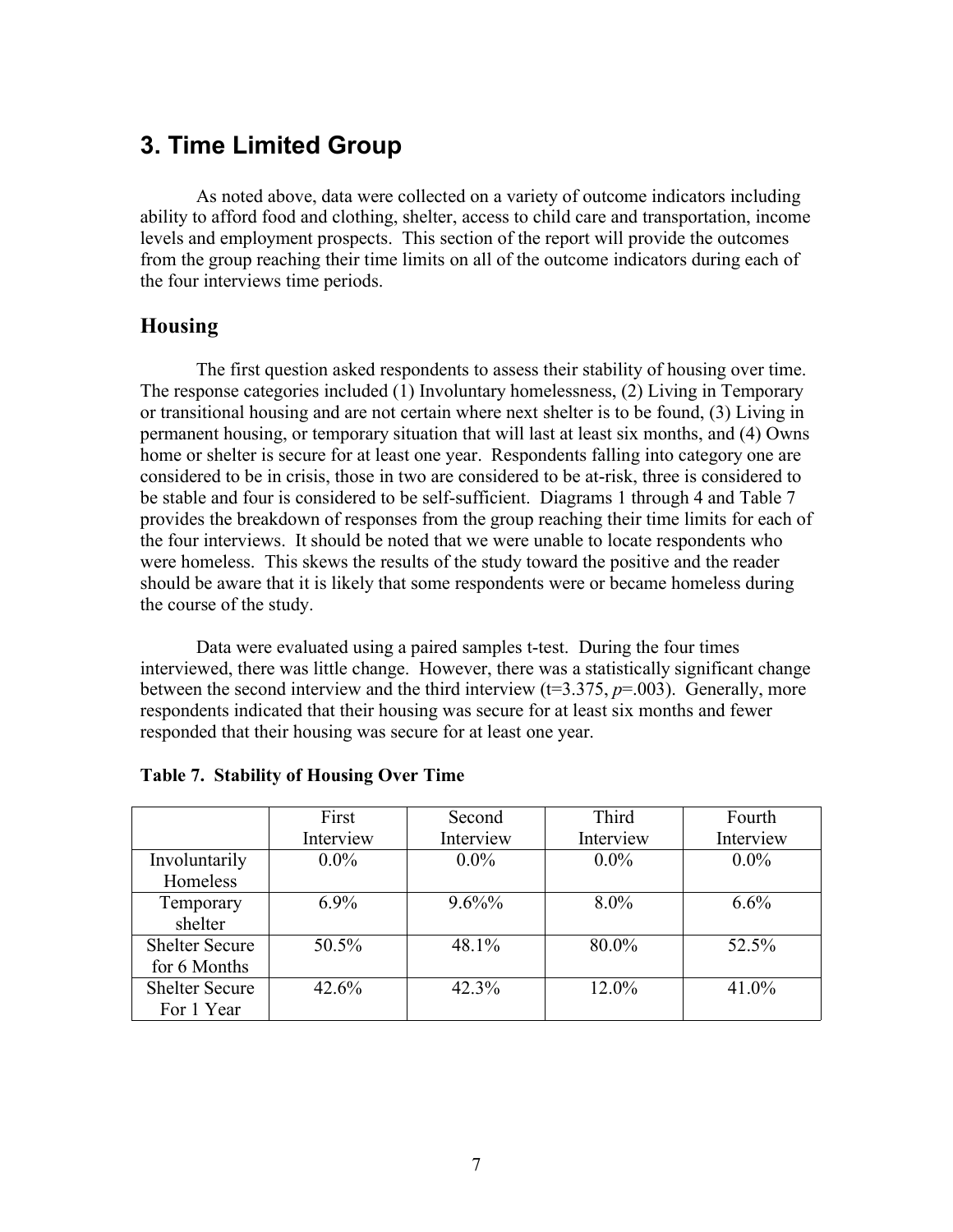## **Diagram 1. Stability of Housing Over Time, Interview 1**



**Diagram 2. Stability of Housing Over Time, Interview 2**

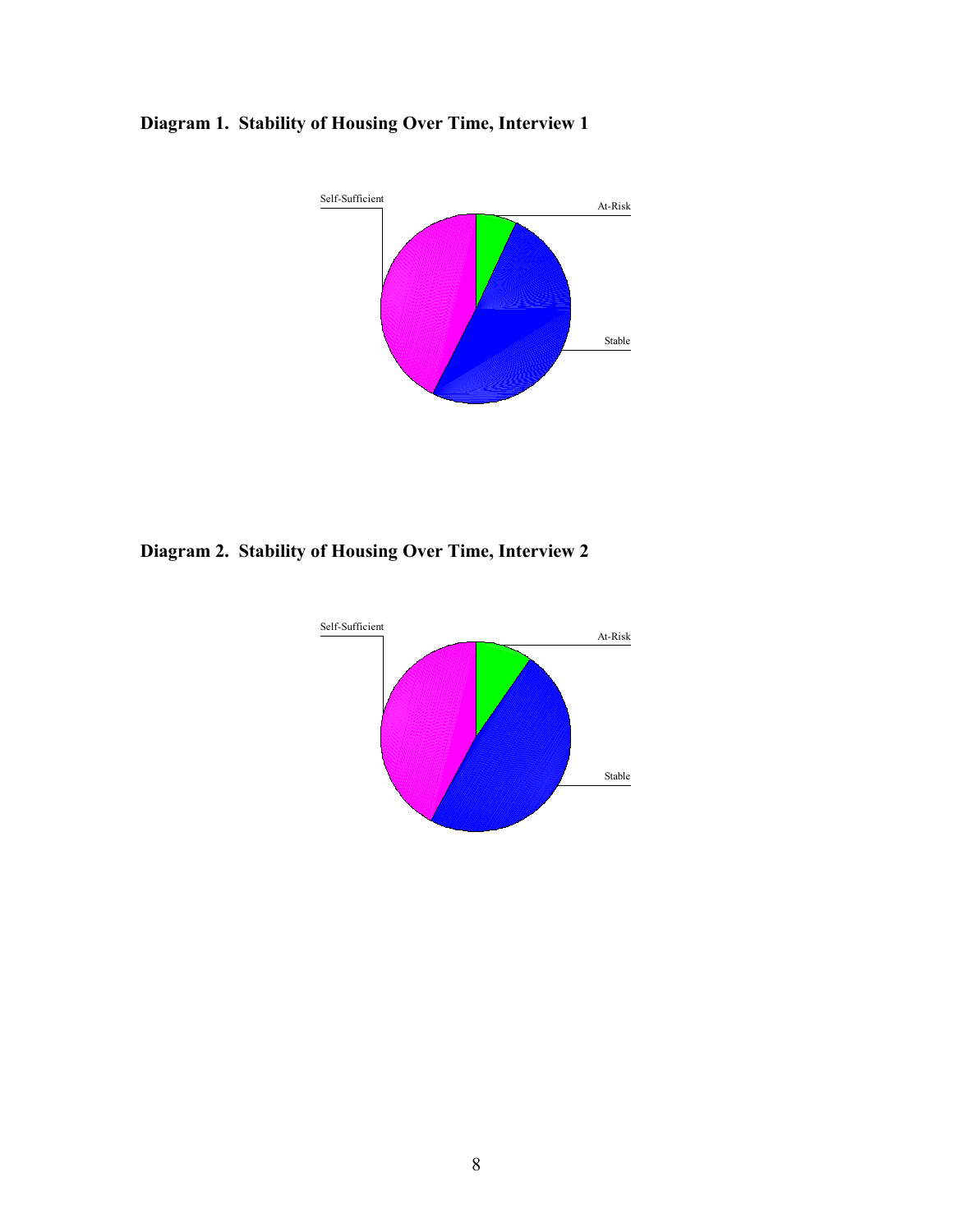## **Diagram 3. Stability of Housing Over Time, Interview 3**



**Diagram 4. Stability of Housing Over Time, Interview 4**

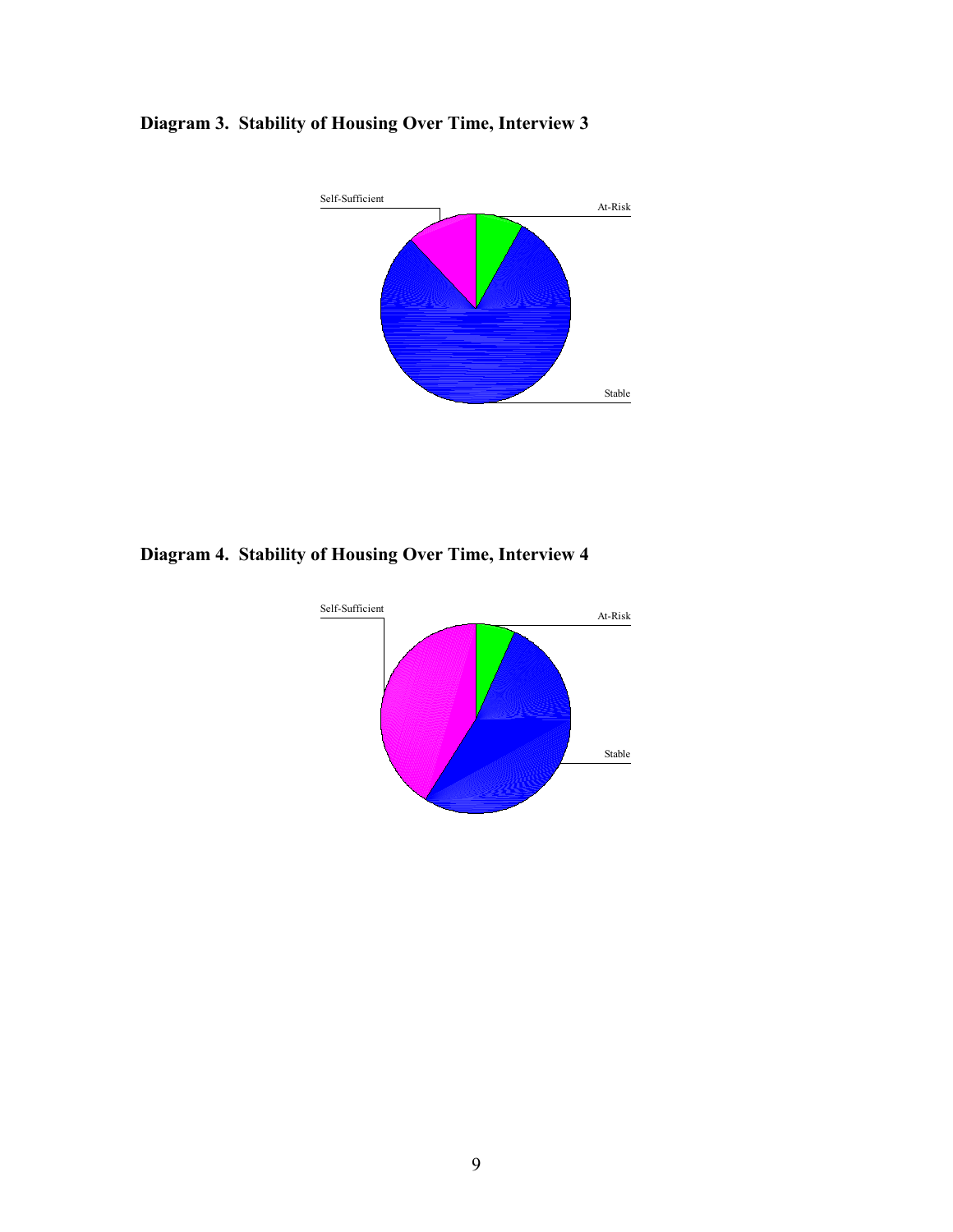#### **Food**

Respondents were asked to assess their ability to afford adequate food. Those considered in crisis reported having a serious lack of resources to obtain food. Those atrisk reported they have limited resources to obtain food for their families. Those considered stable reported having sufficient personal or community resources to obtain food. Community resources included soup kitchens, food banks, churches, etc. And those considered self-sufficient reported having resources to provide sufficient and nutritious food for all family members. Diagrams 5 through 8 and Table 8 provides a breakdown of the number of respondents falling into each response category over the four interviews.

In applying a paired samples t-test to the data collected, it was found that there was a statistically significant difference between responses at interview 3 and interview 4  $(t=-2.853, p=0.008)$ . There was a significant increase between the third and fourth interviews of the respondents who considered themselves to have sufficient and nutritious food resources.

|                        | First     | Second    | Third     | Fourth    |
|------------------------|-----------|-----------|-----------|-----------|
|                        | Interview | Interview | Interview | Interview |
| Serious Lack           |           |           |           |           |
| of Food                | $3.0\%$   | $1.9\%$   | $0.0\%$   | 3.3%      |
| Resources              |           |           |           |           |
| Limited                |           |           |           |           |
| Food                   | 15.8%     | 28.8%     | $8.0\%$   | 9.8%      |
| Resources              |           |           |           |           |
| Sufficient             |           |           |           |           |
| Personal $\&$          | 25.7%     | 32.7%     | 80.0%     | 19.7%     |
| Community              |           |           |           |           |
| Resources              |           |           |           |           |
| Sufficient &           |           |           |           |           |
| <b>Nutritious Food</b> | 55.4%     | 36.5%     | 12.0%     | 67.2%     |
| Resources              |           |           |           |           |

#### **Table 8. Ability to Afford Adequate Food**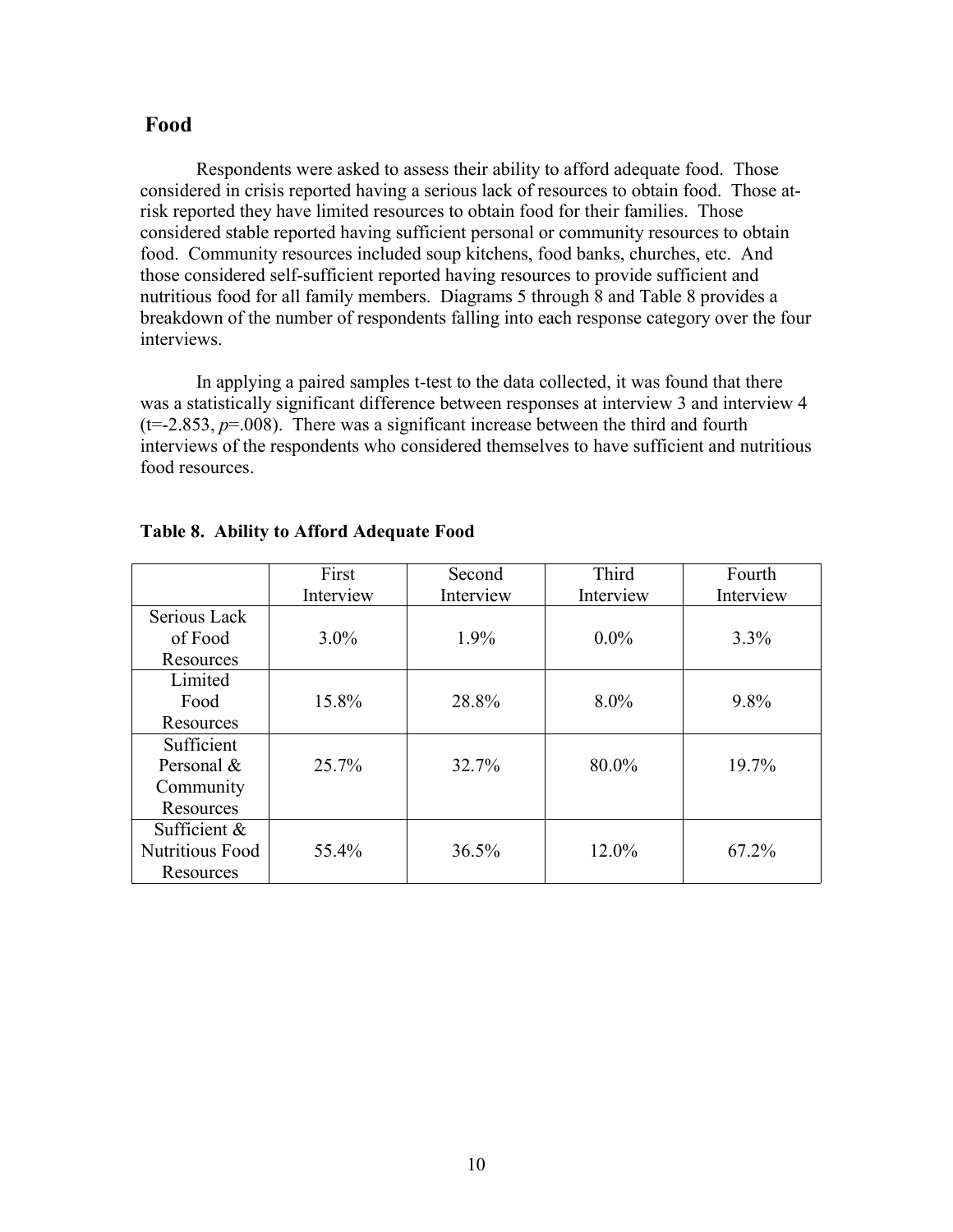**Diagram 5. Ability to Afford Adequate Food, Interview 1**



**Diagram 6. Ability to Afford Adequate Food, Interview 2**



**Diagram 7. Ability to Afford Adequate Food, Interview 3**

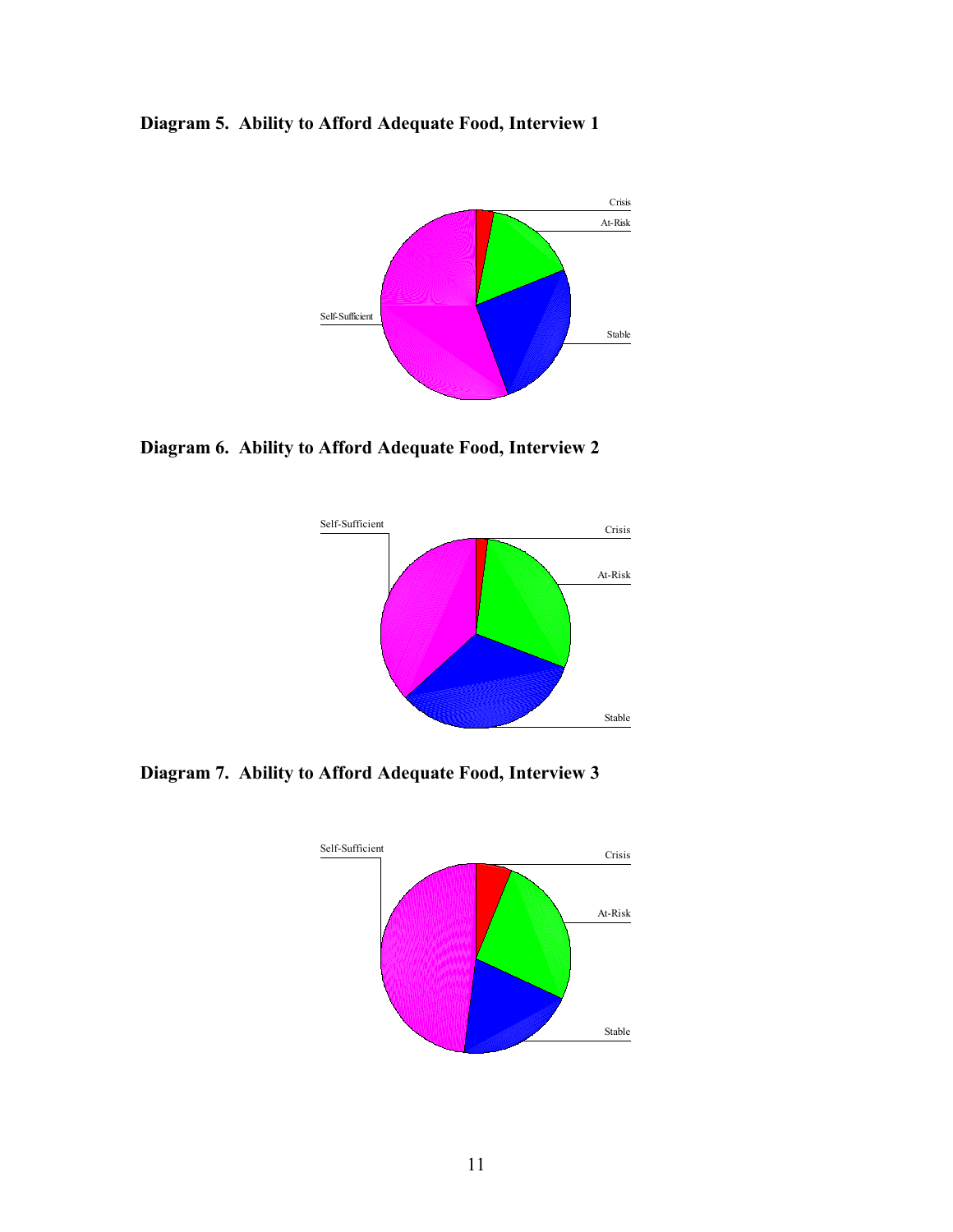#### **Diagram 8. Ability to Afford Adequate Food, Interview 4**



### **Clothing**

Having the ability to afford adequate clothing was also an outcome that was measured in this study. Those in crisis reported having a lack of adequate clothing for different seasons and for basic needs. Those at-risk reported having clothing that was ill fitting, inadequate, or inappropriate for school or work. Those considered to be stable reported having clothing that is clean and appropriate most of the time. And those considered to be self-sufficient reported having clothing that was clean and appropriate for all critical activities such as work or school. Diagrams 9 through 12 and Table 9 presents the percentages of those responses in each of the interviews.

When testing for statistical significance using a paired samples t-test, it was determined that there was a statistically significant difference in responses between the second and third interviews  $(t=2.731, p=0.014)$  and again between the third and fourth interviews (t=-2.797, *p*=.009). Between the second and third interviews, it appears that respondents considered their situations to have worsened with more responses falling in the crisis or at-risk category. However, between the third and fourth interviews, it appears that respondents experienced an improvement in their clothing situations as a large number of people responded in the self-sufficient category.

| Table 9. Ability to Afford Adequate Clothing |  |  |  |  |
|----------------------------------------------|--|--|--|--|
|----------------------------------------------|--|--|--|--|

|              | First     | Second    | Third     | Fourth    |
|--------------|-----------|-----------|-----------|-----------|
|              | Interview | Interview | Interview | Interview |
| Lack of      |           |           |           |           |
| Adequate     | 10.8%     | $9.6\%$   | 14.0%     | 8.2%      |
| Clothing     |           |           |           |           |
| Ill-fitting, |           |           |           |           |
| Inadequate   | 7.8%      | 5.8%      | 22.0%     | $6.6\%$   |
| Clothing     |           |           |           |           |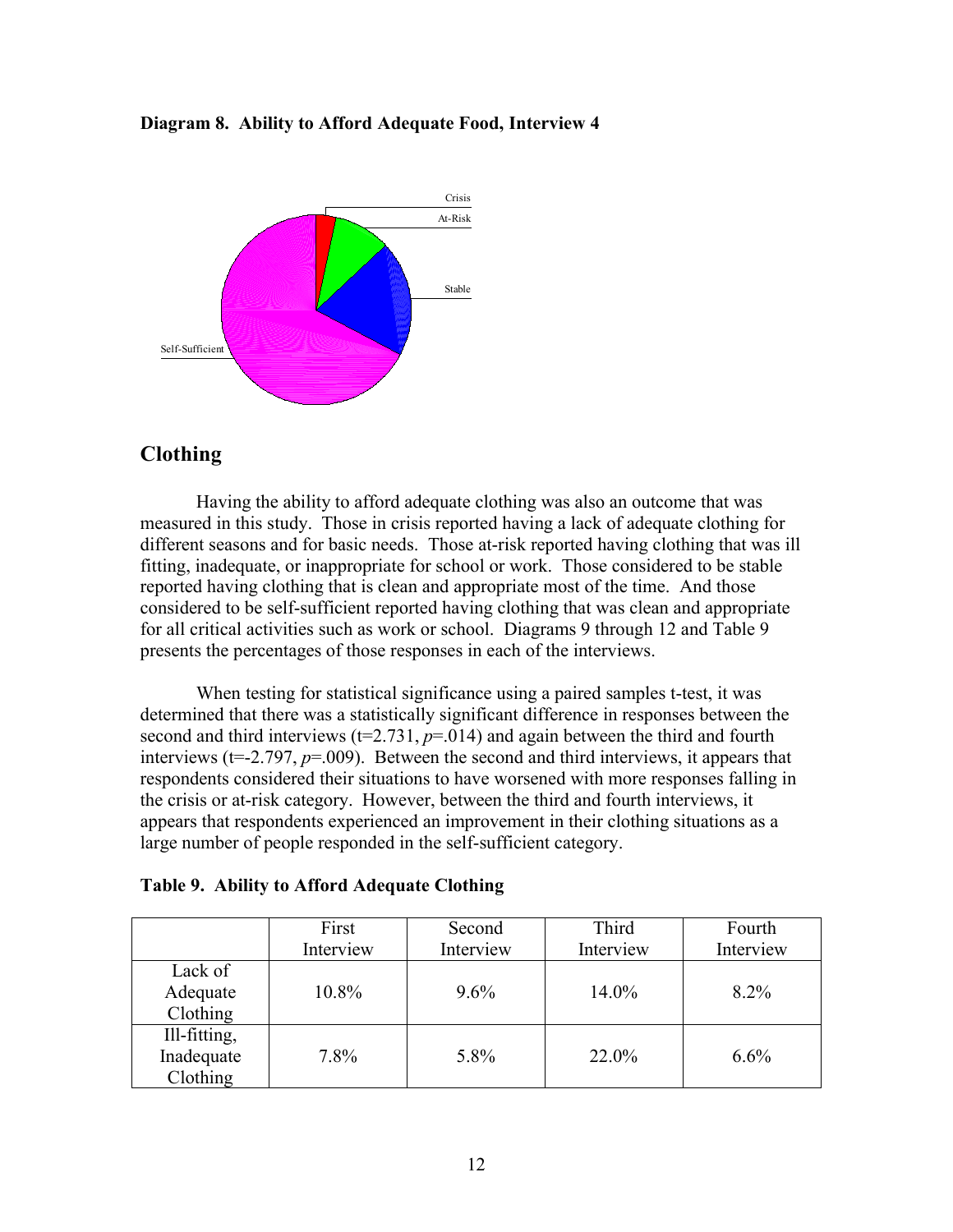| Appropriate<br>Clothing<br>Most of Time                   | 28.4% | $46.2\%$ | $16.0\%$ | $6.6\%$ |
|-----------------------------------------------------------|-------|----------|----------|---------|
| Appropriate<br>Clothing for all<br>Critical<br>Activities | 52.9% | 38.5%    | 48.0%    | 78.7%   |

**Diagram 9. Ability to Afford Adequate Clothing, Interview 1**



**Diagram 10. Ability to Afford Adequate Clothing, Interview 2**

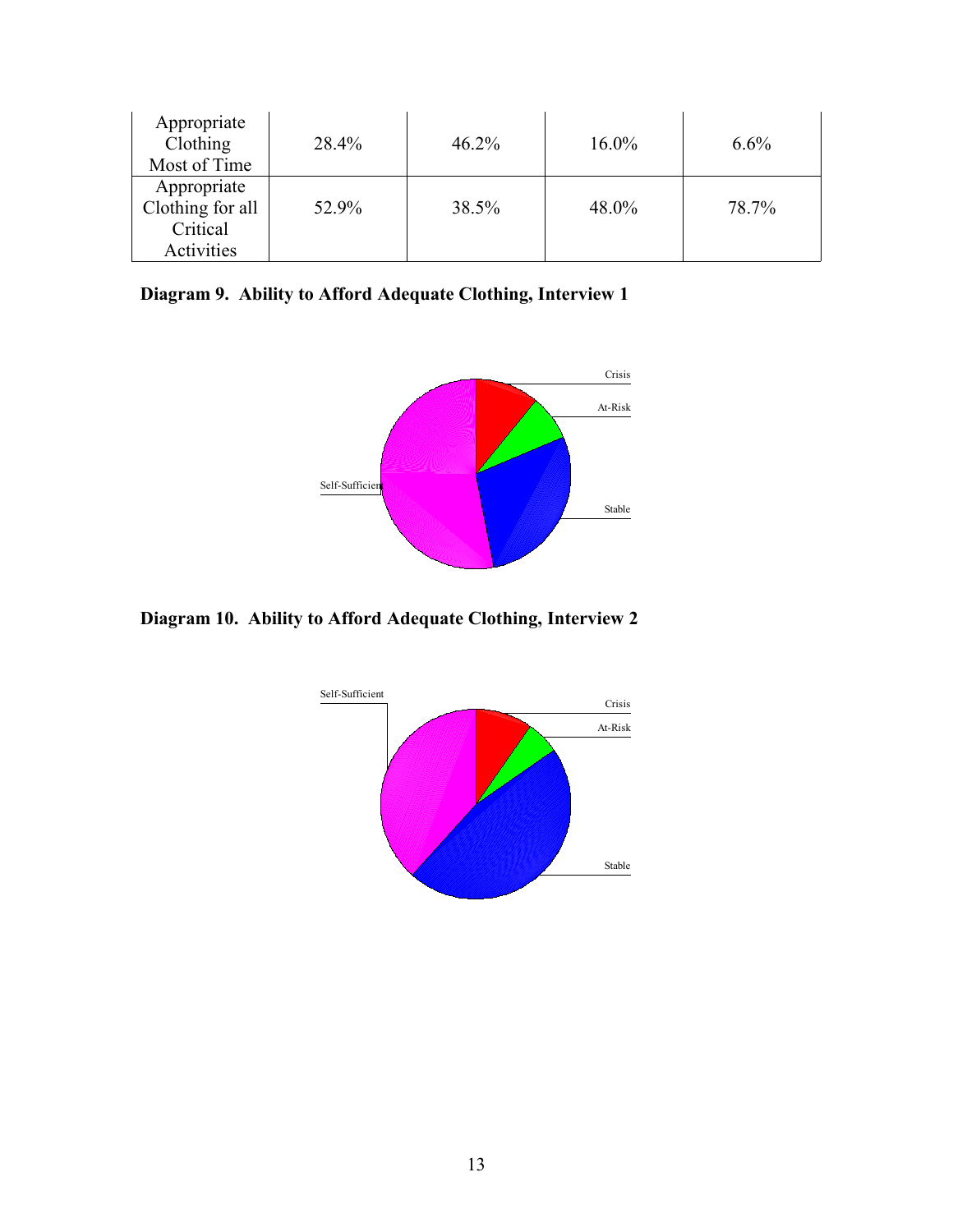**Diagram 11. Ability to Afford Adequate Clothing, Interview 3**



**Diagram 12. Ability to Afford Adequate Clothing, Interview 4**

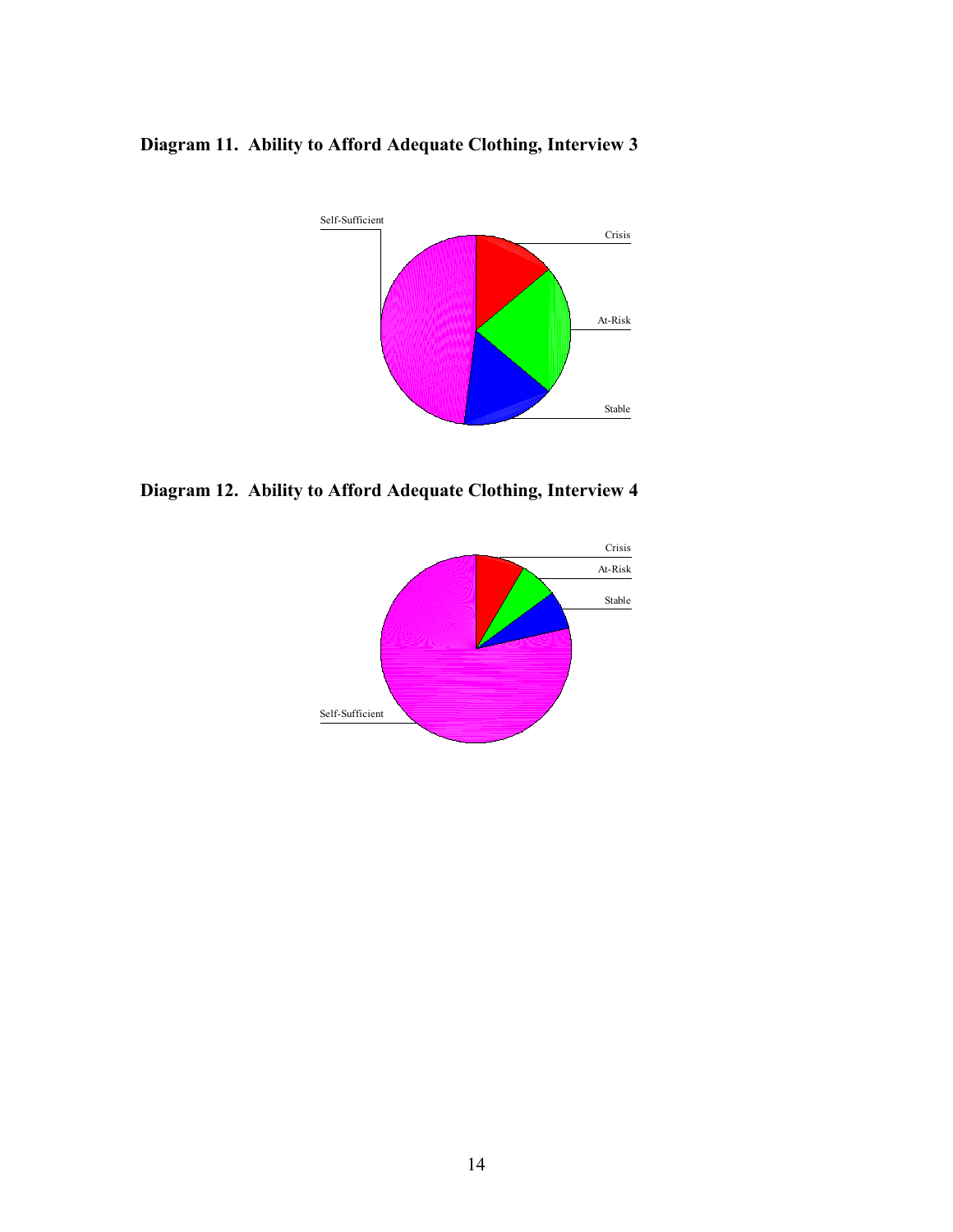#### Access to Transportation

The next two questions posed to respondents dealt with their transportation and mobility. First, respondents were asked to rate their access to transportation based upon their level of need. Those considered to be at the crisis level indicated that they had no access to transportation to meet their basic needs. The participants who were considered at-risk on this measure reported that they had limited access to transportation. Those responding that they had access to transportation when needed were considered to be stable. And finally, those considered to be self-sufficient reported that they had the ability to control the where and when of travel or in other words that they owned a reliable car or had great access to transportation. Diagrams 13 through 16 and Table 10 provide an overview of the responses received in this category for each interview time period.

While there is evidence of some movement between response categories over time, none of the difference shown proves to be statistically significant when analyzed using the paired samples t-test.

|                       | First     | Second    | Third     | Fourth    |
|-----------------------|-----------|-----------|-----------|-----------|
|                       | Interview | Interview | Interview | Interview |
| No Access             |           |           |           |           |
| to                    | 5.9%      | $3.9\%$   | 10.0%     | 4.9%      |
| Transportation        |           |           |           |           |
| <b>Limited Access</b> |           |           |           |           |
| to                    | 30.4%     | 25.5%     | $26.0\%$  | 24.6%     |
| Transportation        |           |           |           |           |
| Has Access to         |           |           |           |           |
| Transportation        | 24.5%     | 37.3%     | $6.0\%$   | 16.4%     |
| When Needed           |           |           |           |           |
| Ability to            |           |           |           |           |
| Control               | 39.2%     | 33.3%     | 58.0%     | 54.1%     |
| Transportation        |           |           |           |           |

#### **Table 10. Access to Transportation**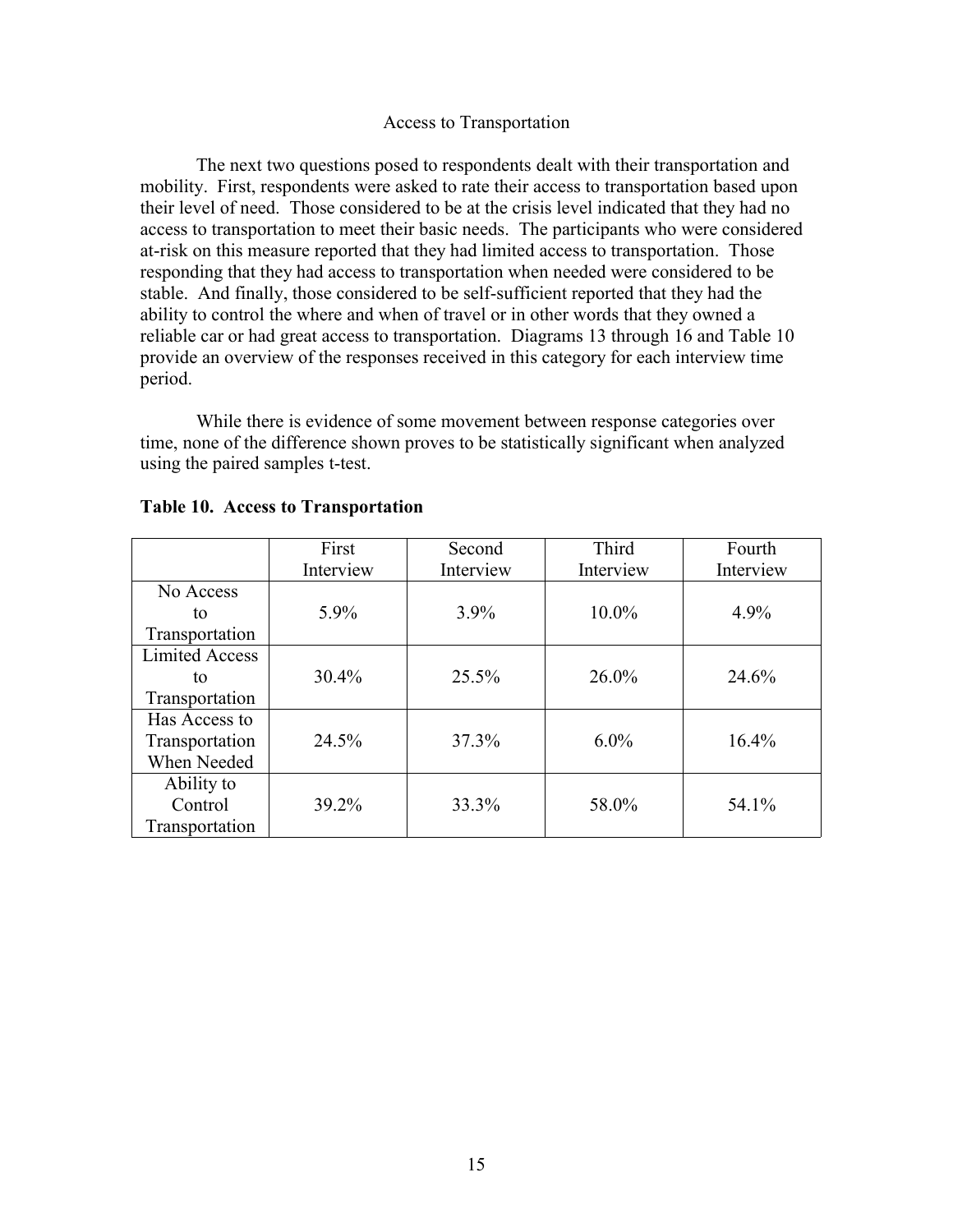## **Diagram 4. Access to Transportation, Interview 1**



**Diagram 14. Access to Transportation, Interview 2**



**Diagram 15. Access to Transportation, Interview 3**

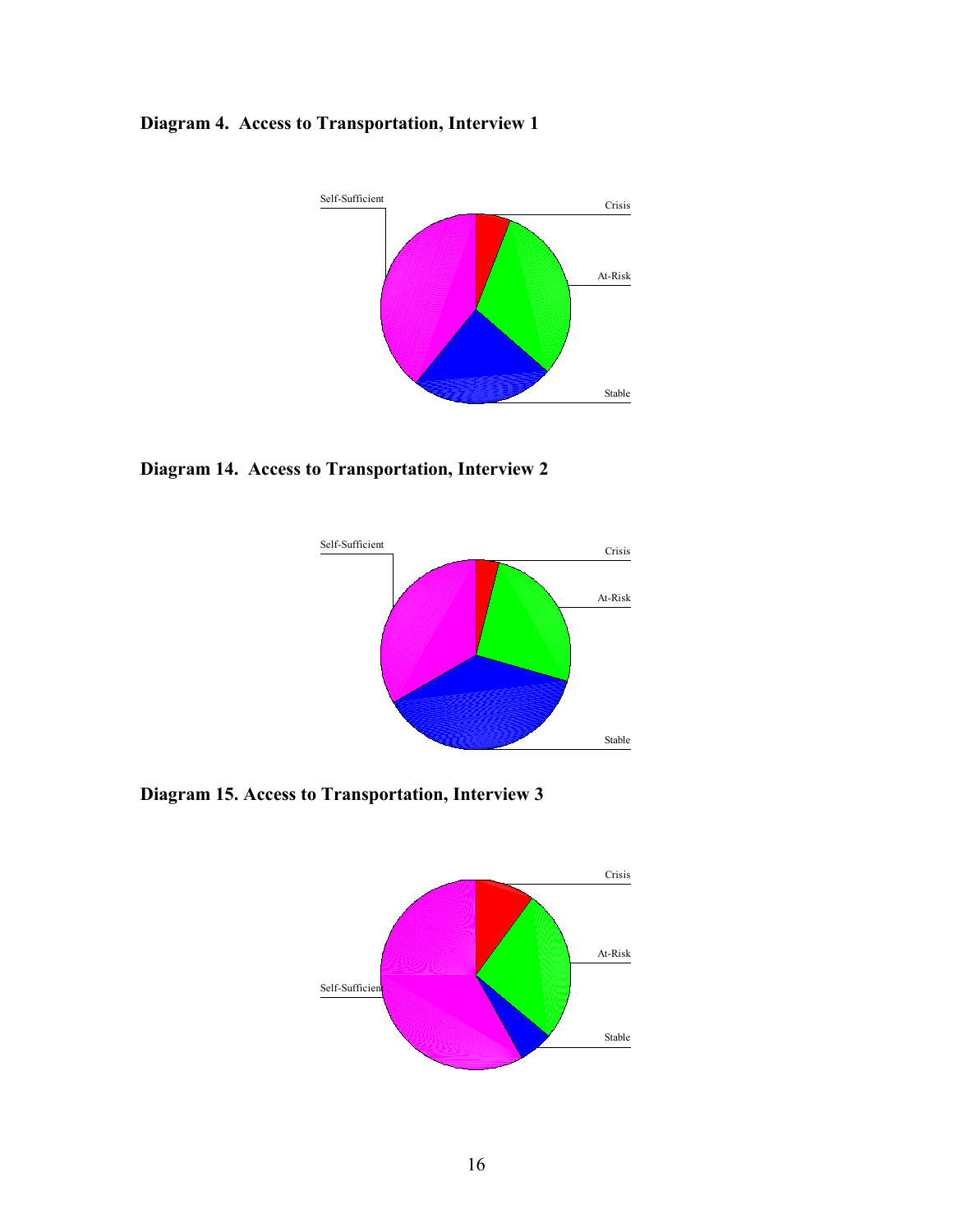#### **Diagram 16. Access to Transportation, Interview 4**



#### **Legal Status of Driver**

Related to having access to transportation, is the ability or legal status of the driver and the vehicle. In Ohio, all drivers must have both a valid driver's license and proof of no less than collision insurance in order to be considered driving within the law. However, car insurance could pose a major cost for people who are having difficulties being able to afford other basic necessities such as food and shelter. So, respondents were asked about the legal status of the driver and the automobile they used. Those responding that they were driving without a license, car registration or insurance were considered to be in crisis. Those at-risk had a valid driver's license but had no car insurance. Those responding that they had basic car insurance and a driver's license were considered to be stable. And finally, those considered to be self-sufficient reported having car insurance with comprehensive coverage. Diagrams 17 through 20 and Table 11 report on the findings of this question over the four interviews.

Again, there is no evidence of statistical significance evidence when responses are compared over time using a paired samples t-test. It should be noted though that many respondents chose not to respond to this question. Only 69% of those replying during the first interview responded to this question, 60% in the second interview, 78% in the third interview, and 67% in the fourth interview. This question asked participants to reveal their involvement in illegal activity and was therefore, often answered.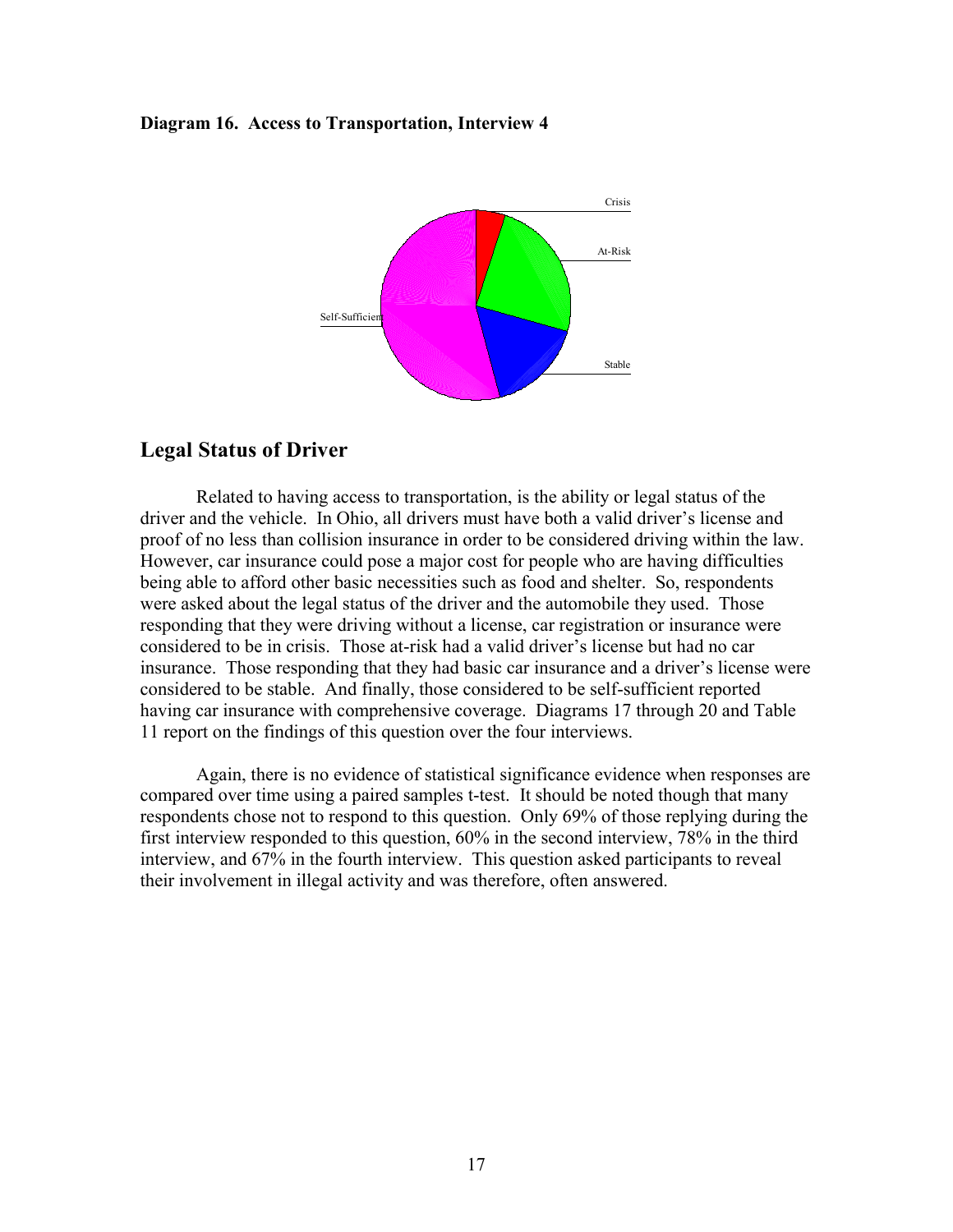|                | First     | Second    | Third     | Fourth    |
|----------------|-----------|-----------|-----------|-----------|
|                | Interview | Interview | Interview | Interview |
| No License     |           |           |           |           |
| 0r             | $15.5\%$  | $3.2\%$   | $7.7\%$   | 2.4%      |
| Insurance      |           |           |           |           |
| Has License    |           |           |           |           |
| But No         | 22.5%     | 19.4%     | 20.5%     | 19.5%     |
| Insurance      |           |           |           |           |
| Has Basic      |           |           |           |           |
| Insurance $\&$ | 38.0%     | 51.6%     | 56.4%     | 48.8%     |
| License        |           |           |           |           |
| Comprehensive  |           |           |           |           |
| Insurance &    | 23.9%     | 25.8%     | 15.4%     | 29.3%     |
| License        |           |           |           |           |

**Table 11. Legal Status of the Driver and the Vehicle**

**Diagram 17. Legal Status of the Driver and the Vehicle, Interview 1**



**Diagram 18. Legal Status of the Driver and the Vehicle, Interview 2**

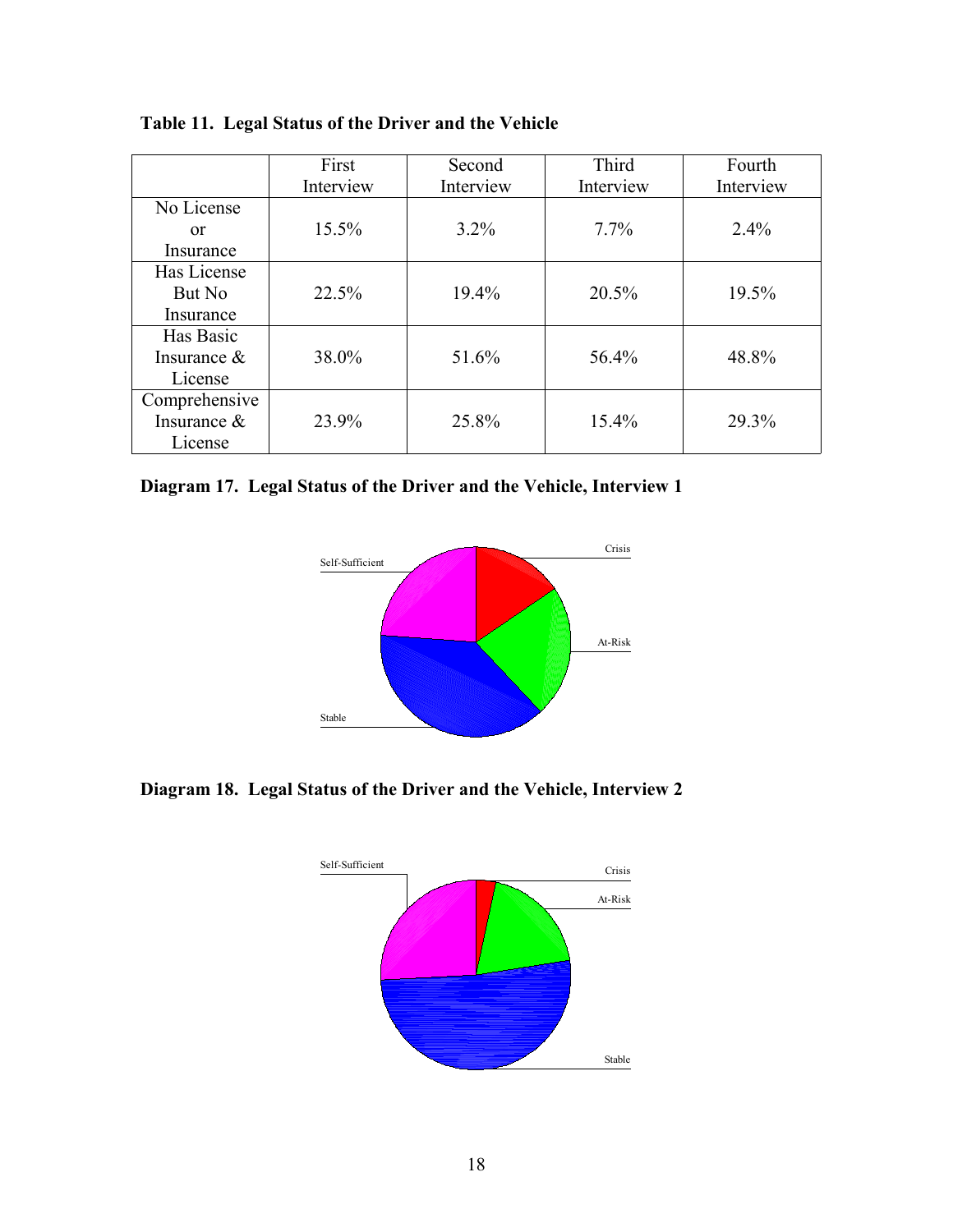

## **Diagram 19. Legal Status of the Driver and the Vehicle, Interview 3**

**Diagram 20. Legal Status of the Driver and the Vehicle, Interview 4** 

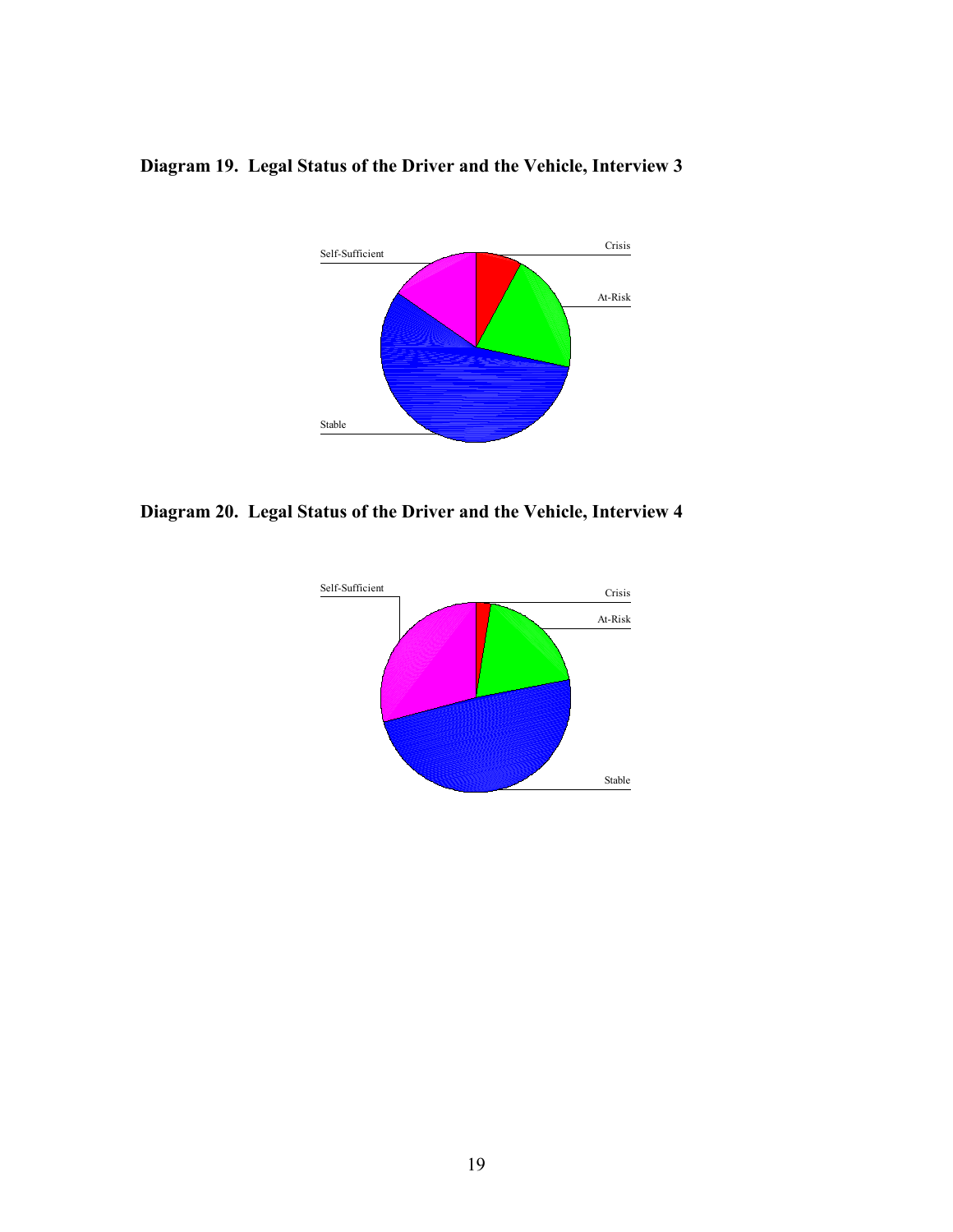### **Health Care**

Next, respondents were asked about their ability to afford health care. Those in crisis reported that they were unable to qualify for health care. Those at-risk reported that they had no health insurance and they were not financially equipped to handle a medical emergency. Those reporting that they had major medical insurance and/or an adequate income to pay off a balance over time were considered to be stable. And those considered to be self-sufficient reported that they had medical insurance that covered most of the cost of care and that their family could make arrangements to cover the remaining costs. Diagrams 21 through 24 and Table 12 provides a breakdown of responses for the group reaching the time limit on cash assistance over the four interviews. While it was not asked directly, most who responded that they were selfsufficient reported that they had health insurance coverage through the Medicaid Program.

There were no statistically significant differences in the responses from interview to interview when compared using a paired samples t-test.

|                | First<br>Interview | Second<br>Interview | Third<br>Interview | Fourth<br>Interview |
|----------------|--------------------|---------------------|--------------------|---------------------|
| Unable to      |                    |                     |                    |                     |
| Qualify for    | 4.1%               | $0.0\%$             | 6.4%               | $1.7\%$             |
| Health         |                    |                     |                    |                     |
| Insurance      |                    |                     |                    |                     |
| No Health      |                    |                     |                    |                     |
| Insurance,     |                    |                     |                    |                     |
| Can't Afford   | $7.2\%$            | 7.8%                | 6.4%               | 8.5%                |
| Medical        |                    |                     |                    |                     |
| Emergency      |                    |                     |                    |                     |
| Major Medical  |                    |                     |                    |                     |
| Insurance or   | 33.0%              | 64.7%               | 42.6%              | 35.6%               |
| Ability to Pay |                    |                     |                    |                     |
| Over Time      |                    |                     |                    |                     |
| Insurance and  |                    |                     |                    |                     |
| Ability to     |                    |                     |                    |                     |
| Cover          | 55.7%              | 27.5%               | 44.7%              | 54.2%               |
| Remaining      |                    |                     |                    |                     |
| Costs          |                    |                     |                    |                     |

#### **Table 12. Ability to Afford Health Care**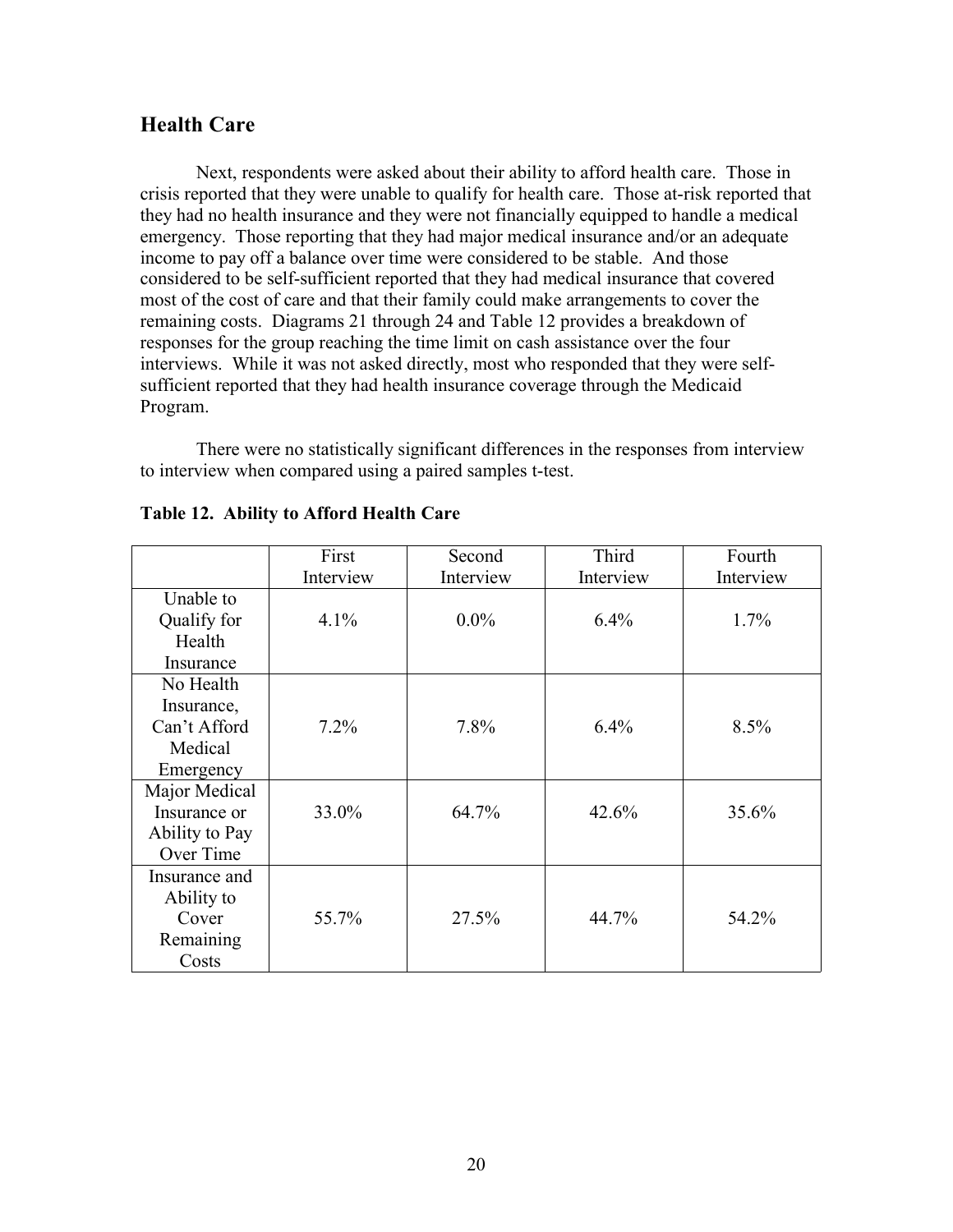



**Diagram 22. Ability to Afford Health Care, Interview 2**

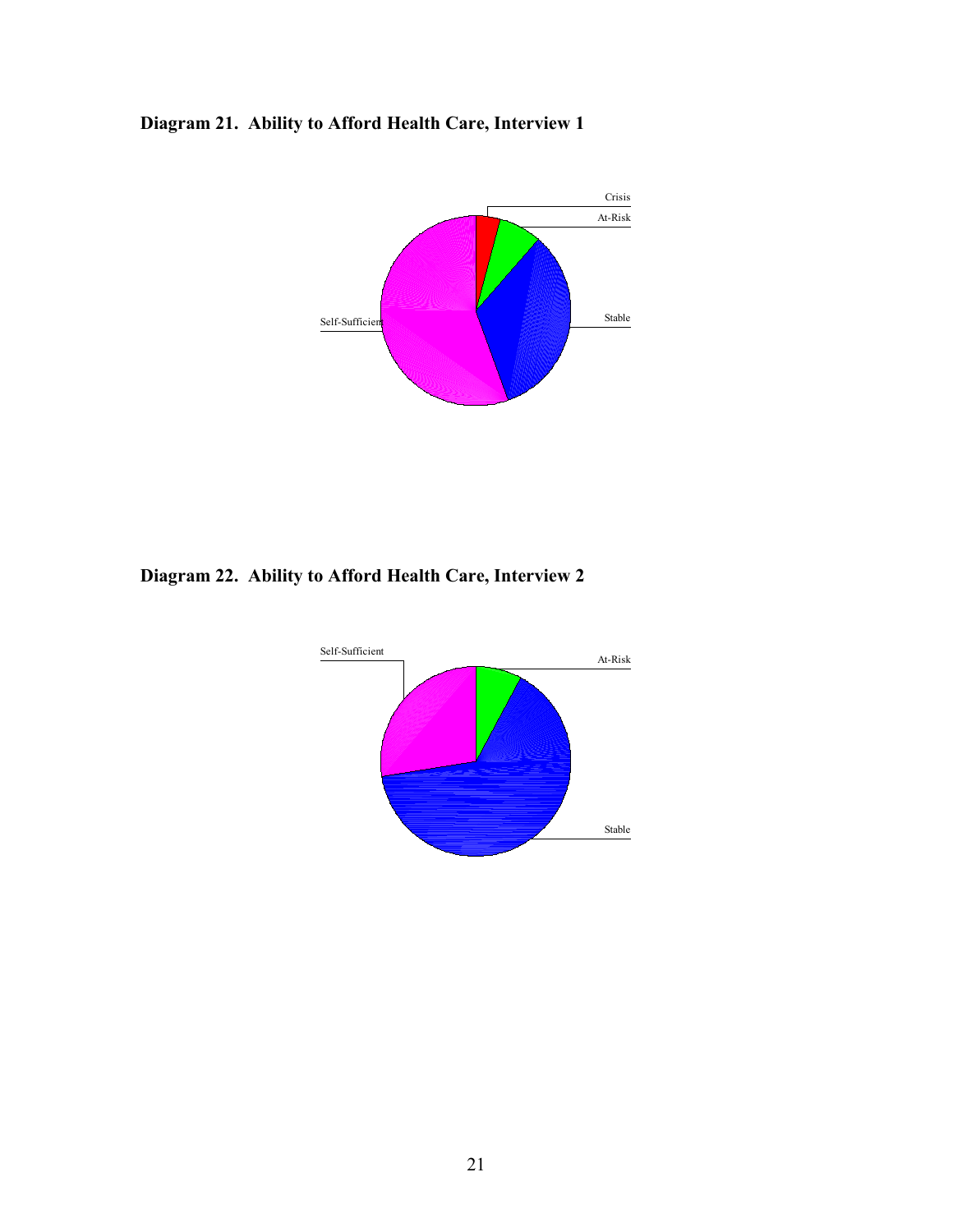



**Diagram 24. Ability to Afford Health Care, Interview 4**

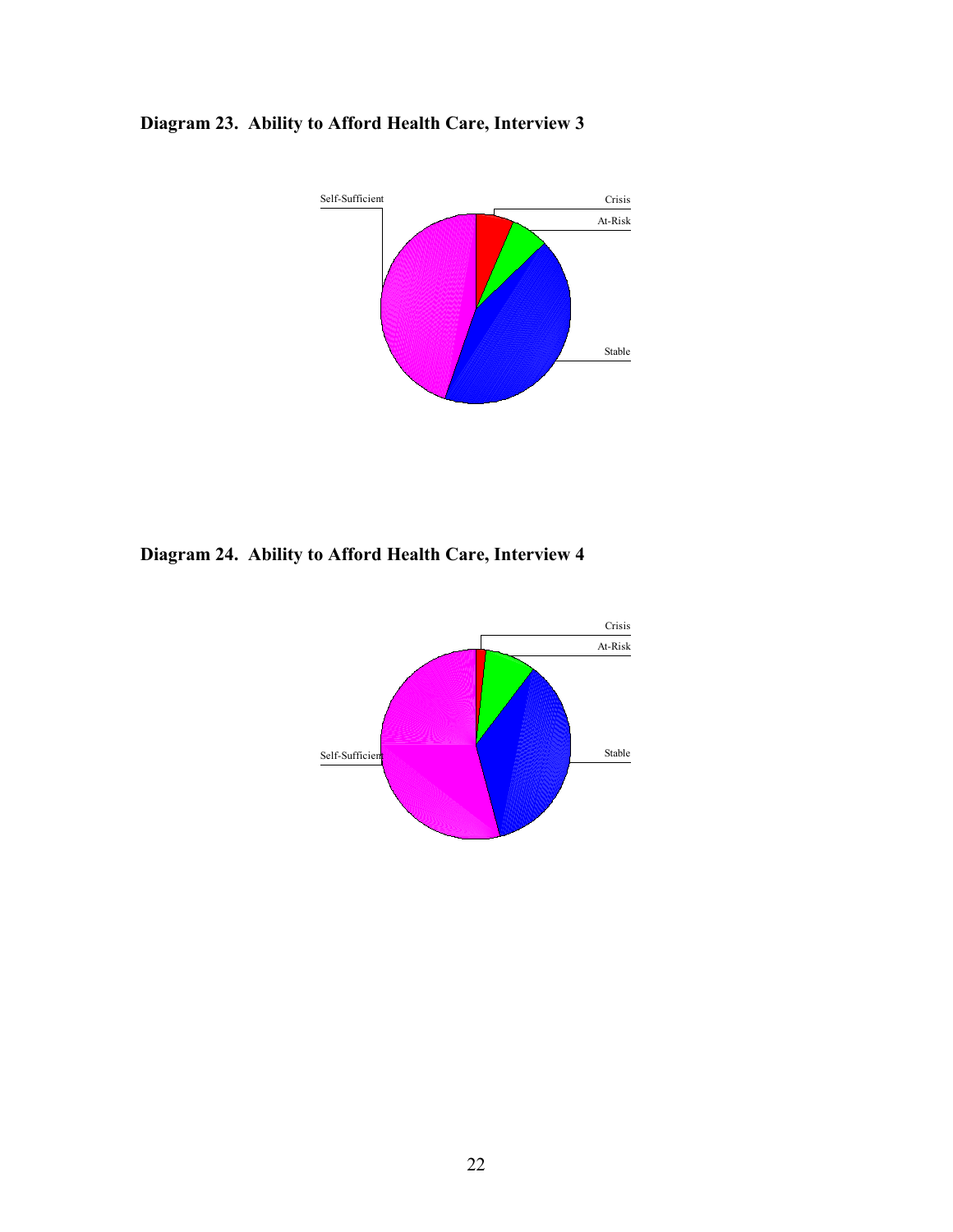### **Social Supports**

The experience of poverty and use of community supports is sometimes influenced by the quality of social supports felt by someone. Therefore, it is an important indicator to measure this variable as it relates to all three groups. Those considered to be in crisis reported that they had a destructive support system. Those at-risk reported that they lacked a support system much of the time. Those reporting that they have some personal and family support system or have created one through community resources and community involvement were considered to be stable. And those considered to be self-sufficient reported having people who were willing to support in most situations. Diagrams 25 through 28 and Table 13 reports on the findings over time on this variable. It is interesting to note that over time, respondents generally felt an increased level of support.

When these data were compared using a paired samples t-test, there was no statistical difference found between the interview times taken in progression. However, there was a statistically significant difference found between responses given during the first interview and responses during the fourth interview  $(t=2.077, p=.044)$ . Generally, there were more responses in the self-sufficient category in the fourth interview, indicating that there was an overall improvement in people's perceptions of their support systems.

|                        | First     | Second    | Third     | Fourth    |
|------------------------|-----------|-----------|-----------|-----------|
|                        | Interview | Interview | Interview | Interview |
| Destructive            | $2.0\%$   | $0.0\%$   | $0.0\%$   | $0.0\%$   |
| <b>Support System</b>  |           |           |           |           |
| <b>Lacking Support</b> | 29.4%     | 25.5%     | $30.0\%$  | $19.7\%$  |
| Much of the Time       |           |           |           |           |
| Have Some              |           |           |           |           |
| Personal/Community     | 22.5%     | 35.3%     | $30.0\%$  | 18.0%     |
| Support                |           |           |           |           |
| Support for Most       | 46.1%     | 39.2%     | $40.0\%$  | 62.3%     |
| <b>Situations</b>      |           |           |           |           |

#### **Table 13. Quality of Social Support System**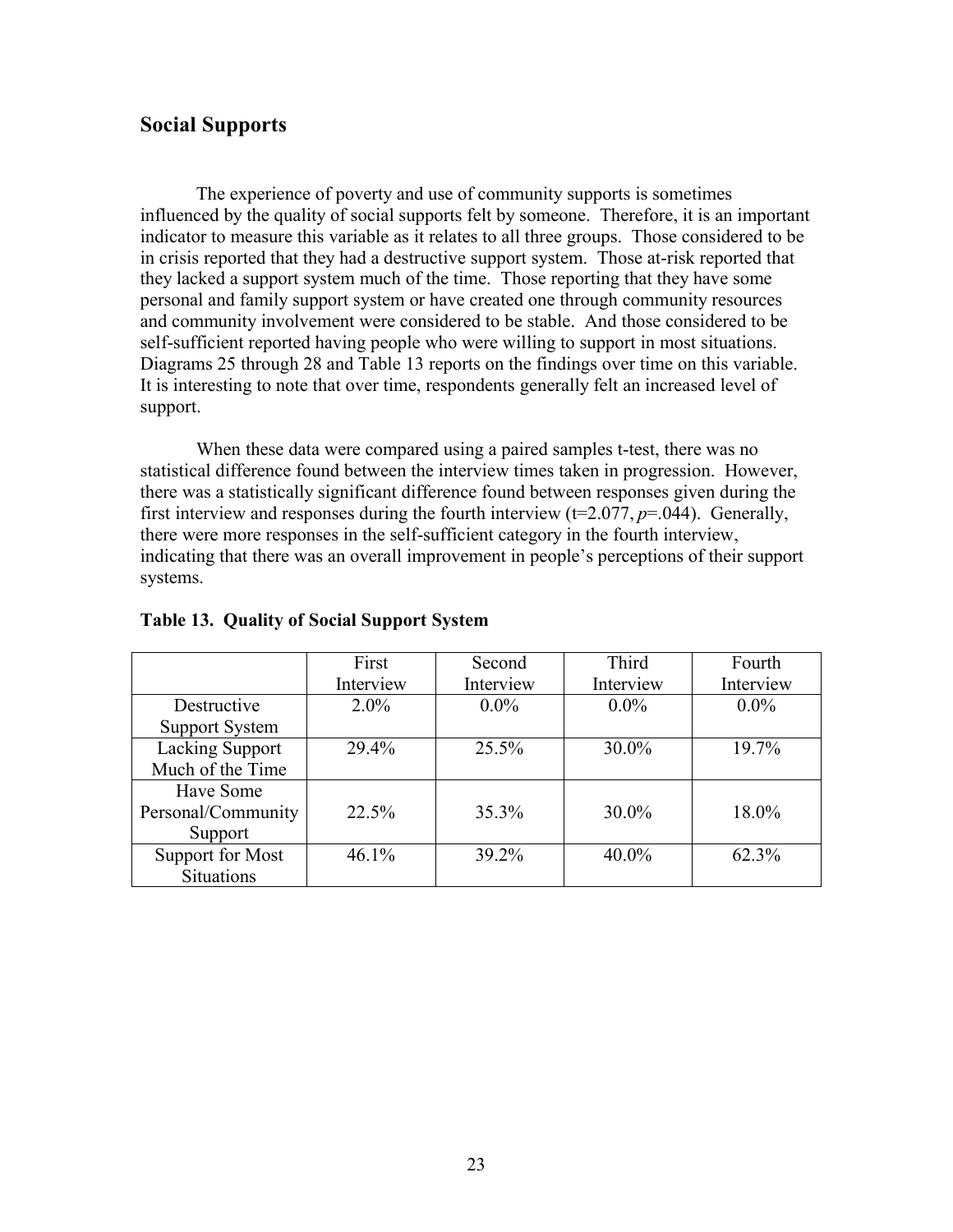**Diagram 25. Quality of Social Support System, Interview 1**



**Diagram 26. Quality of Social Support System, Interview 2**



**Diagram 27. Quality of Social Support System, Interview 3**

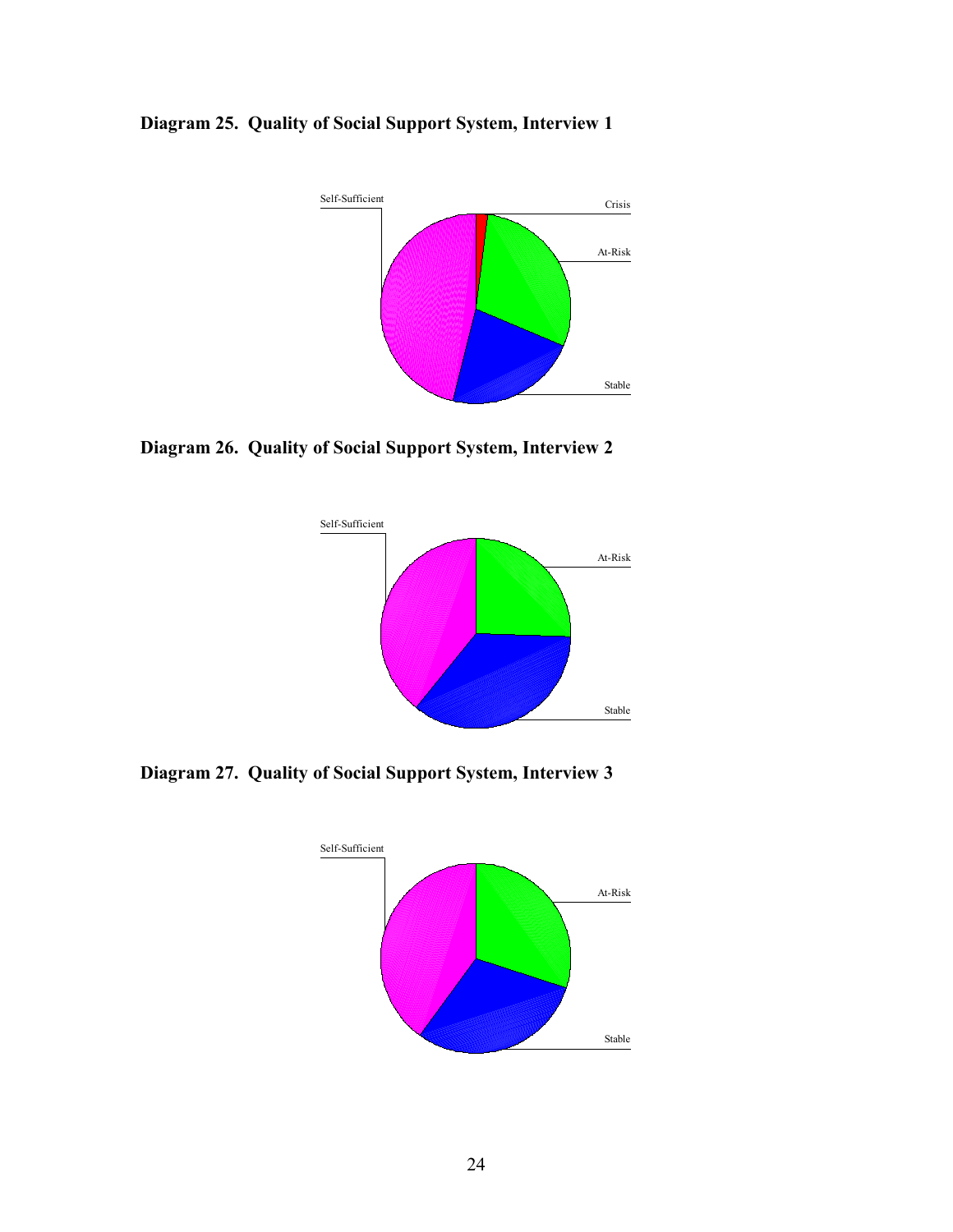**Diagram 28. Quality of Social Support System, Interview 4**



## **Income Level in Context of the Local Cost of Living**

Respondents were asked two questions relative to their financial situation directly. The first dealt with their income level in context with the local cost of living. Those in crisis reported having an overwhelming debt load. Those reporting having no savings were considered at-risk. Those reporting that they expected a continuation of their current income level over the next six months were considered to be stable. And, those considered to be self-sufficient reported the expectation that their income would either stay at the current level or get better for at least the next year. Diagrams 29 through 32 and Table 14 report the findings of this question for the group reaching their time limit for cash assistance.

Differences between responses obtained during the second interview and third interview did prove to be statistically significant when applying a paired samples t-test  $(t=2.79, p=.012)$ . More respondents indicated that they experienced overwhelming debt load while fewer reported having no savings at the time of the third interview. Additionally, more people indicated that they expected their income to remain stable over the next six months during the third interview.

|                            | First     | Second    | <b>Third</b> | Fourth    |
|----------------------------|-----------|-----------|--------------|-----------|
|                            | Interview | Interview | Interview    | Interview |
| Overwhelming Debt          | 29.3%     | 11.8%     | 14.3%        | 18.6%     |
| Load                       |           |           |              |           |
| N <sub>0</sub>             | $16.2\%$  | 17.6%     | $4.1\%$      | 11.9%     |
| Savings                    |           |           |              |           |
| <b>Income Continuation</b> | 24.2%     | 41.2%     | $57.1\%$     | 32.2%     |
| for 6 Months               |           |           |              |           |
| Income                     |           |           |              |           |
| Continuation/Increase      | 30.3%     | 29.4%     | 24.5%        | 37.3%     |
| for 1 Year                 |           |           |              |           |

| Table 14. Income Level in Context of the Local Cost of Living |  |  |  |
|---------------------------------------------------------------|--|--|--|
|                                                               |  |  |  |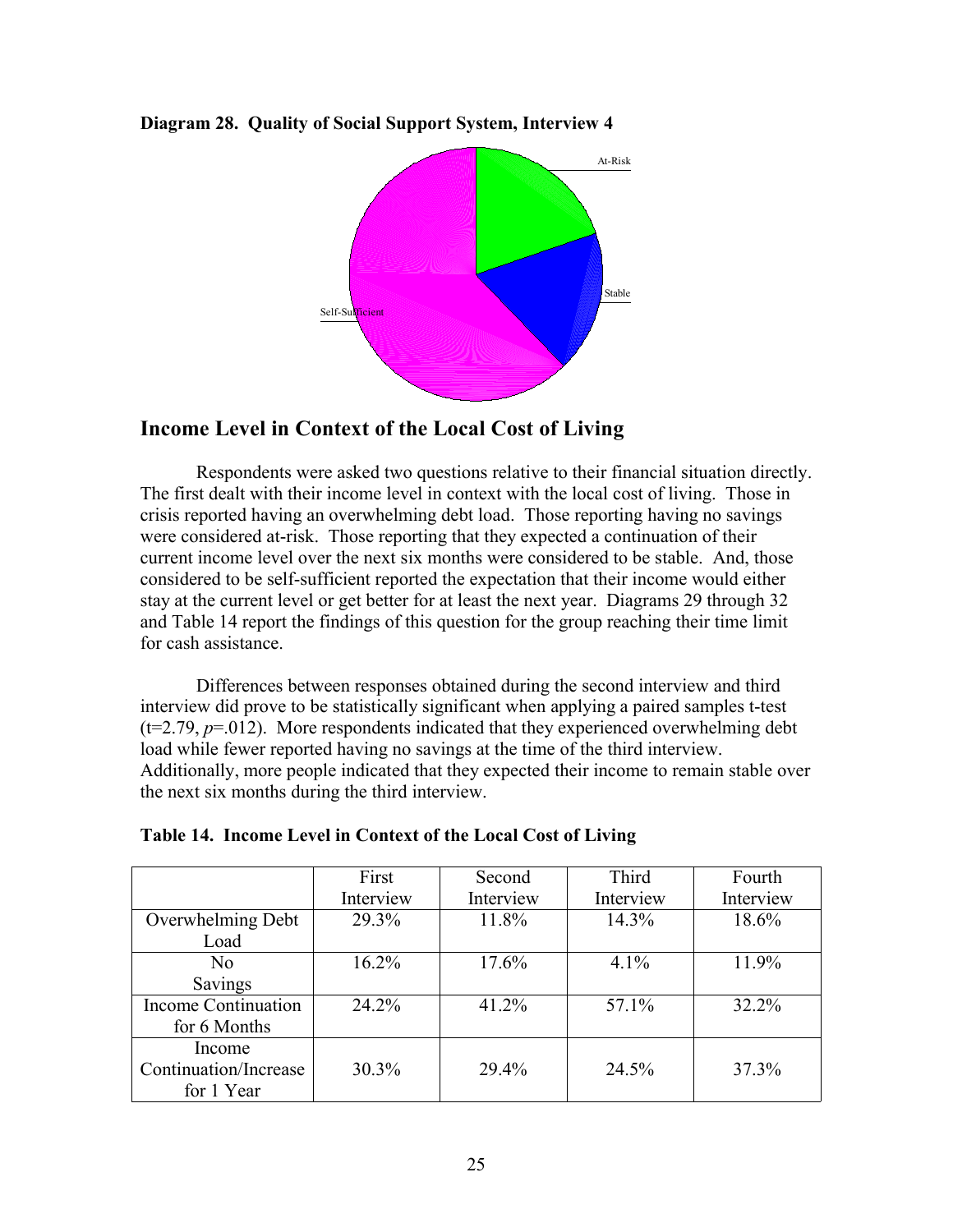

### **Diagram 29. Income Level in Context of the Local Cost of Living, Interview 1**

**Diagram 30. Income Level in Context of the Local Cost of Living, Interview 2**

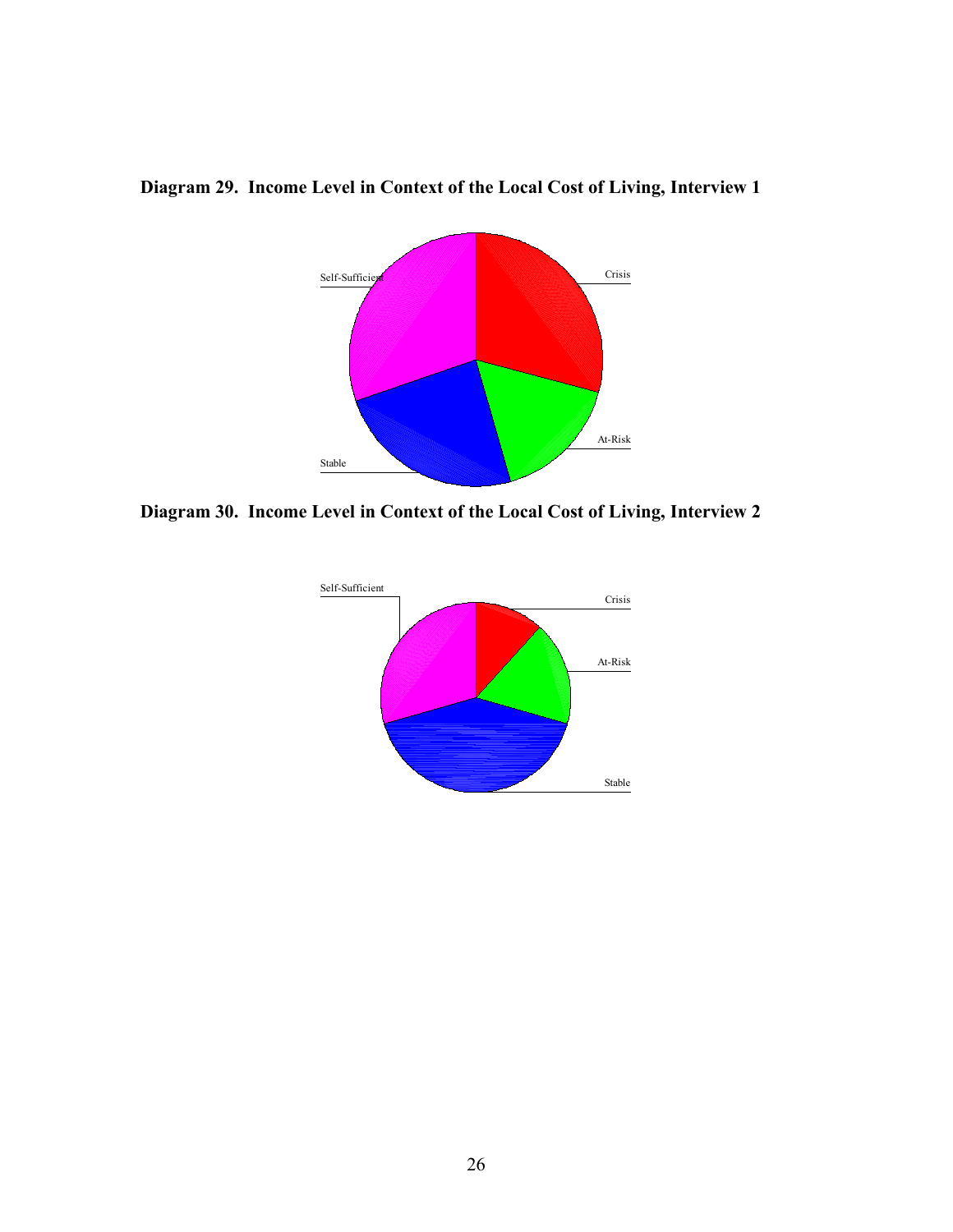

## **Diagram 31. Income Level in Context of the Local Cost of Living, Interview 3**

**Diagram 32. Income Level in Context of the Local Cost of Living, Interview 4**

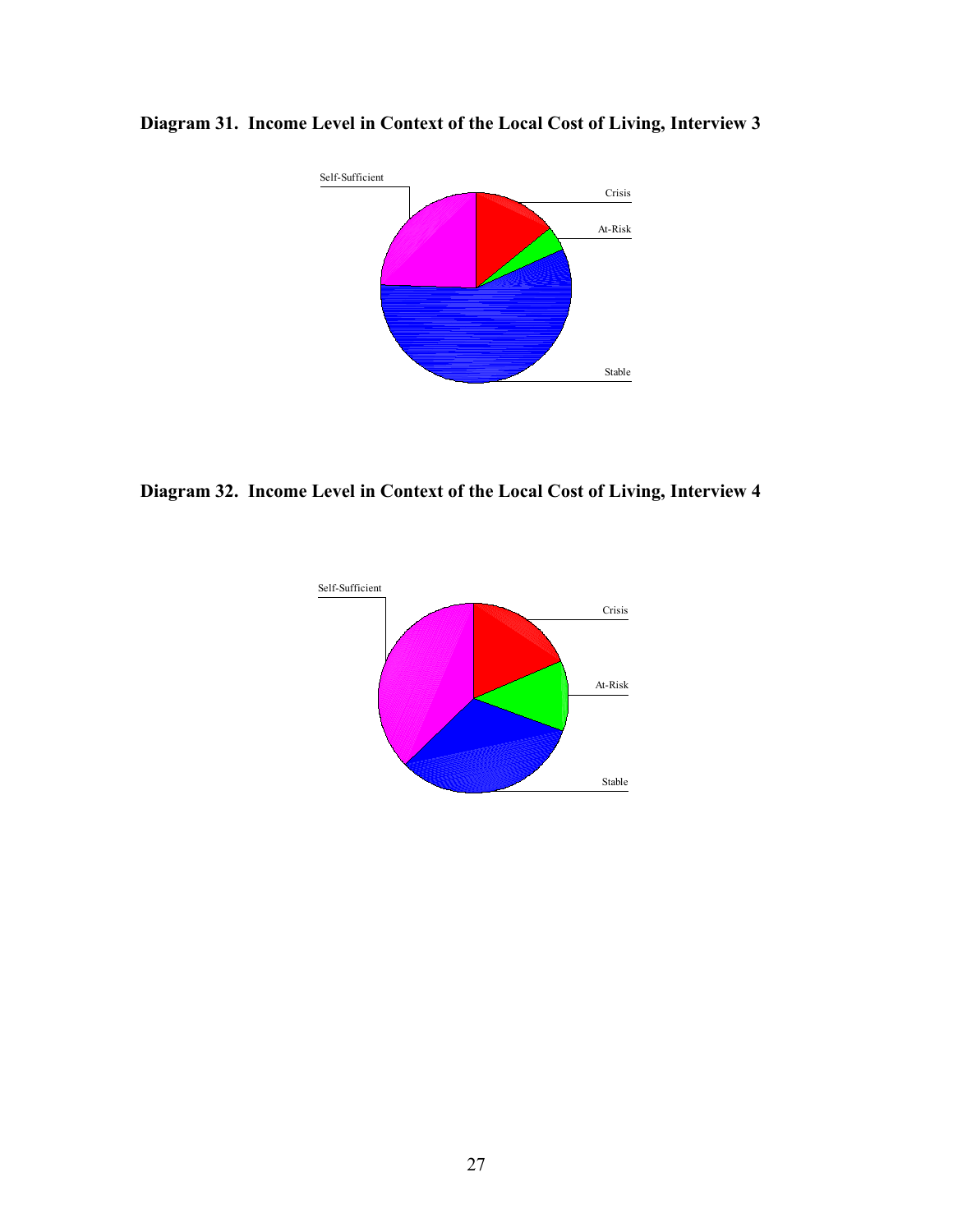#### **Income Level and Ability to Meet Basic Needs**

The second question related to finances dealt with the respondent's ability to afford to meet the basic needs of the family. Those in crisis reported having no money and that they had no ability to meet basic needs. Those reporting that they occasionally were unable to meet their basic needs were considered to be at-risk. Those reporting that they had an adequate income to meet their basic needs and cover emergencies were considered to be stable. Those who were considered self-sufficient reported that they had sufficient income to meet family needs, and cover recreation and emergencies. Diagrams 33 through 36 and Table 15 report on the responses to this question over time.

When responses were analyzed using a paired samples t-test, a significant difference was found between responses during the first and second interviews  $(t=2.306,$  $p=0.027$ , the second and third interviews ( $t=5.132$ ,  $p=0.000$ ), and the third and fourth interviews (t=-4.477, *p*=.000). Interestingly though, there was not a significant difference between the first interview and the fourth interview, showing significant changes over the course of the year but returning to a similar response as the first interview. Generally, there was improvement between the first and second interviews and a downturn between the second and third interviews. The fourth interview found respondents essentially back where they started.

|                | First     | Second    | Third     | Fourth    |
|----------------|-----------|-----------|-----------|-----------|
|                | Interview | Interview | Interview | Interview |
| No Money       |           |           |           |           |
| Can't Meet     | 22.8%     | 11.8%     | $40.0\%$  | 16.4%     |
| <b>Needs</b>   |           |           |           |           |
| Occasionally   |           |           |           |           |
| Unable to Meet | 39.6%     | 41.2%     | 24.0%     | 34.4%     |
| <b>Needs</b>   |           |           |           |           |
| Able to Meet   |           |           |           |           |
| Needs and      | 23.8%     | 35.3%     | 22.0%     | 21.3%     |
| Emergencies    |           |           |           |           |
| Able to Meet   |           |           |           |           |
| Needs,         | 13.9%     | 11.8%     | 14.0%     | 27.9%     |
| Recreation &   |           |           |           |           |
| Emergencies    |           |           |           |           |

#### **Table 15. Income Level and Ability to Meet Basic Needs**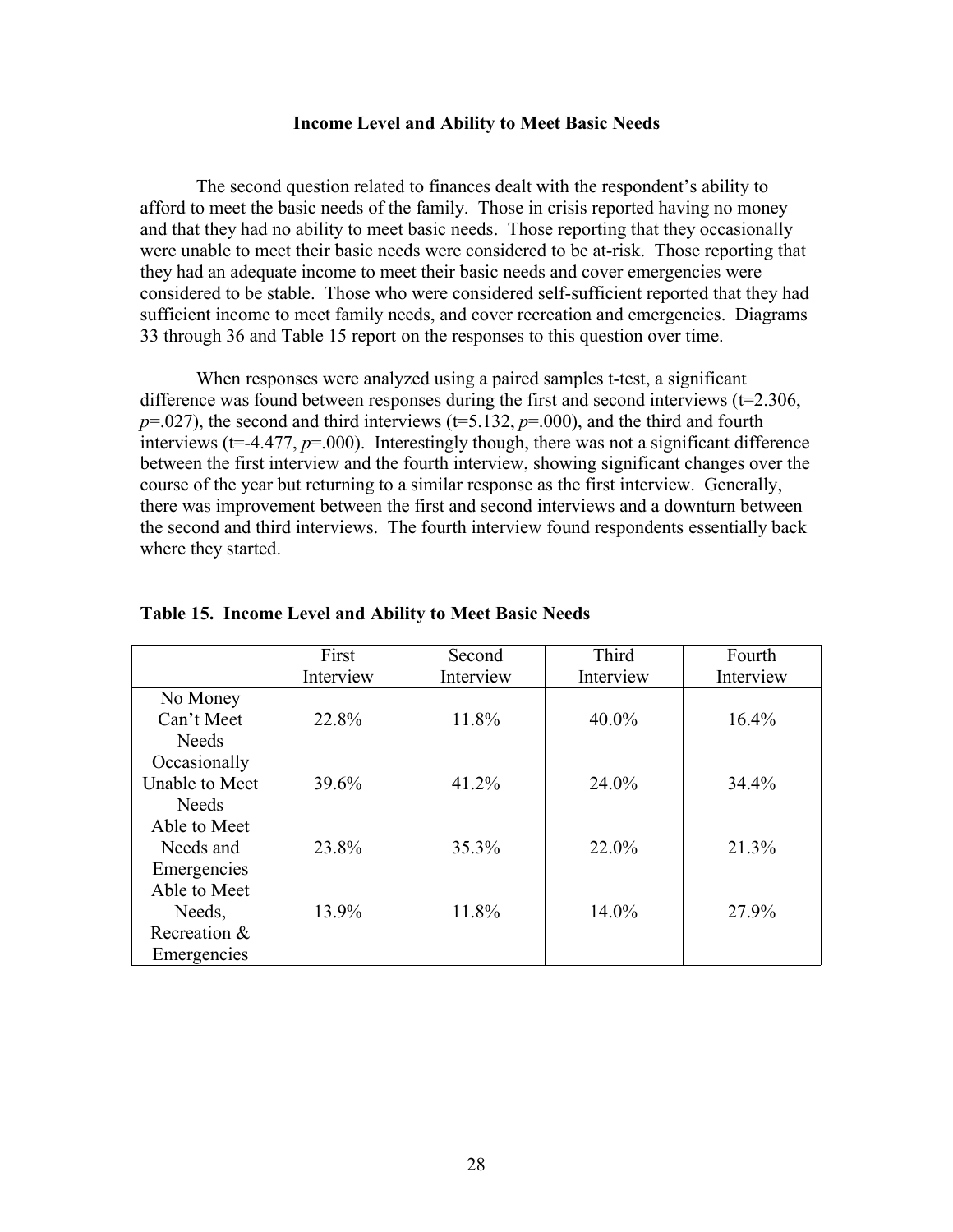**Diagram 33. Income Level and Ability to Meet Basic Needs, Interview 1**



**Diagram 34. Income Level and Ability to Meet Basic Needs, Interview 2**



Diagram 35. Income Level and Ability to Meet Basic Needs, Interview 3

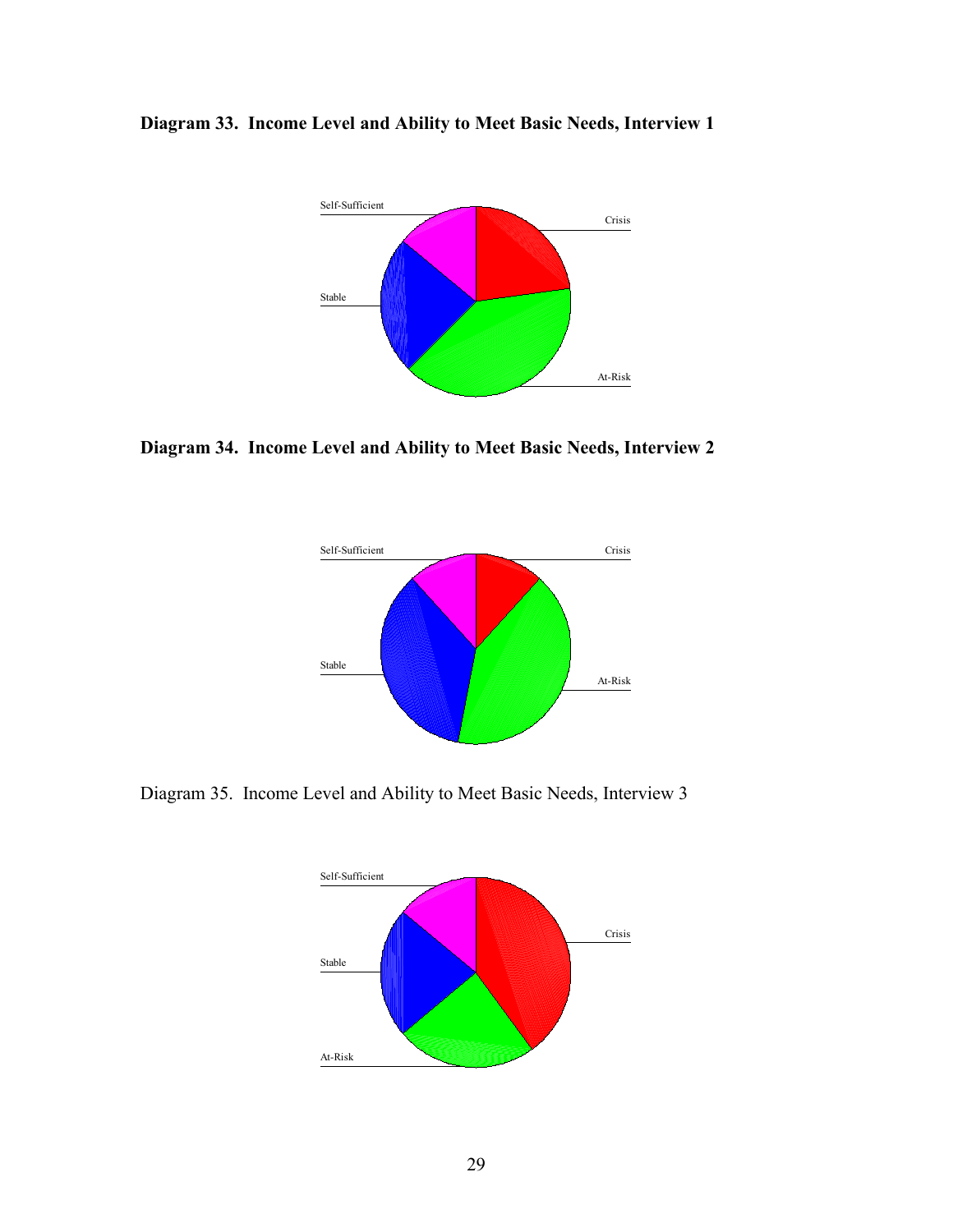#### **Diagram 36. Income Level and Ability to Meet Basic Needs, Interview 4**



#### **Employment Status**

Related to the ability to meet basic needs is the employment status of the respondent. The next question dealt with employment status and those considered to be in crisis, reported that they were unemployed and had no leads for a job. Those considered to be at-risk reported that they had inadequate employment and/or no benefits. Those reporting that they had employment that paid a wage that supported their family were considered to be stable. And finally, those considered self-sufficient reported having employment with benefits and potential for advancement. Diagrams 37 through 40 and Table 16 report the finding of this group concerning employment status.

The differences reported are statistically significant between the third and fourth interviews ( $t=3.360$ ,  $p=.002$ ) and between the first and fourth interviews( $t=2.373$ , *p*=.022). Almost half of those surveyed responded that they were unemployed with no leads for a job during the third interview. This number fell to just fewer than 30% during the fourth interview. There appears to be similar improvement in respondents' employment status from the time of the first interview to the fourth, with almost eight percent of respondents indicating they had employment with benefits and potential for advancement increasing to almost 20%. Also in this time period, those without employment and without leads to obtain employment decreased from 41.2% to 29.5%.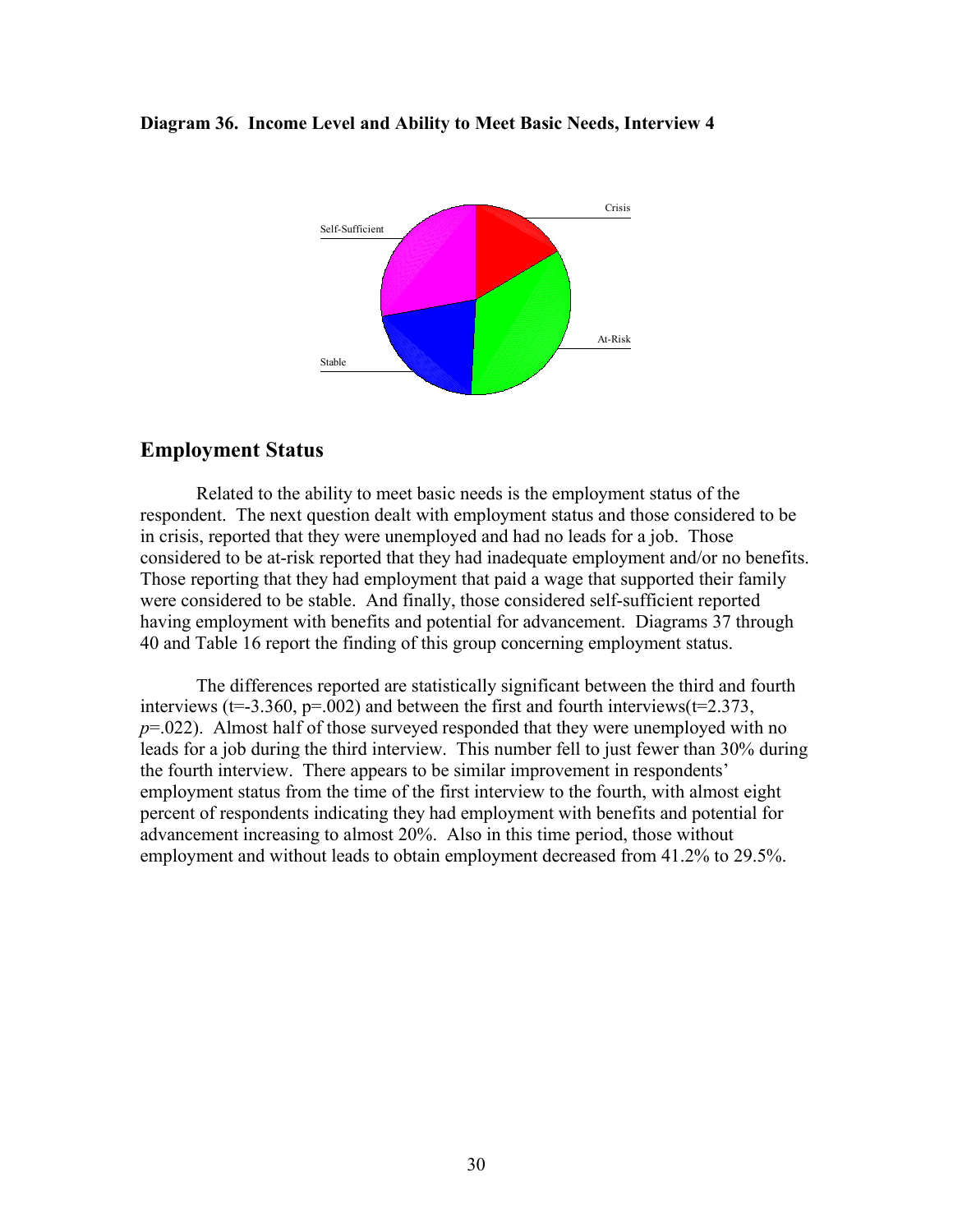|                        | First     | Second    | Third     | Fourth    |
|------------------------|-----------|-----------|-----------|-----------|
|                        | Interview | Interview | Interview | Interview |
| Unemployed,            | 41.2%     | 28.0%     | 47.9%     | 29.5%     |
| No Job Leads           |           |           |           |           |
| Inadequate             |           |           |           |           |
| Employment/No          | 28.4%     | 34.0%     | 20.8%     | 23.0%     |
| <b>Benefits</b>        |           |           |           |           |
| Wage That              | 22.5%     | $30.0\%$  | 18.8%     | 27.9%     |
| <b>Supports Family</b> |           |           |           |           |
| Wage, Benefits         |           |           |           |           |
| & Potential to         | $7.8\%$   | $8.0\%$   | $12.5\%$  | 19.7%     |
| Advance                |           |           |           |           |

Table 16. Employment Status

**Diagram 37. Employment Status, Interview 1**



**Diagram 38. Employment Status, Interview 2**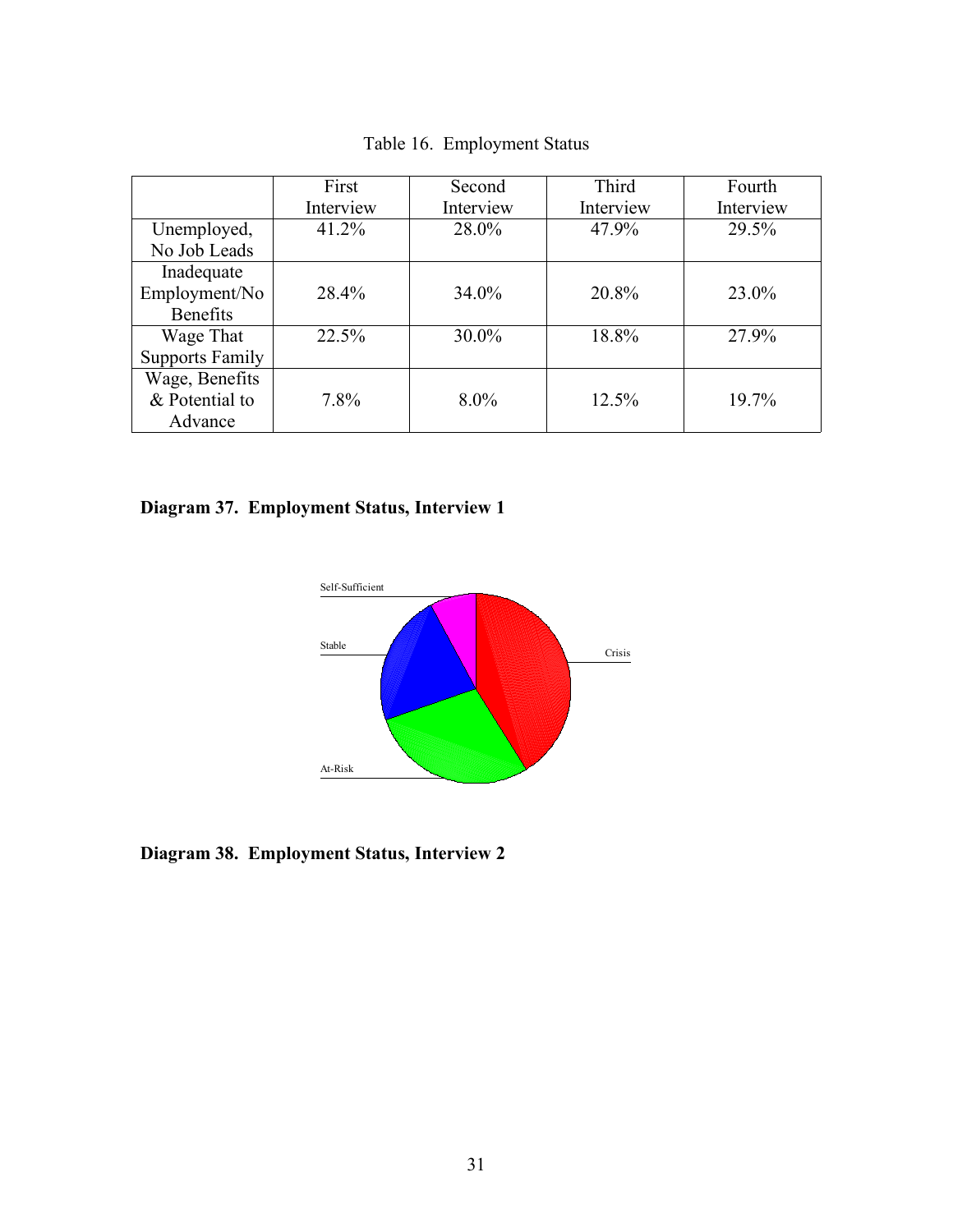

**Diagram 39. Employment Status, Interview 3**



**Diagram 40. Employment Status, Interview 4**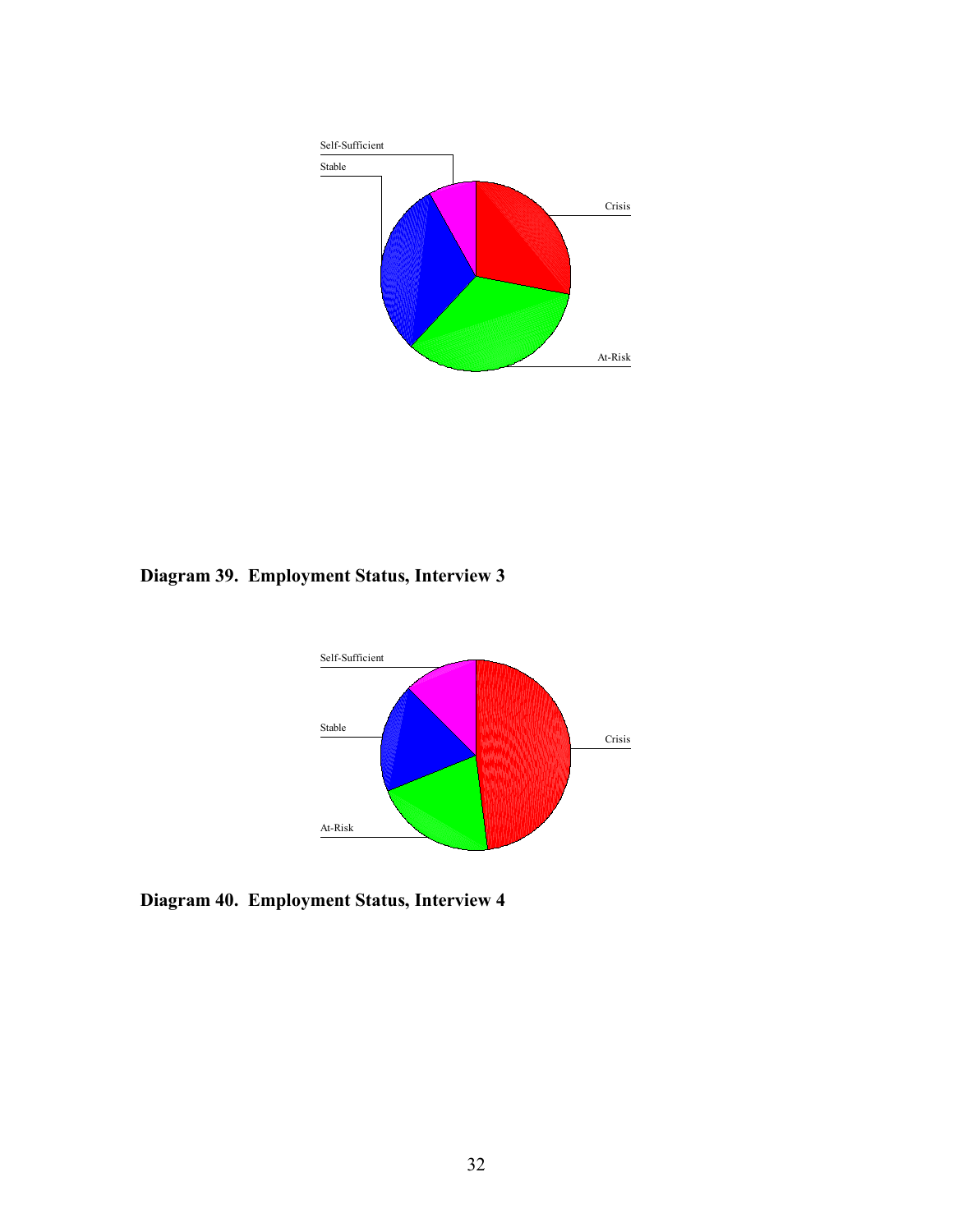

## **Child Care**

Essential to the ability to maintain employment or attend school or training programs is the availability of childcare. The next question dealt with the issue of childcare. Those reporting that they had no childcare to support their employment of training were considered to be in crisis. Those reporting that they had inadequate childcare either based on quality or quantity were considered to be at-risk. stable were people who responded that they had adequate child care. Those considered self-sufficient reported that they had and could afford their choice of childcare. Diagrams 40 through 43 and Table 17 provide the results over time concerning childcare.

When applying the paired samples t-test to determine whether the changes in the responses between each time period were statistically significant, it was determined that they were not. There was not a statistically significant difference between the responses given during the first interview and the final interview either.

|                | First     | Second    | Third     | Fourth    |
|----------------|-----------|-----------|-----------|-----------|
|                | Interview | Interview | Interview | Interview |
| N <sub>0</sub> | 27.2%     | 13.5%     | 13.3%     | 23.4%     |
| Child Care     |           |           |           |           |
| Inadequate     | $17.3\%$  | $13.5\%$  | $6.7\%$   | 23.4%     |
| Child Care     |           |           |           |           |
| Adequate       | 46.9%     | $62.2\%$  | 50.0%     | 31.9%     |
| Child Care     |           |           |           |           |
| Choice of      | 8.6%      | 10.8%     | 30.0%     | 21.3%     |
| Child Care     |           |           |           |           |

#### **Table 17. Child Care**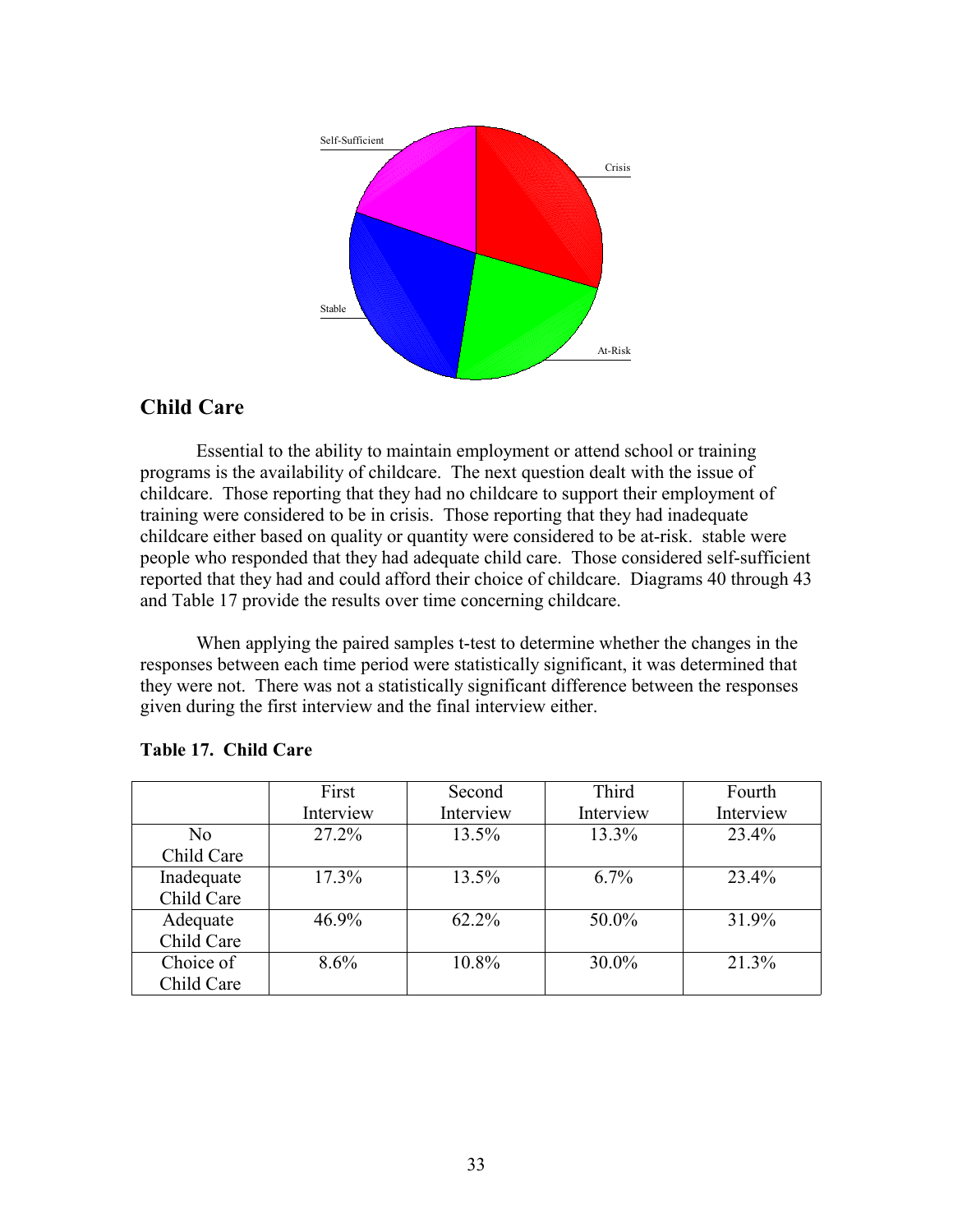## **Diagram 40. Child Care, Interview 1**



**Diagram 41. Child Care, Interview 2**



**Diagram 42. Child Care, Interview 3**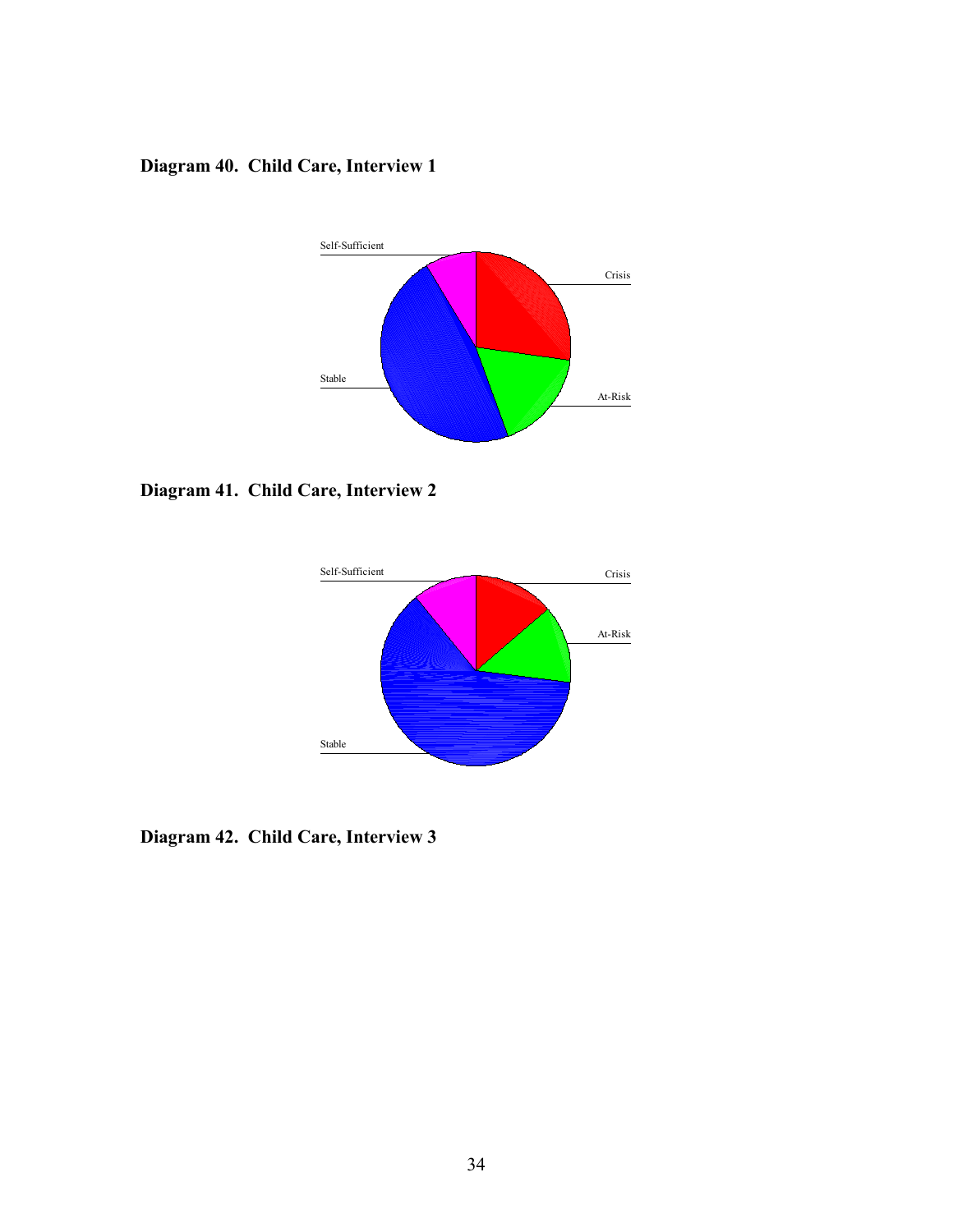

**Diagram 43. Child Care, Interview 4**



# **School Behavior, Attendance, and Readiness to Learn**

Finally, respondents were asked about their children's school behavior, attendance and readiness to learn. Those in crisis reported that their children were acting out in school, resulting in suspension from the classroom. Those at-risk reported that their children had high absenteeism and some discipline problems at school. Those reporting that their children were making adequate progress in school and having possible behavior problems but accessing support services to deal with those problems were considered to be stable. Those considered to be self-sufficient reported that their children were making good progress in school and that they maintained a good relationship with their teachers and their peers. While the results of this question are reported in Diagrams 44 through 47 and Table 19, it should be noted that this question, as a research item has some difficulties. The question did not allow for multiple response categories for people with more than one child. It also did not lend itself to a response from those with preschool age children. Therefore, while the data should be reviewed, conclusions from the data should be made with extreme care.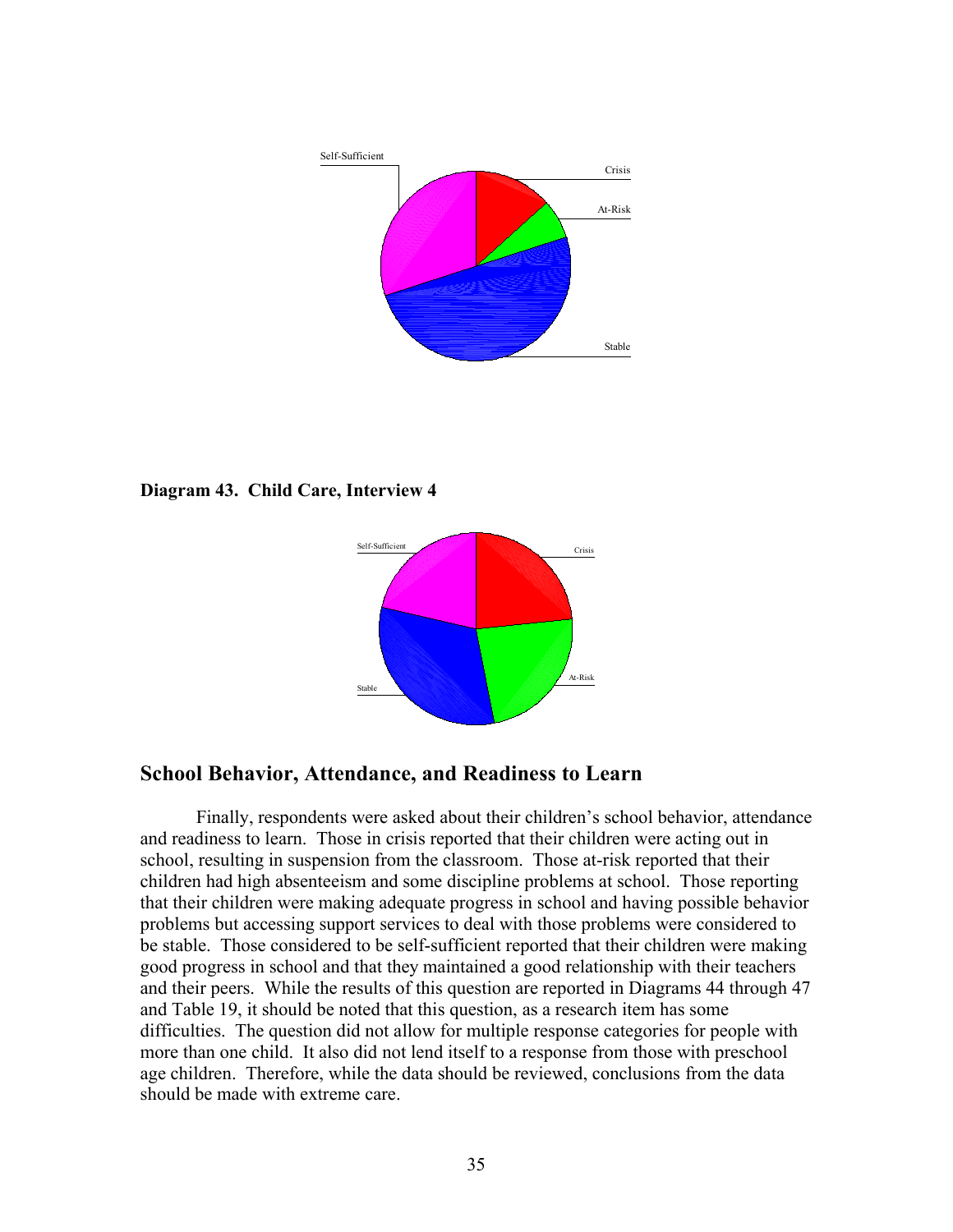Along this line, when applying the paired samples t-test to differences found between interview times, it was found that the differences that do exist were not statistically different.

|             | First     | Second    | Third     | Fourth    |
|-------------|-----------|-----------|-----------|-----------|
|             | Interview | Interview | Interview | Interview |
| Acting Out, | 3.5%      | $0.0\%$   | 2.3%      | 3.6%      |
| Suspension  |           |           |           |           |
| High        | 2.3%      | 13.0%     | 4.7%      | 1.8%      |
| Absenteeism |           |           |           |           |
| Adequate    | 25.6%     | 43.5%     | 23.3%     | $30.4\%$  |
| Progress    |           |           |           |           |
| Good        | 68.6%     | 43.5%     | 69.8%     | 64.3%     |
| Progress    |           |           |           |           |

**Table 19. School Behavior, Attendance, and Readiness to Learn**

# **Diagram 44. School Behavior, Attendance, and Readiness to Learn, Interview 1**

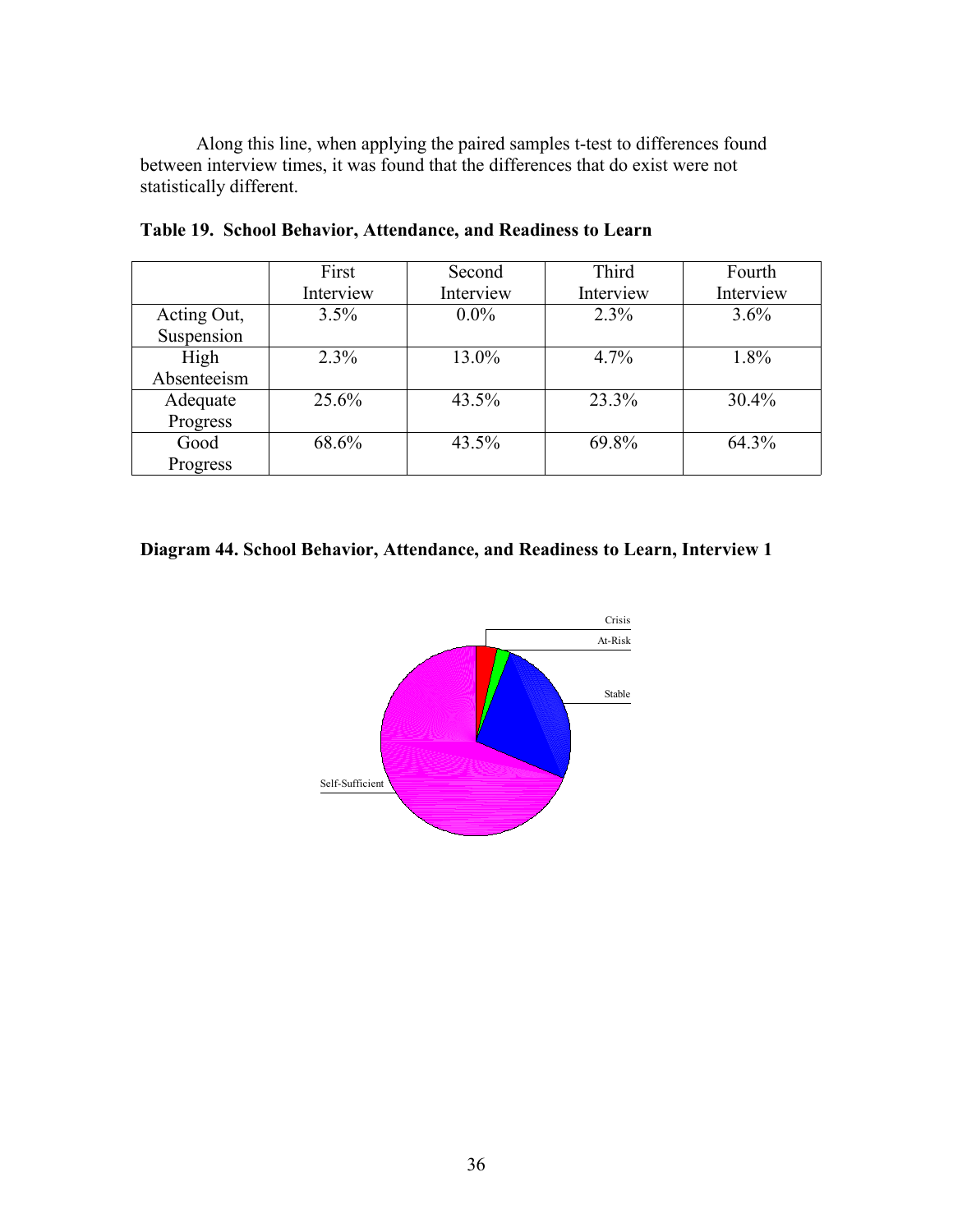**Diagram 45. School Behavior, Attendance, and Readiness to Learn, Interview 2**



**Diagram 46. School Behavior, Attendance, and Readiness to Learn, Interview 3**



**Diagram 47. School Behavior, Attendance, and Readiness to Learn, Interview 4**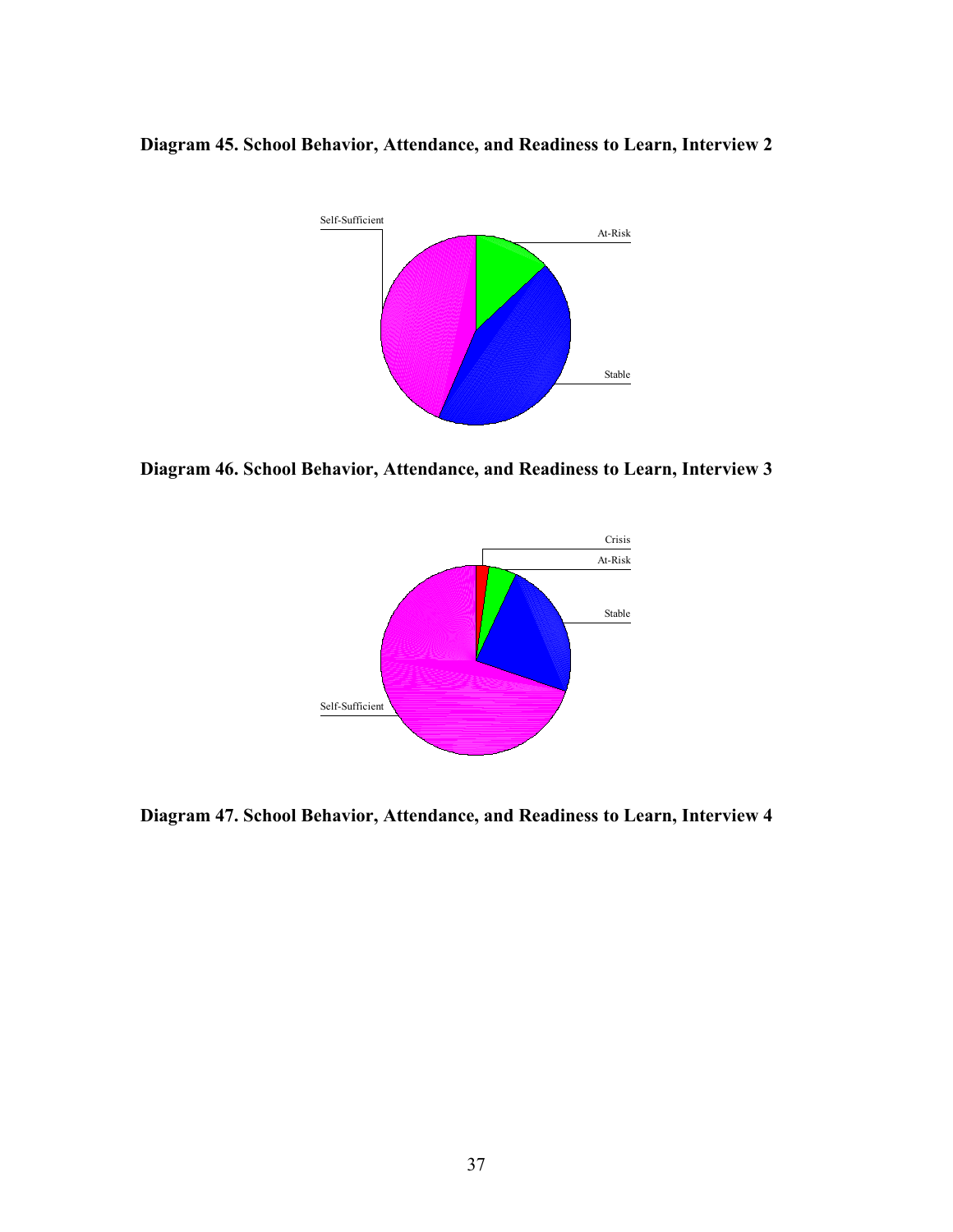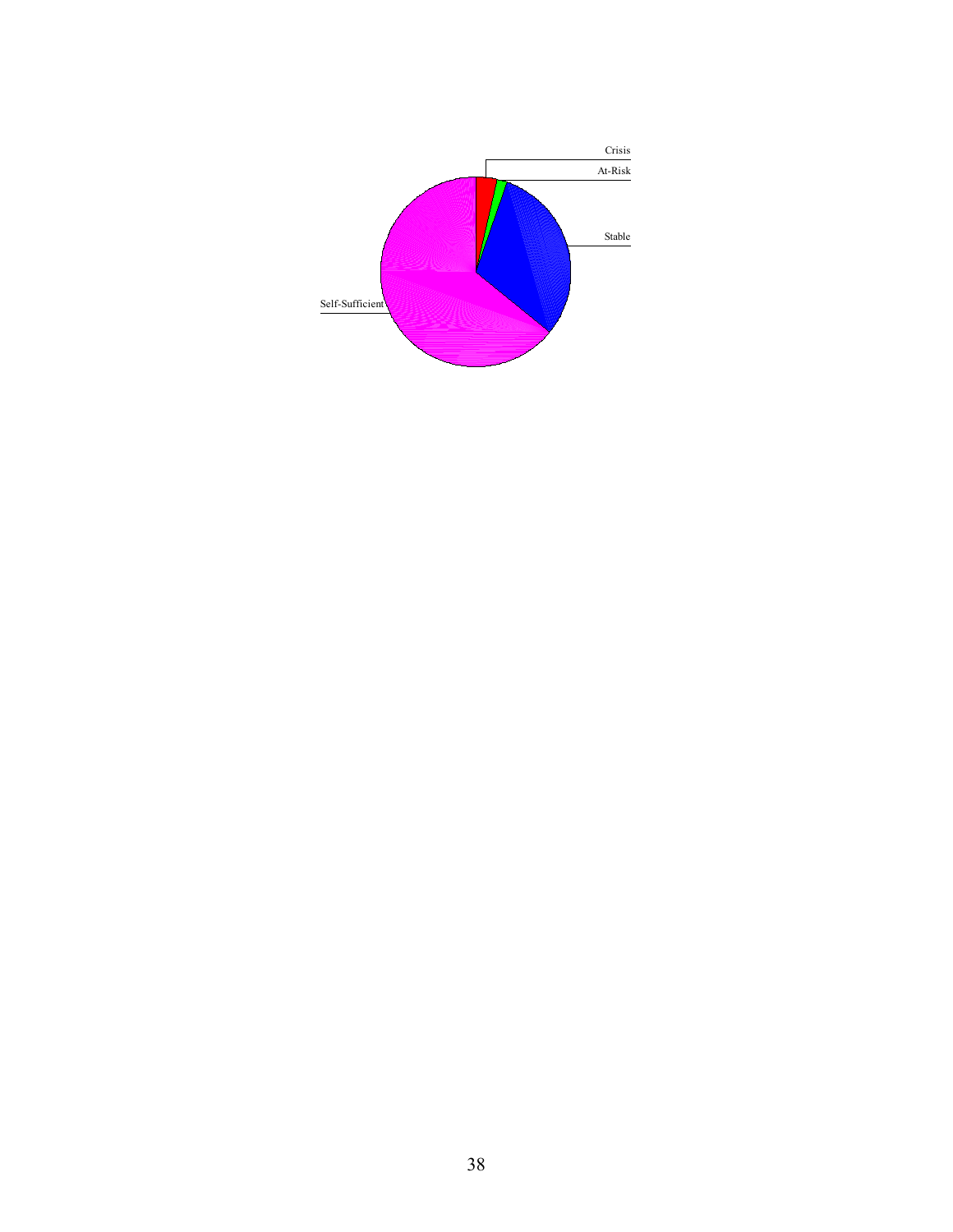# **4. Extension Group**

As noted above, data were collected on a variety of outcome indicators including ability to afford food and clothing, shelter, access to child care and transportation, income levels and employment prospects. This section of the report will provide the outcomes from the group receiving an extension to their time limits on all of the outcome indicators during each of the four interview time periods.

# **Housing**

The first question asked respondents to assess their stability of housing over time. The response categories included (1) Involuntary homelessness, (2) Living in Temporary or transitional housing and are not certain where next shelter is to be found, (3) Living in permanent housing, or temporary situation that will last at least six months, and (4) Owns home or shelter is secure for at least one year. Respondents falling into category one are considered to be in crisis, those in two are considered to be at-risk, three is considered to be stable and four is considered to be self-sufficient. Diagrams 48 through 51 and Table 20 provide the breakdown of responses from the group receiving an extension to their time limits for each of the four interviews. It should be noted that we were unable to locate respondents who were homeless. This skews the results of the study toward the positive and the reader should be aware that it is likely that some respondent were or became homeless during the course of the study.

Given that the results are skewed in a positive direction, the paired samples t-test was applied to the responses provided to determine if there was a statistical difference between responses at any given time period. There was a statistical difference between responses provided during the first interview and the second interview (t=2.122, *p*=.049). Variations in the other responses in this category were not found to be statistically significant.

|                       | First     | Third<br>Second |           | Fourth    |
|-----------------------|-----------|-----------------|-----------|-----------|
|                       | Interview | Interview       | Interview | Interview |
| Involuntarily         | $0.0\%$   | $0.0\%$         | $0.0\%$   | $0.0\%$   |
| Homeless              |           |                 |           |           |
| Temporary             | 8.3%      | 15.8%           | $0.0\%$   | $7.7\%$   |
| shelter               |           |                 |           |           |
| <b>Shelter Secure</b> | 38.9%     | 63.2%           | 83.3%     | 34.6%     |
| for 6 Months          |           |                 |           |           |
| <b>Shelter Secure</b> | 52.8%     | 21.1%           | $16.7\%$  | 57.7%     |
| For 1 Year            |           |                 |           |           |

## **Table 20. Stability of Housing Over Time**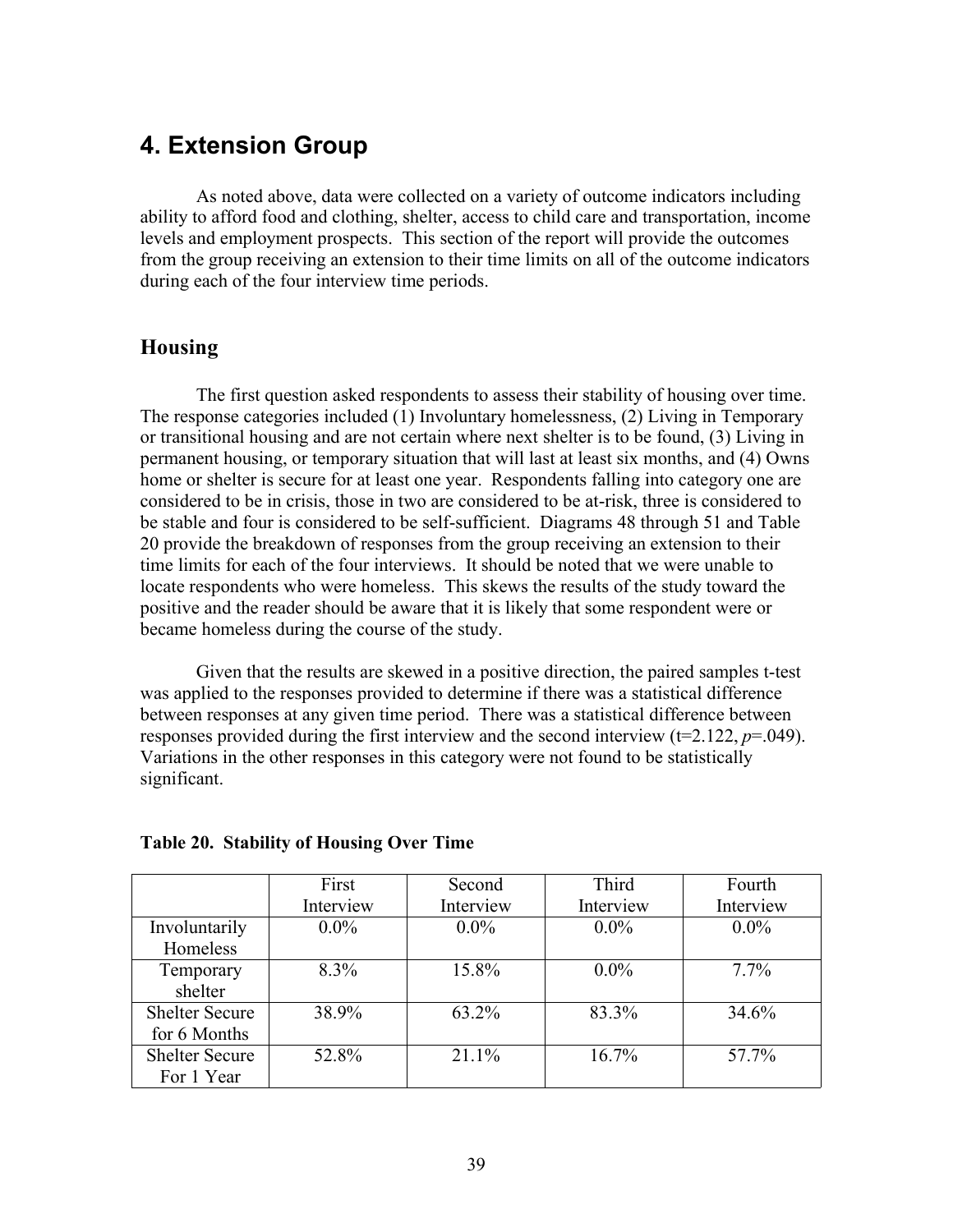



**Diagram 49. Stability of Housing Over Time, Extension Group, Interview 2**

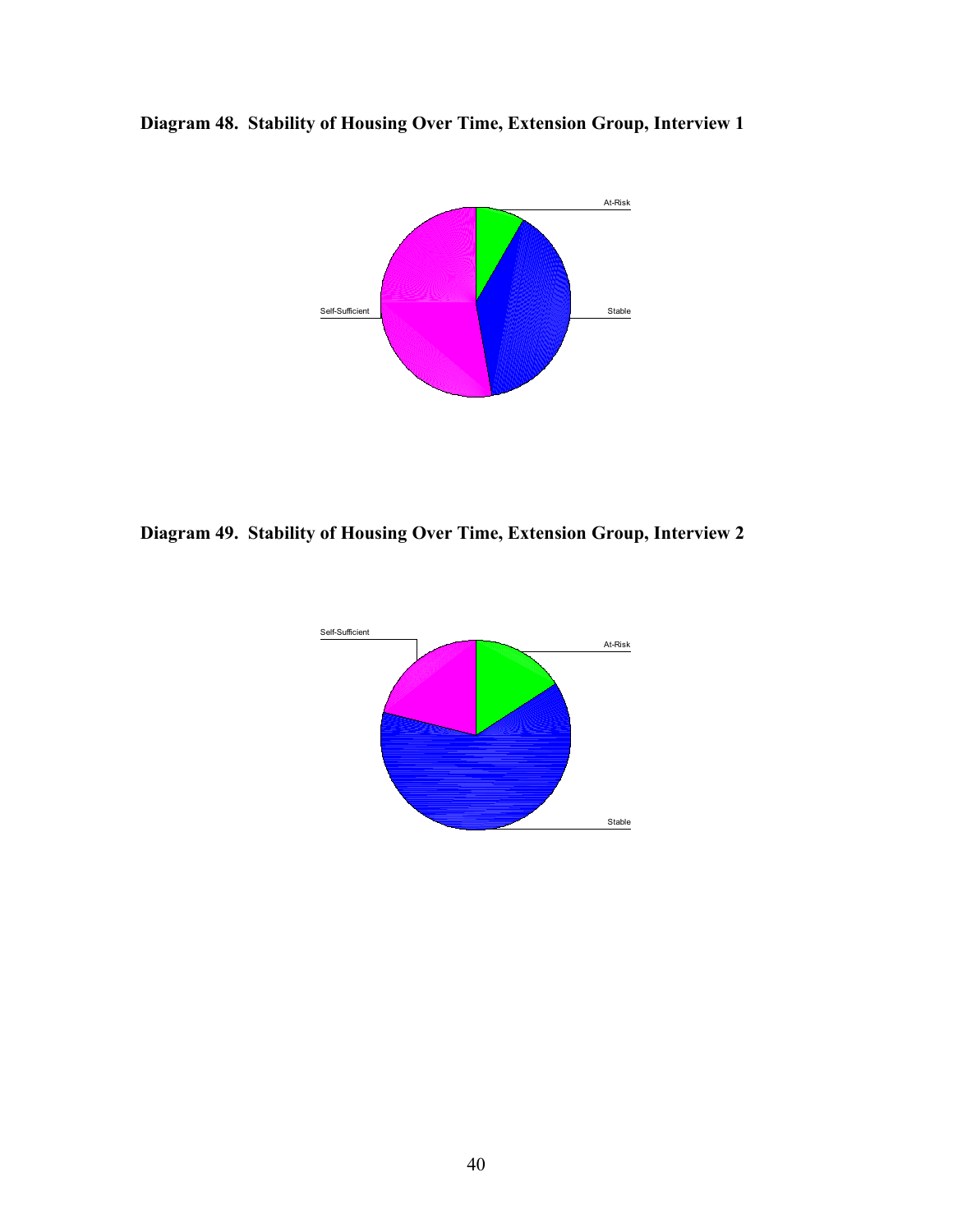**Diagram 50. Stability of Housing Over Time, Extension Group, Interview 3**



**Diagram 51. Stability of Housing Over Time, Extension Group, Interview 4**



## **Food**

Respondents were asked to assess their ability to afford adequate food. Those considered in crisis reported having a serious lack of resources to obtain food. Those atrisk reported they have limited resources to obtain food for their families. People considered being stable on this variable reported having sufficient personal or community resources to obtain food. Community resources included soup kitchens, food banks, churches, etc. And those considered self-sufficient reported having resources to provide sufficient and nutritious food for all family members. Diagrams 52 through 55 and Table 21 provide a breakdown of the number of respondents falling into each response category over the four interviews.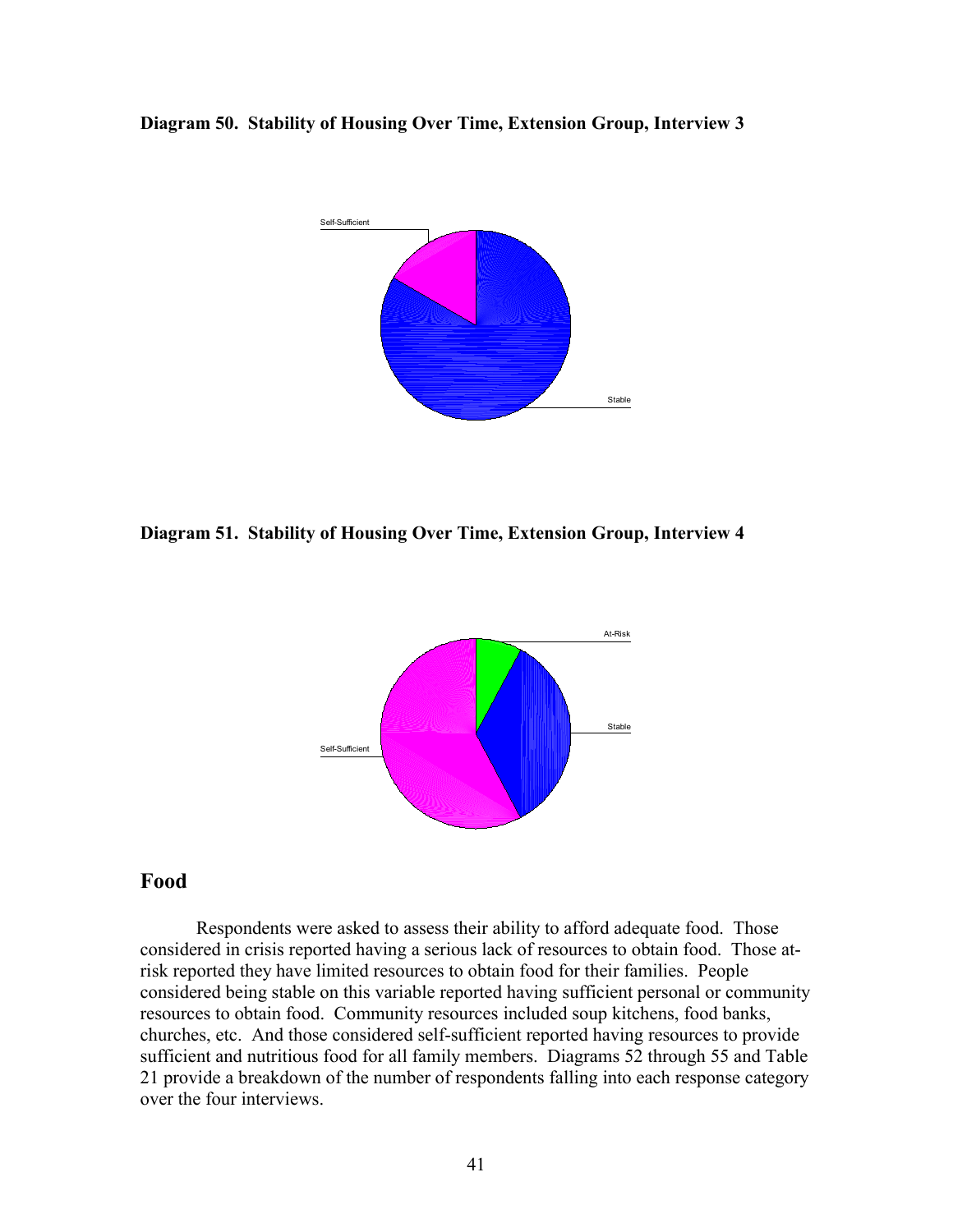Differences found between the second interview and the third interview was statistically significant  $(t=3.00, p=.020)$ . Additionally, a statistical difference was found between responses given during the first interview and the fourth interview (t=-2.914,  $p=0.009$ . Both of these differences indicate a worsening of the food resource availability from the second interview to the third and again from the first interview compared to the fourth.

|                        | First     | Second    | Third     | Fourth    |
|------------------------|-----------|-----------|-----------|-----------|
|                        | Interview | Interview | Interview | Interview |
| Serious Lack           |           |           |           |           |
| of Food                | $0.0\%$   | 5.3%      | 11.1%     | $3.8\%$   |
| Resources              |           |           |           |           |
| Limited                |           |           |           |           |
| Food                   | 13.9%     | 26.3%     | 38.9%     | 34.6%     |
| Resources              |           |           |           |           |
| Sufficient             |           |           |           |           |
| Personal &             | 22.2%     | 31.6%     | 44.4%     | $23.1\%$  |
| Community              |           |           |           |           |
| Resources              |           |           |           |           |
| Sufficient &           |           |           |           |           |
| <b>Nutritious Food</b> | 63.9%     | 36.8%     | $5.6\%$   | 38.5%     |
| Resources              |           |           |           |           |

**Table 21. Ability to Afford Adequate Food – Extension Group**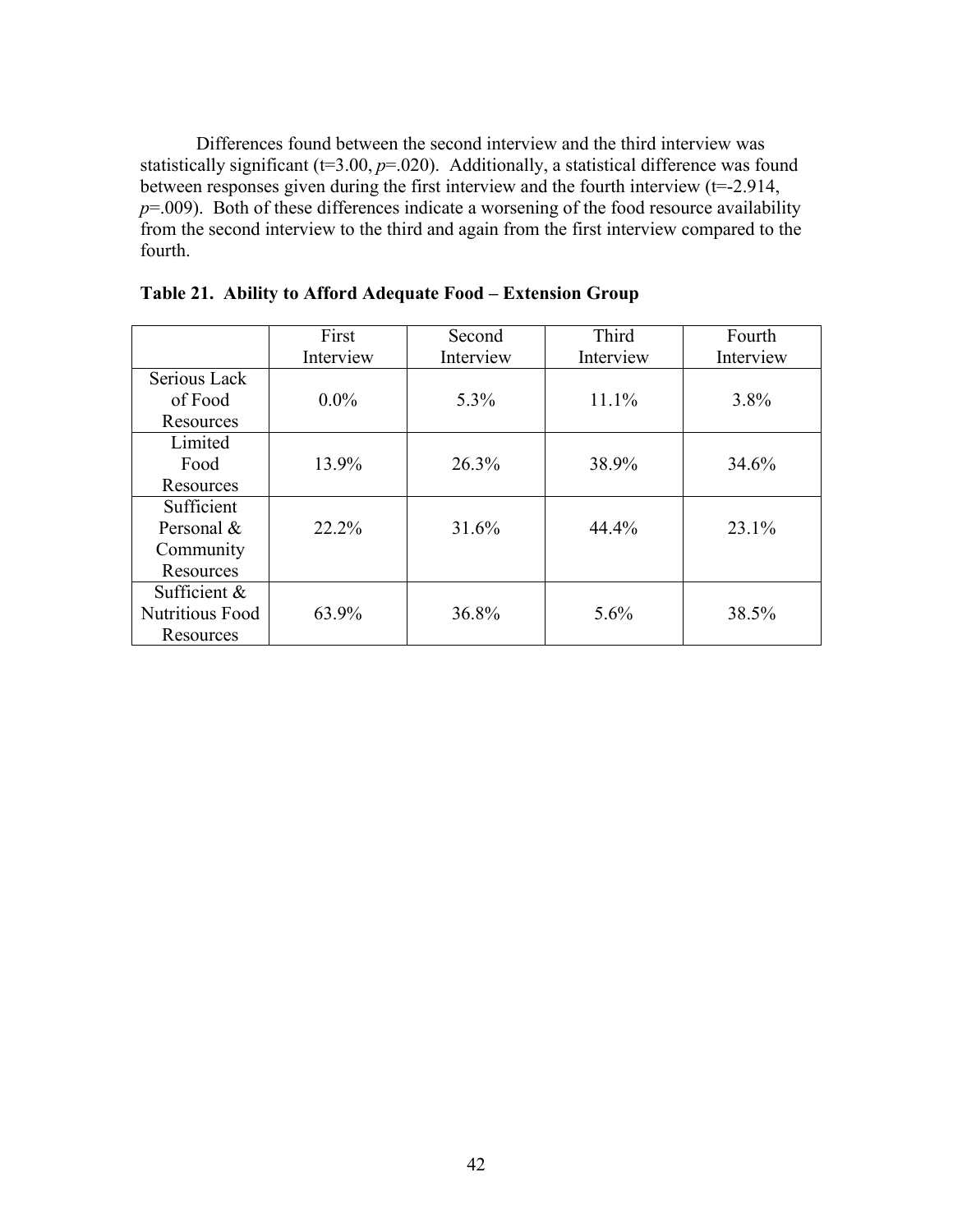**Diagram 52. Ability to Afford Adequate Food, Extension Group, Interview 1**



**Diagram 53. Ability to Afford Adequate Food, Extension Group, Interview 2**

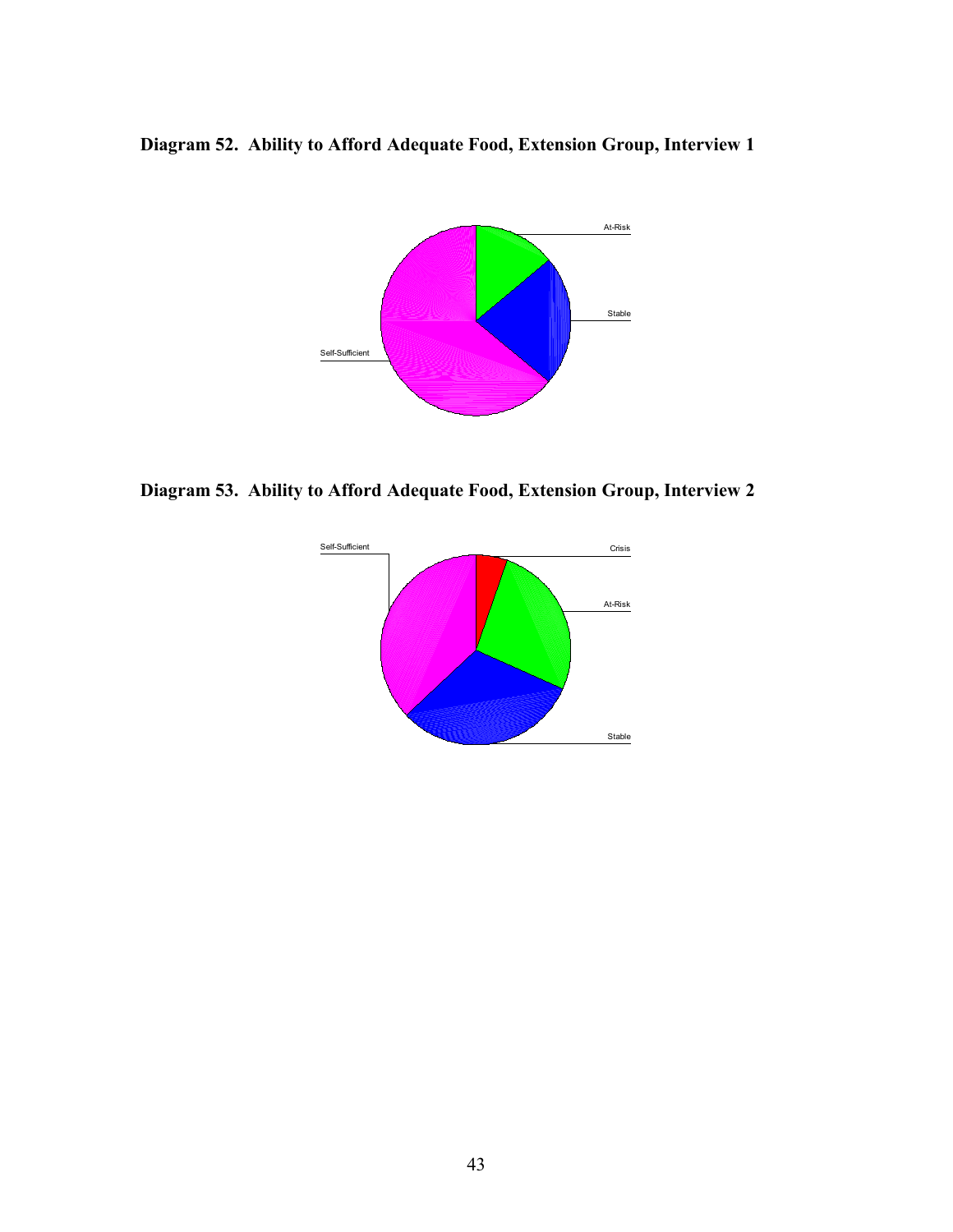

**Diagram 54. Ability to Afford Adequate Food, Extension Group, Interview 3** 

**Diagram 55. Ability to Afford Adequate Food, Extension Group, Interview 4**



# **Clothing**

Having the ability to afford adequate clothing was also an outcome that was measured in this study. Those in crisis reported having a lack of adequate clothing for different seasons and for basic needs. Those at-risk reported having clothing that was ill fitting, inadequate, or inappropriate for school or work. Those considered to be stable reported having clothing that is clean and appropriate most of the time. And those considered to be self-sufficient reported having clothing that was clean and appropriate for all critical activities such as work or school. Diagrams 56 through 59 and Table 22 present the percentages of those responses in each of the interviews.

When tested for statistical difference using the paired samples t-test, findings indicate a difference in responses between interviews two and three  $(t=2.986, p=.020)$  and between interviews three and four  $(t=3.379, p=.005)$ . Between the second and third interviews more respondents indicated a crisis situation when it came to being able to afford clothing, reporting a lack of adequate clothing for basic needs. However, between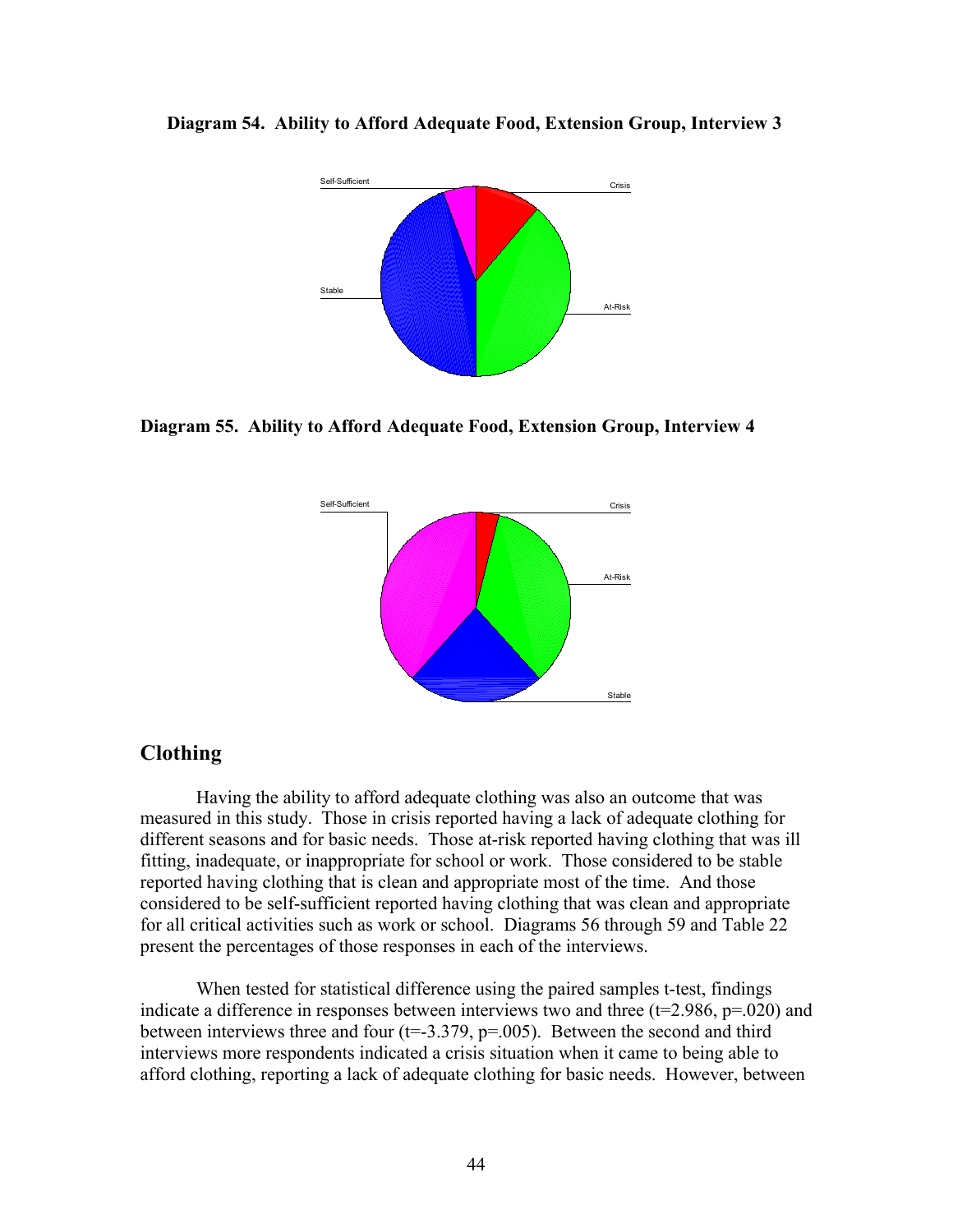the third and fourth interviews there was a reported improvement with over 50% of respondents indicating that they clean, appropriate clothing for critical activities.

|                  | First     | Second    | Third     | Fourth    |
|------------------|-----------|-----------|-----------|-----------|
|                  | Interview | Interview | Interview | Interview |
| Lack of          |           |           |           |           |
| Adequate         | $8.1\%$   | $10.5\%$  | 35.5%     | $15.4\%$  |
| Clothing         |           |           |           |           |
| Ill-fitting,     |           |           |           |           |
| Inadequate       | 2.7%      | $10.5\%$  | 17.6%     | $3.8\%$   |
| Clothing         |           |           |           |           |
| Appropriate      |           |           |           |           |
| Clothing         | 24.3%     | 31.6%     | 47.1%     | 26.9%     |
| Most of Time     |           |           |           |           |
| Appropriate      |           |           |           |           |
| Clothing for all | 64.9%     | 47.4%     | $0.0\%$   | 53.8%     |
| Critical         |           |           |           |           |
| Activities       |           |           |           |           |

**Table 22. Ability to Afford Adequate Clothing – Extension Group**

# **Diagram 56. Ability to Afford Adequate Clothing, Extension Group, Interview 1**

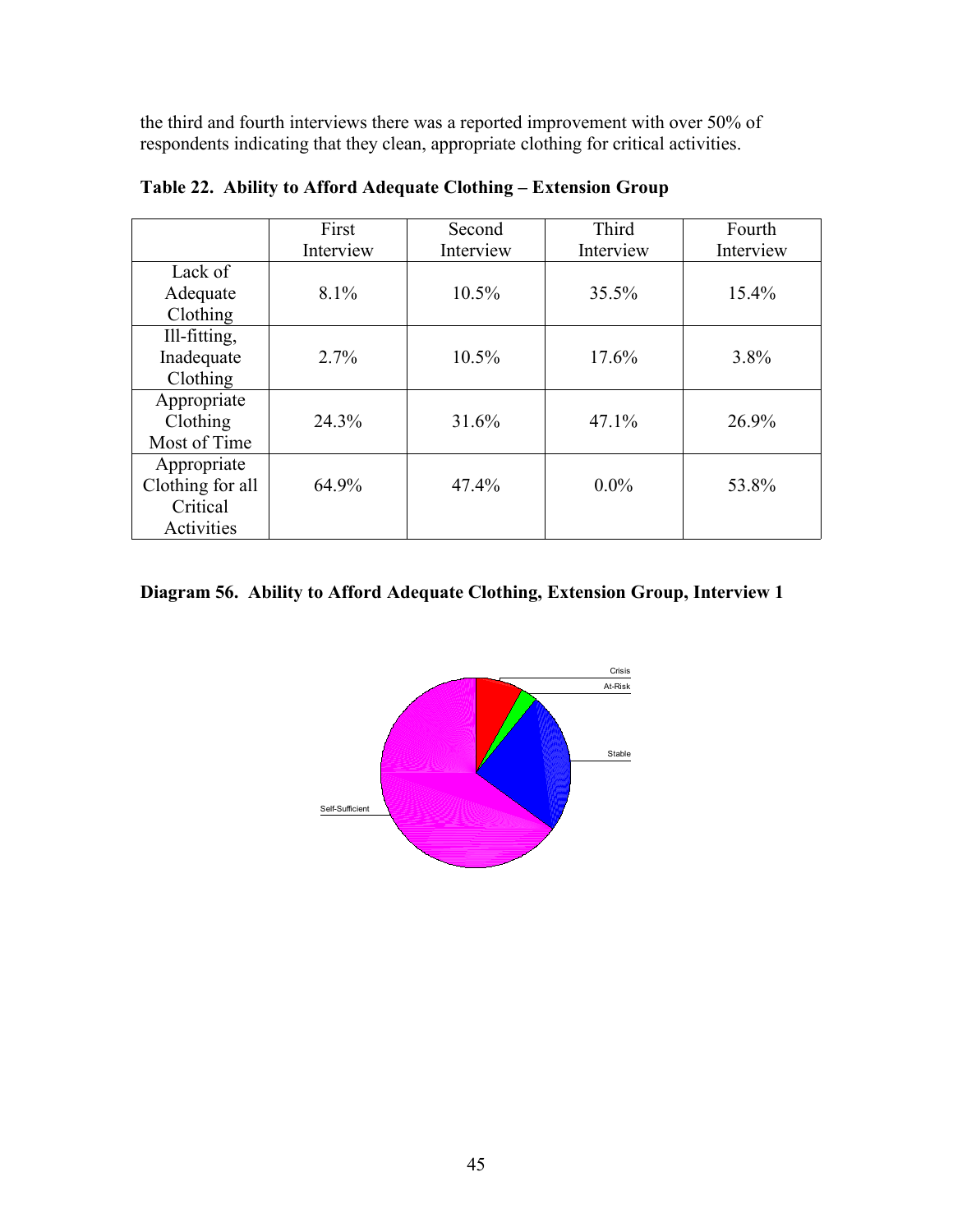**Diagram 57. Ability to Afford Adequate Clothing, Extension Group, Interview 2**



**Diagram 58. Ability to Afford Adequate Clothing, Extension Group, Interview 3**



**Diagram 59. Ability to Afford Adequate Clothing, Extension Group, Interview 4**

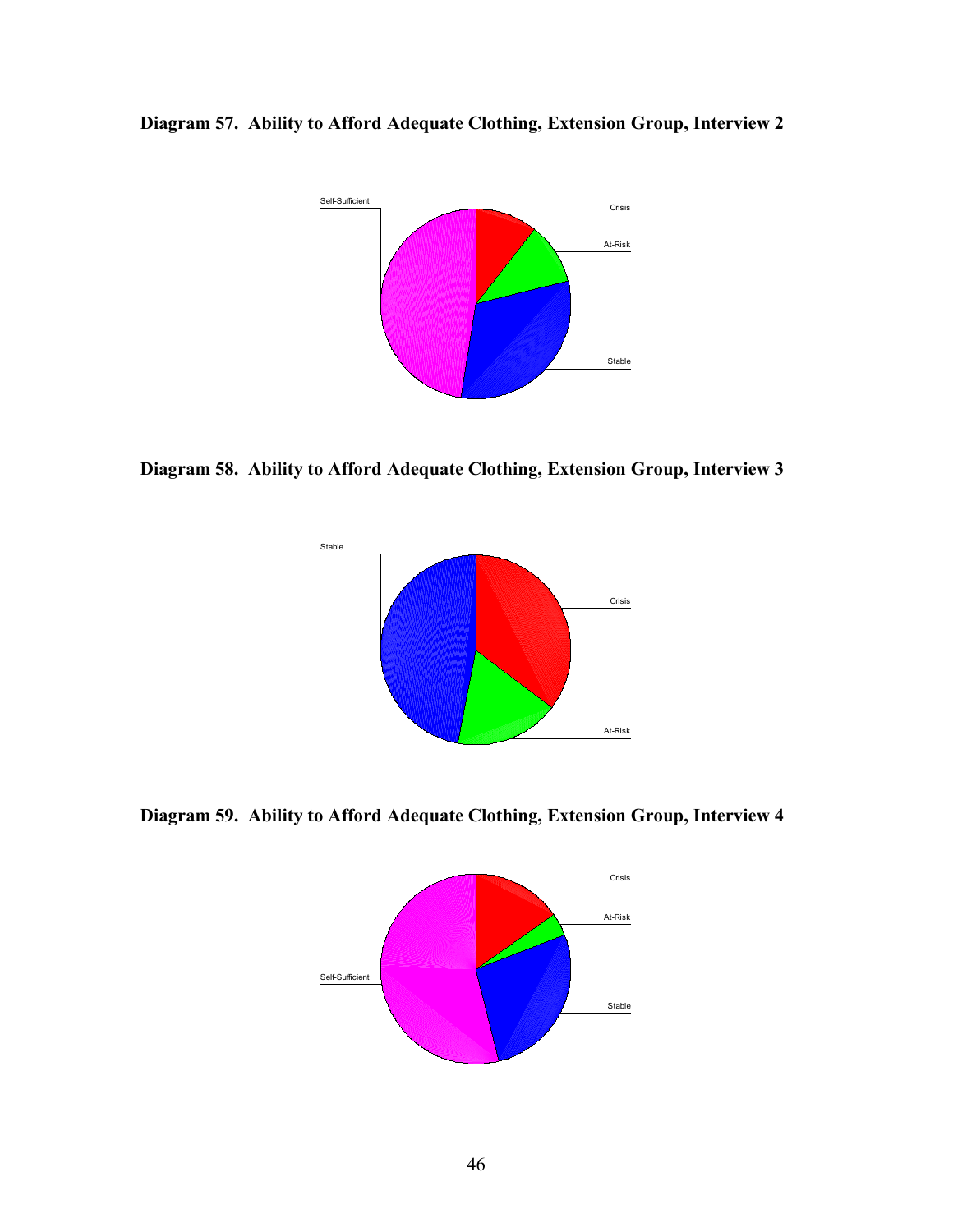## **Access to Transportation**

The next two questions posed to respondents dealt with their transportation and mobility. First, respondents were asked to rate their access to transportation based upon their level of need. Those considered to be at the crisis level indicated that they had no access to transportation to meet their basic needs. The participants who were considered at-risk on this measure reported that they had limited access to transportation. Those responding that they had access to transportation when needed were considered to be stable. And finally, those considered to be self-sufficient reported that they had the ability to control the where and when of travel or in other words that they owned a reliable car or had great access to transportation. Diagrams 60 through 63 and Table 23 provide an overview of the responses received in this category for each interview time period.

There was no statistical difference found in the responses between interviews when applying a paired samples t-test. Variance appearing in Table 23 is the expected variance.

|                       | First     | Second    | Third     | Fourth    |
|-----------------------|-----------|-----------|-----------|-----------|
|                       | Interview | Interview | Interview | Interview |
| No Access             |           |           |           |           |
| to                    | 5.4%      | $5.6\%$   | 5.6%      | $0.0\%$   |
| Transportation        |           |           |           |           |
| <b>Limited Access</b> |           |           |           |           |
| to                    | 21.6%     | 27.8%     | 22.2%     | 34.6%     |
| Transportation        |           |           |           |           |
| Has Access to         |           |           |           |           |
| Transportation        | 29.7%     | 11.1%     | 5.6%      | 23.1%     |
| When Needed           |           |           |           |           |
| Ability to            |           |           |           |           |
| Control               | 43.2%     | 55.6%     | 66.7%     | 42.3%     |
| Transportation        |           |           |           |           |

|  |  |  | Table 23. Access to Transportation – Extension Group |
|--|--|--|------------------------------------------------------|
|--|--|--|------------------------------------------------------|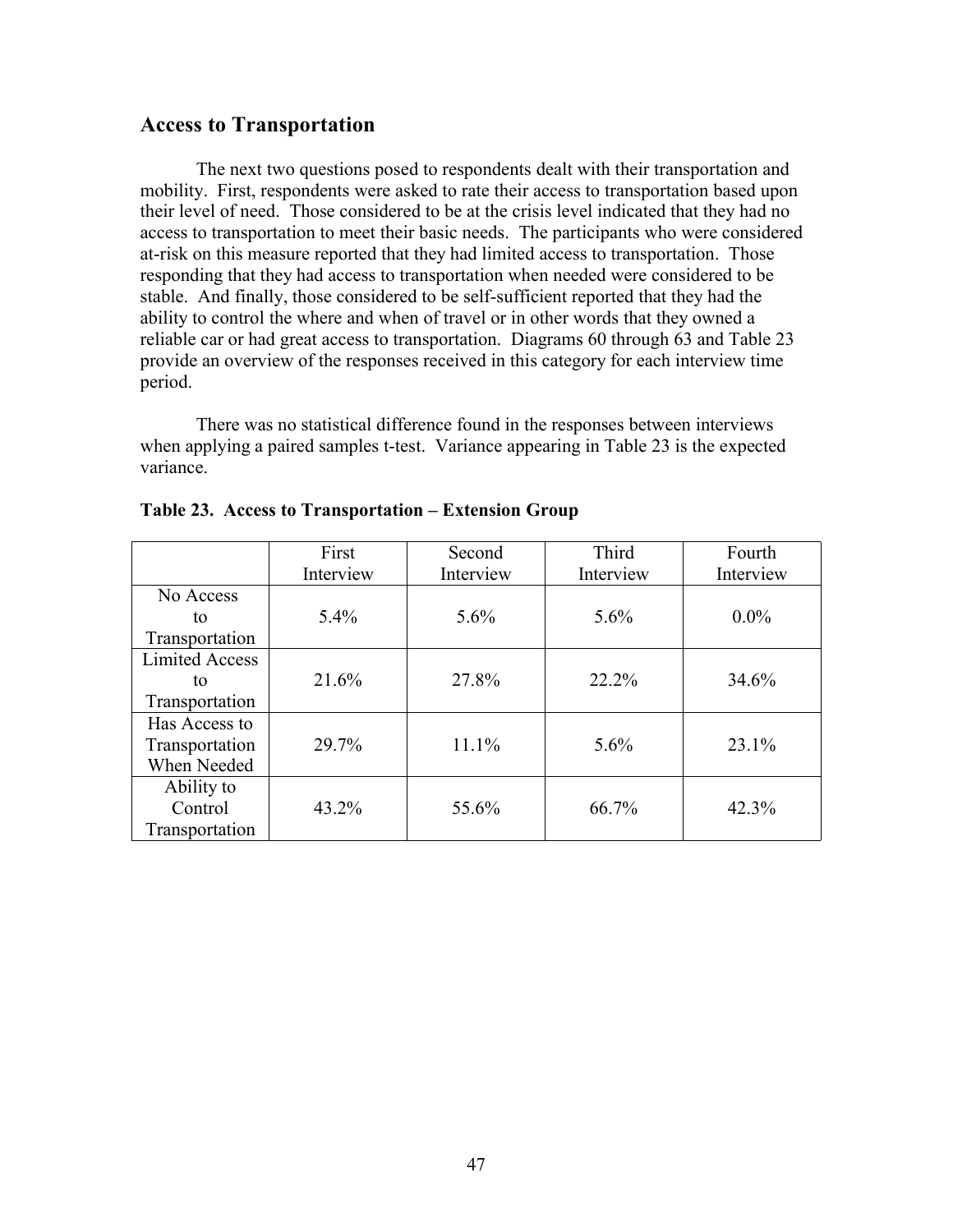**Diagram 60. Access to Transportation, Extension Group, Interview 1**



**Diagram 61. Access to Transportation, Extension Group, Interview 2**



**Diagram 62. Access to Transportation, Extension Group, Interview 3**

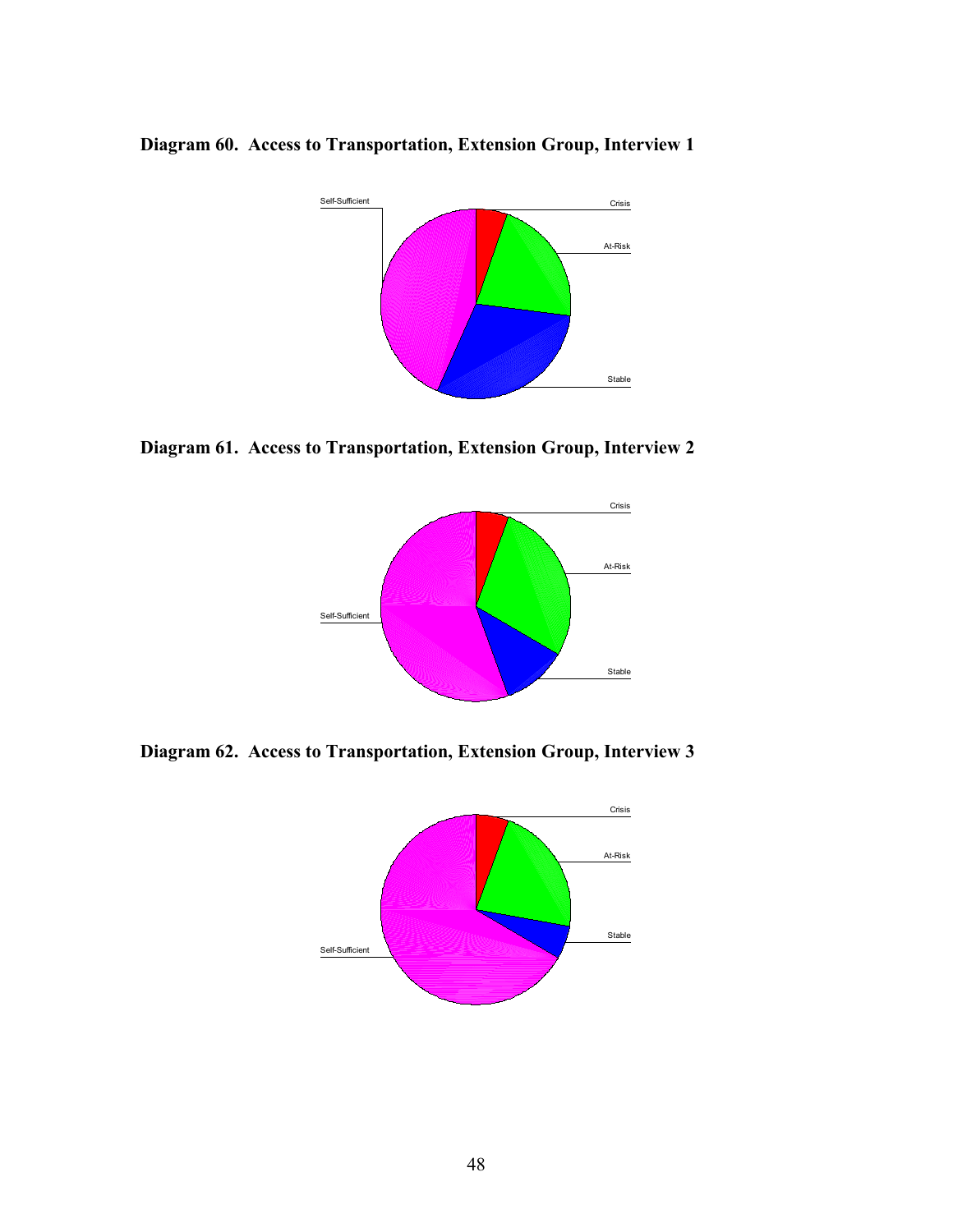#### **Diagram 63. Access to Transportation, Extension Group, Interview 4**



# **Legal Status of the Driver**

Related to having access to transportation, is the ability to drive or legal status of the driver and the vehicle. In Ohio, all drivers must have both a valid driver's license and proof of no less than collision insurance in order to be considered driving within the law. However, car insurance could pose a major cost for people who are having difficulties being able to afford other basic necessities such as food and shelter. So, respondents were asked about the legal status of the driver and the automobile they used. Those responding that they were driving without a license, car registration or insurance were considered to be in crisis. Those at-risk had a valid driver's license but had no car insurance. Those responding that they had basic car insurance and a driver's license were considered to be stable. And finally, those considered to be self-sufficient reported having car insurance with comprehensive coverage. Diagrams 64 through 67 and Table 24 report on the findings of this question over the four interviews.

When tested for significance, findings suggest a statistical difference between responses given during the third interview and the fourth interview (t=-2.345, *p*=.039). By the time of the fourth interview, it appears that a greater number of respondents had both a license and basic car insurance and that fewer we driving without car insurance. While this does indicate statistical significance, it should be noted that 62% of the respondents, did not answer this question during the third interview and 55% did not answer it during the fourth interview. It is likely that had a majority of the sample responded, it would have indicated an even greater number of people driving without a license or insurance or both.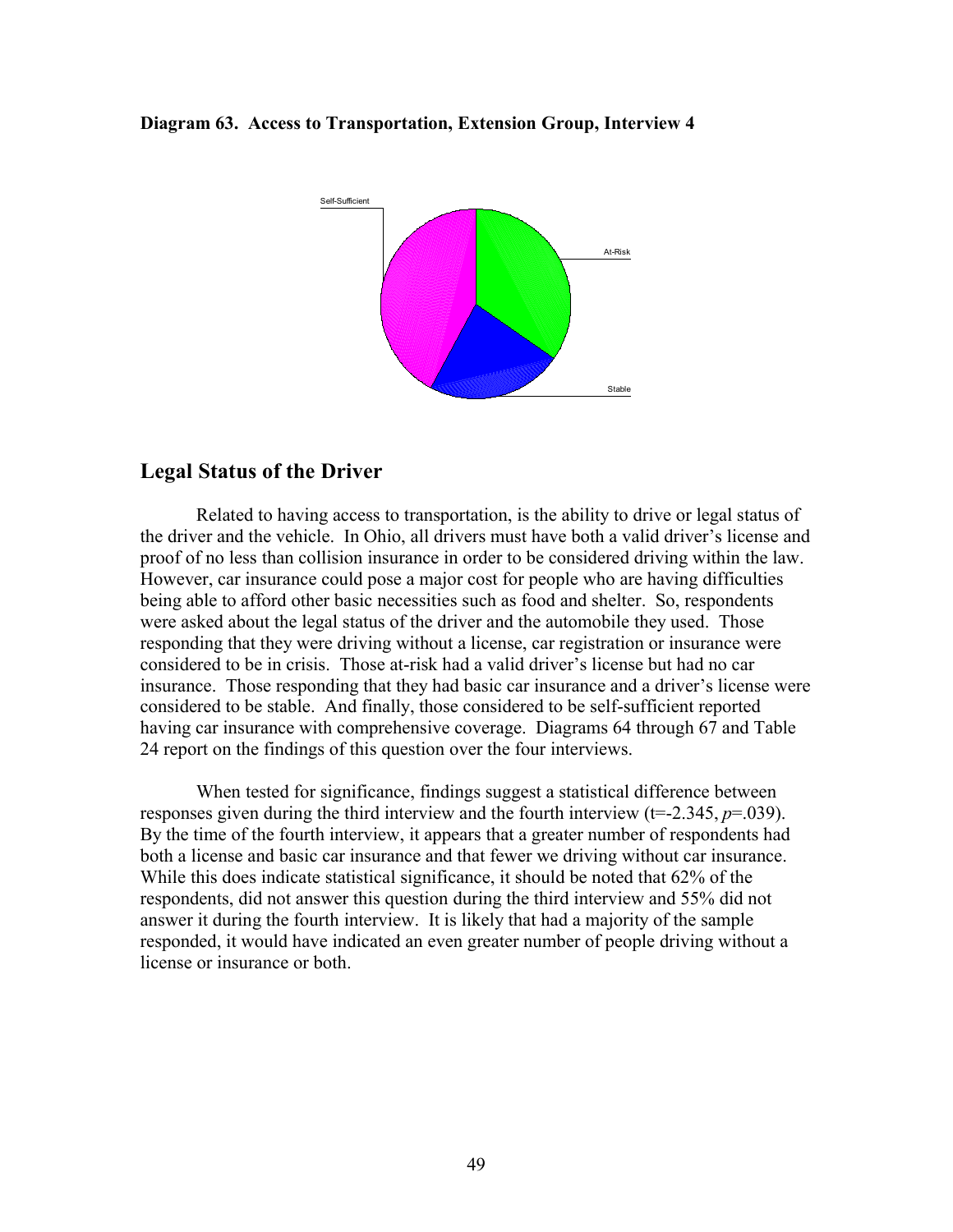|                | First     | Second    | Third     | Fourth    |
|----------------|-----------|-----------|-----------|-----------|
|                | Interview | Interview | Interview | Interview |
| No License     |           |           |           |           |
| or             | 11.1%     | 16.7%     | 12.5%     | $10.5\%$  |
| Insurance      |           |           |           |           |
| Has License    |           |           |           |           |
| But No         | 38.9%     | 16.7%     | 25.0%     | 15.8%     |
| Insurance      |           |           |           |           |
| Has Basic      |           |           |           |           |
| Insurance $\&$ | 36.1%     | 38.9%     | 62.5%     | $47.4\%$  |
| License        |           |           |           |           |
| Comprehensive  |           |           |           |           |
| Insurance &    | 13.9%     | 27.8%     | $0.0\%$   | 26.3%     |
| License        |           |           |           |           |

**Table 24. Legal Status of the Driver and the Vehicle – Extension Group**

**Diagram 64. Legal Status of the Driver and the Vehicle, Extension Group, Interview 1**

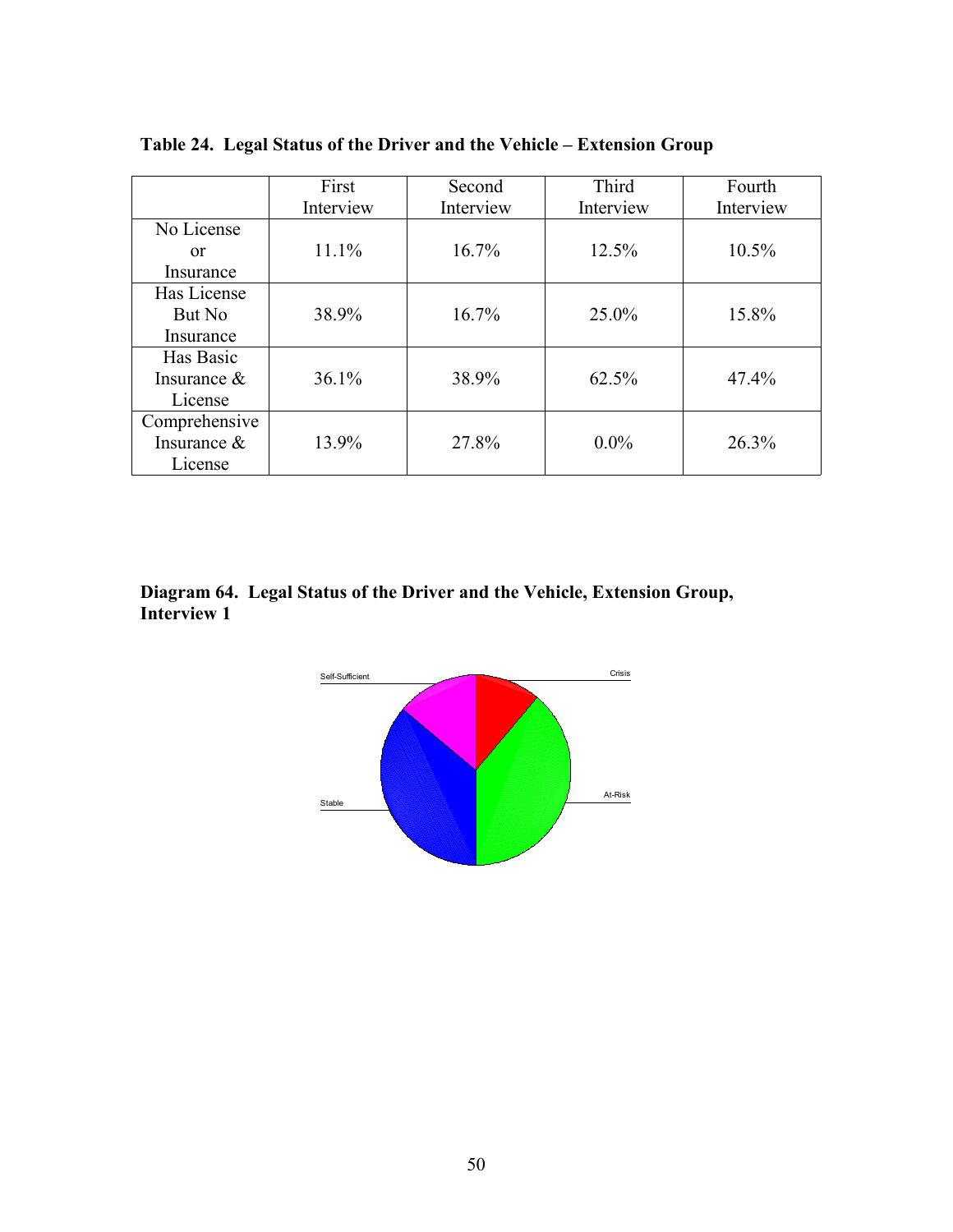**Diagram 65. Legal Status of the Driver and the Vehicle, Extension Group, Interview 2**



**Diagram 66. Legal Status of the Driver and the Vehicle, Extension Group, Interview 3**



**Diagram 67. Legal Status of the Driver and the Vehicle, Extension Group, Interview 4**

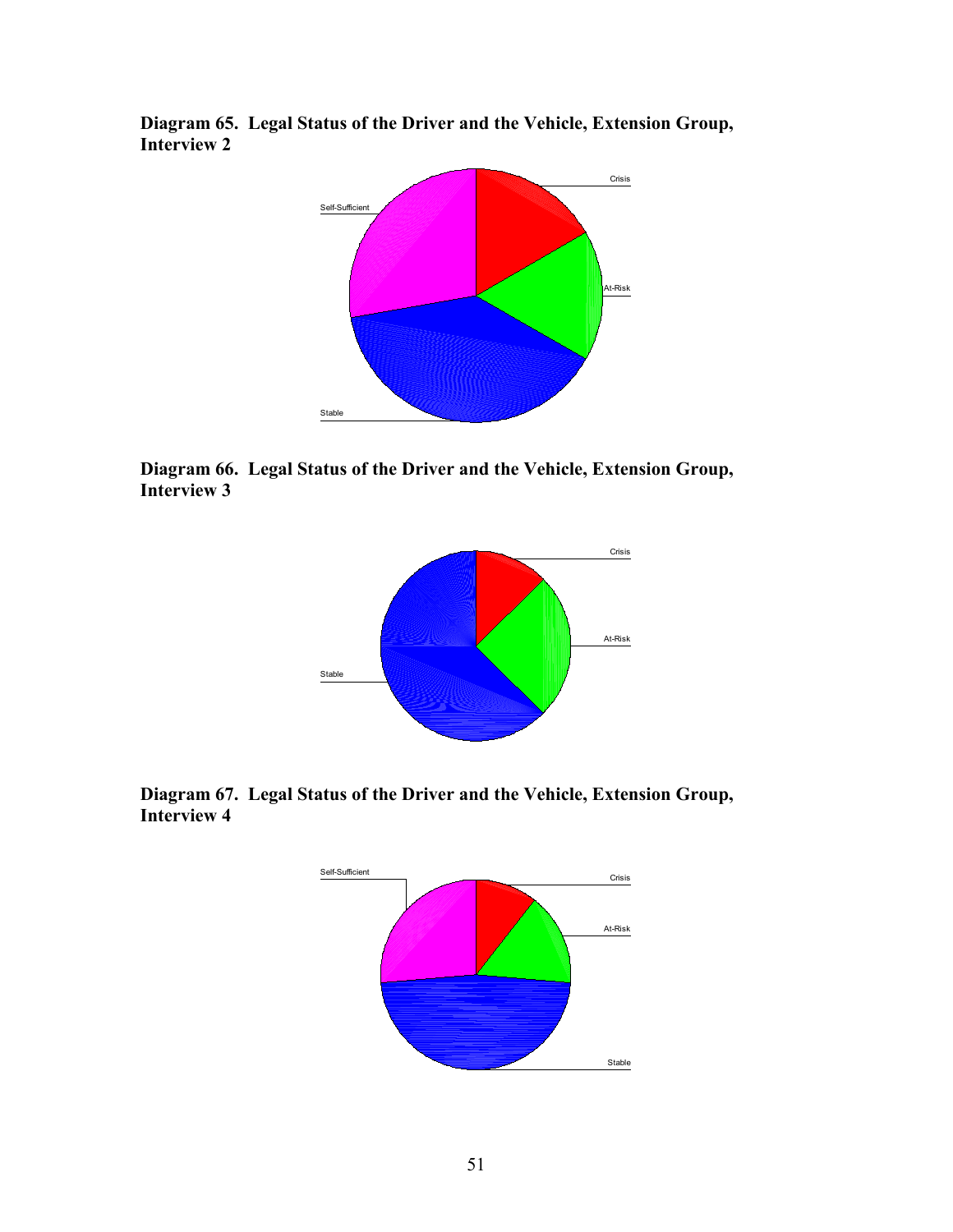# **Health Care**

Next, respondents were asked about their ability to afford health care. Those in crisis reported that they were unable to qualify for health care. Those at-risk reported that they had no health insurance and they were not financially equipped to handle a medical emergency. Those reporting that they had major medical insurance and/or an adequate income to pay off a balance over time were considered to be stable. And those considered to be self-sufficient reported that they had medical insurance that covered most of the cost of care and that their family could make arrangements to cover the remaining costs. Diagrams 68 through 71 and Table 25 provide a breakdown of responses for the group receiving an extension to their time limit on cash assistance over the four interviews. While it was not asked directly, most who responded that they were self-sufficient reported that they had health insurance coverage through the Medicaid Program.

Differences over time were tested for significance using the paired samples t-test. It was found that the differences indicated were not statistically significant.

|                | First     | Second    | Third     | Fourth    |
|----------------|-----------|-----------|-----------|-----------|
|                | Interview | Interview | Interview | Interview |
| Unable to      |           |           |           |           |
| Qualify for    | $0.0\%$   | $0.0\%$   | $0.0\%$   | $0.0\%$   |
| Health         |           |           |           |           |
| Insurance      |           |           |           |           |
| No Health      |           |           |           |           |
| Insurance,     |           |           |           |           |
| Can't Afford   | 2.8%      | 15.8%     | $0.0\%$   | $0.0\%$   |
| Medical        |           |           |           |           |
| Emergency      |           |           |           |           |
| Major Medical  |           |           |           |           |
| Insurance or   | 36.1%     | 31.8%     | 93.3%     | 57.7%     |
| Ability to Pay |           |           |           |           |
| Over Time      |           |           |           |           |
| Insurance and  |           |           |           |           |
| Ability to     |           |           |           |           |
| Cover          | 61.1%     | 52.6%     | 6.7%      | 42.3%     |
| Remaining      |           |           |           |           |
| Costs          |           |           |           |           |

**Table 25. Ability to Afford Health Care – Extension Group**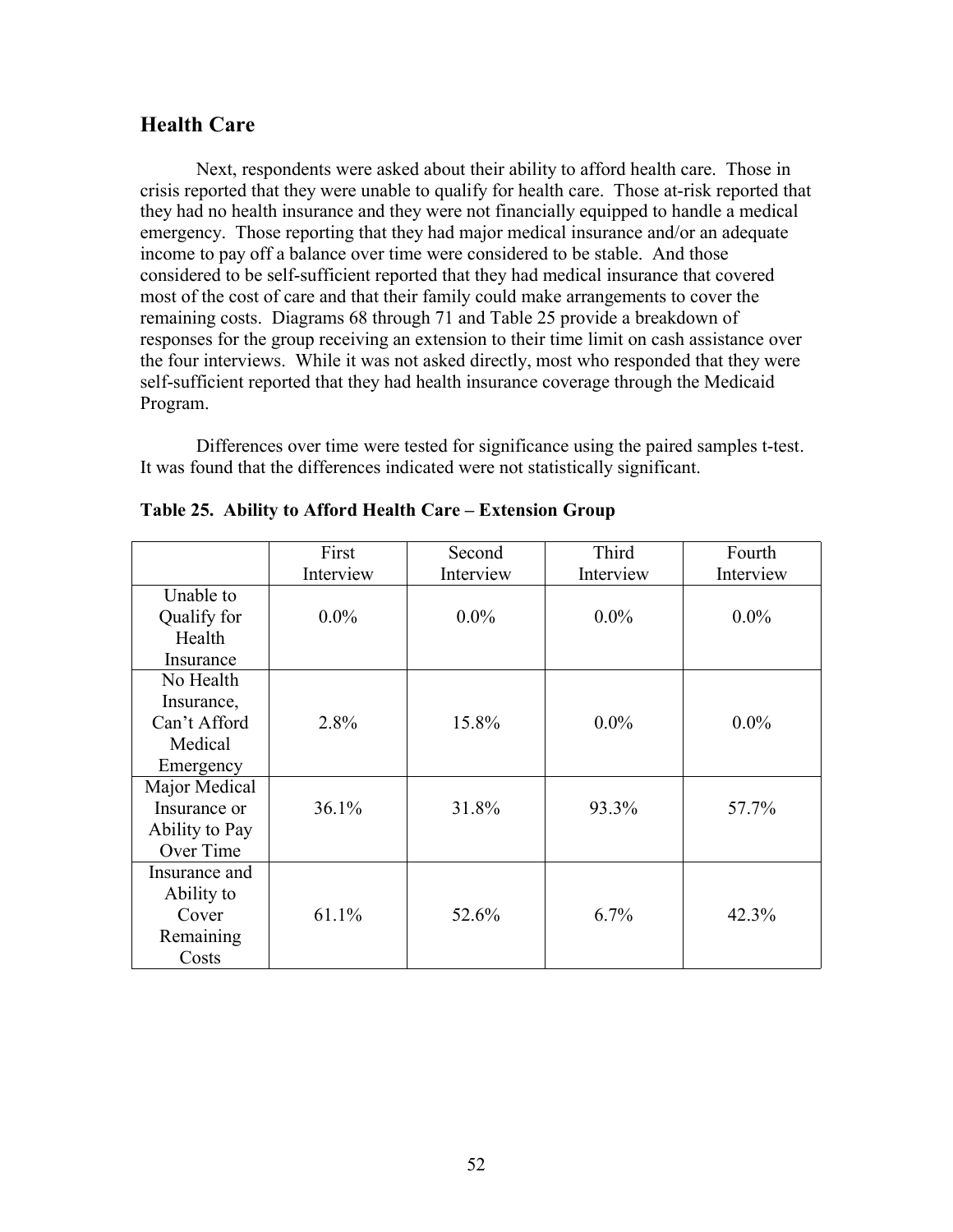**Diagram 68. Ability to Afford Health Care – Extension Group Time 1**



**Diagram 69. Ability to Afford Health Care – Extension Group Time 2**



**Diagram 70. Ability to Afford Health Care – Extension Group Time 3**

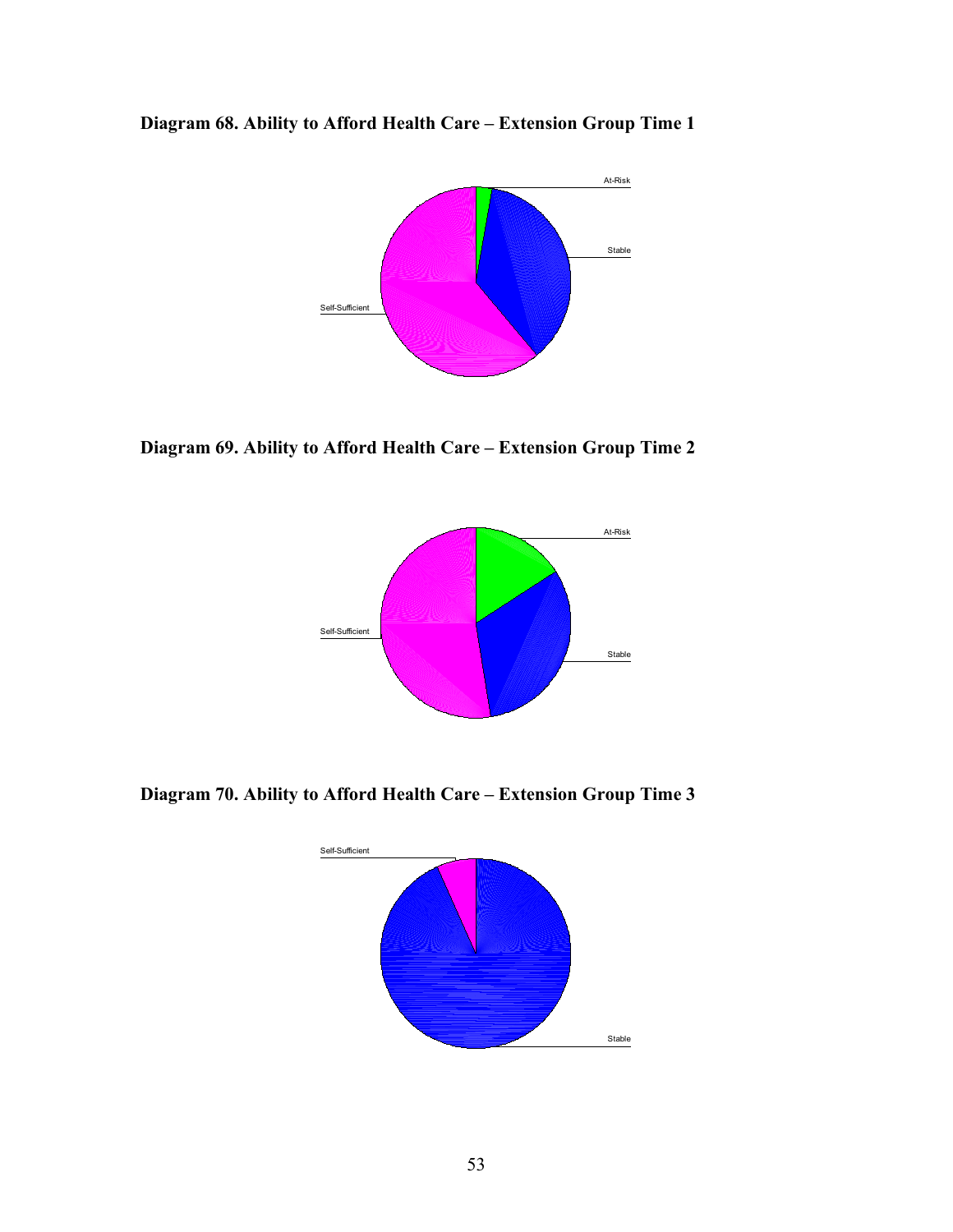#### **Diagram 71. Ability to Afford Health Care – Extension Group Time 4**



# **Quality of Social Support System**

The experience of poverty and use of community supports is sometimes influenced by the quality of social supports felt by someone. Therefore, it is an important indicator to measure this variable as it relates to all three groups. Those considered to be in crisis reported that they had a destructive support system. Those at-risk reported that they lacked a support system much of the time. Those reporting that they have some personal and family support system or have created one through community resources and community involvement were considered to be stable. And those considered to be self-sufficient reported having people who were willing to support in most situations. Diagrams 72 through 75 and Table 26 report the findings over time on this variable. It is interesting to note that over time, respondents generally felt an increased level of support.

Utilizing a paired samples t-test, statistical significance was found between responses given during the second and third interviews  $(t=3.055, p=.018)$ . Generally, during the third interview, respondents felt they received less social supports than during the second interview. During the fourth interview, it appears that there was an improvement on this measure with 57.7% of the respondents indicating they felt supported in most situations. However, the difference between responses given during the third interview and the fourth interview were not statistically significant (t=-1.234, *p*=.238).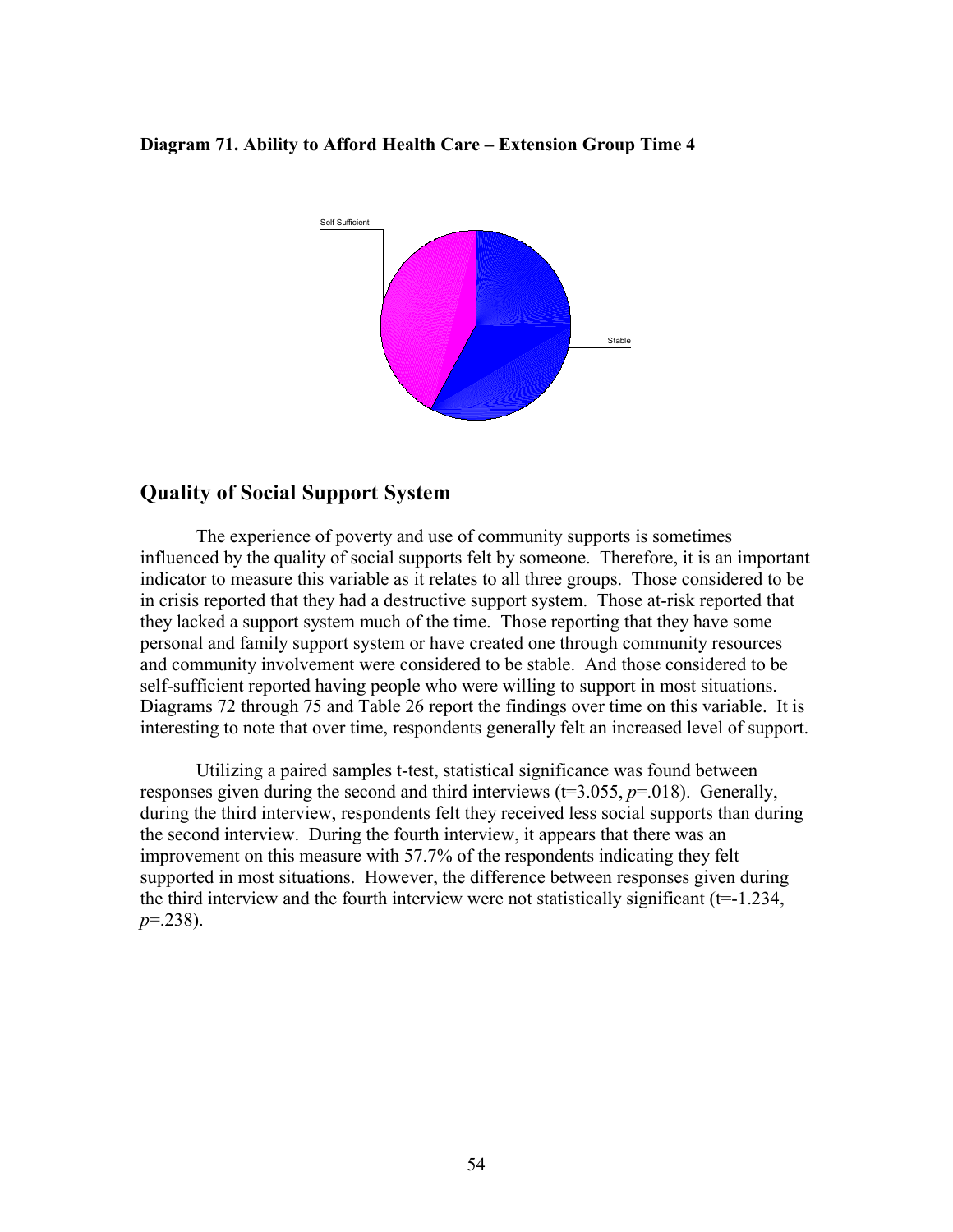|                        | First     | Second    | Third     | Fourth    |
|------------------------|-----------|-----------|-----------|-----------|
|                        | Interview | Interview | Interview | Interview |
| Destructive            | $5.4\%$   | $0.0\%$   | $5.6\%$   | $3.8\%$   |
| <b>Support System</b>  |           |           |           |           |
| <b>Lacking Support</b> | $16.2\%$  | 15.8%     | 38.9%     | 23.1%     |
| Much of the Time       |           |           |           |           |
| Have Some              |           |           |           |           |
| Personal/Community     | 24.3%     | 26.3%     | 27.8%     | $15.4\%$  |
| Support                |           |           |           |           |
| Support for Most       | 54.1%     | 57.9%     | 27.8%     | 57.7%     |
| <b>Situations</b>      |           |           |           |           |

**Table 26. Quality of Social Support System – Extension Group**

**Diagram 72. Quality of Social Support System, Extension Group, Interview 1**



**Diagram 73. Quality of Social Support System, Extension Group, Interview 2**

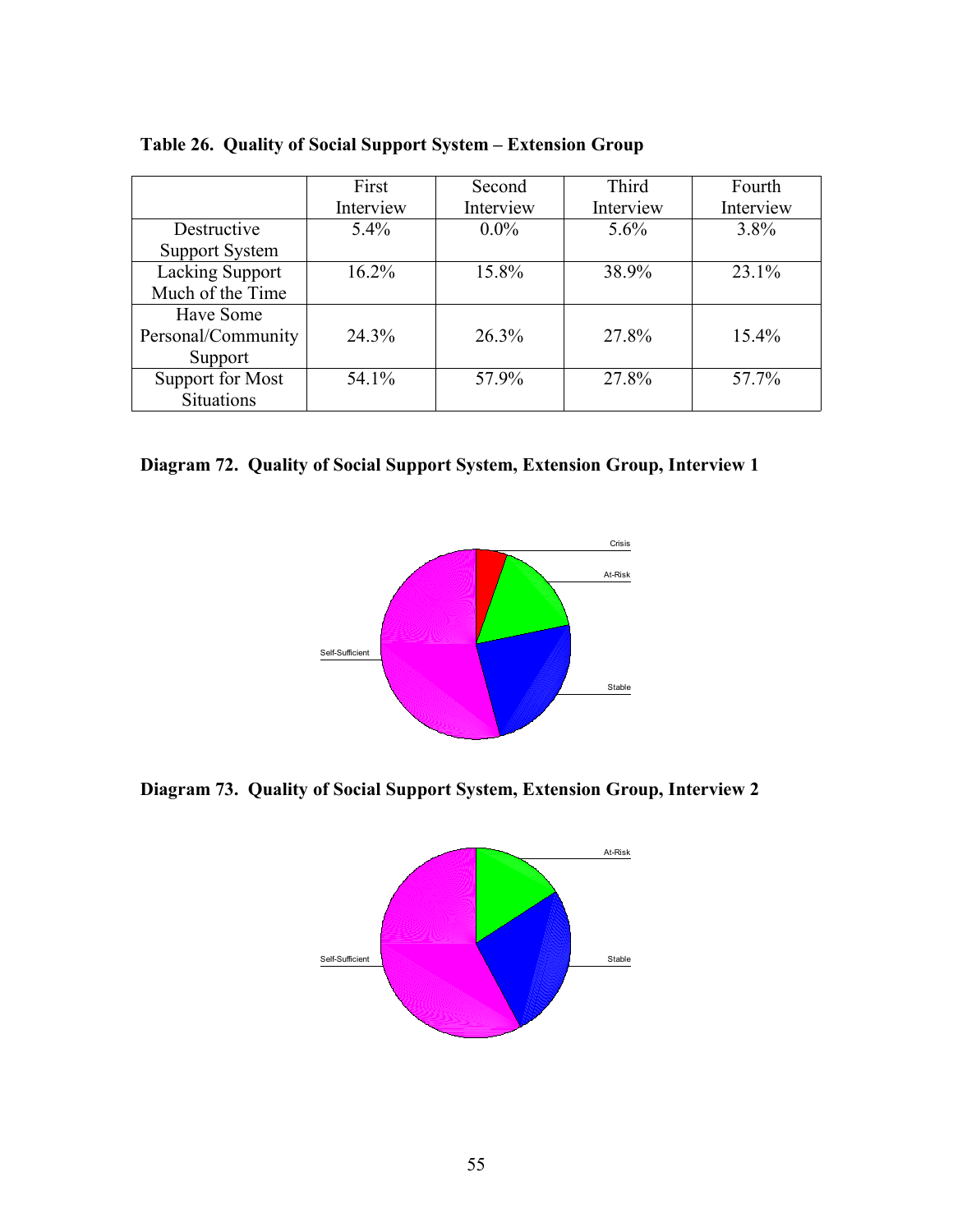



**Diagram 75. Quality of Social Support System, Extension Group, Interview 4**



## **Income Level in Context of Living**

Respondents were asked two questions relative to their financial situation directly. The first dealt with their income level in context with the local cost of living. Those in crisis reported having an overwhelming debt load. Those reporting having no savings were considered at-risk. Those reporting that they expected a continuation of their current income level over the next six months were considered to be stable. And, those considered to be self-sufficient reported the expectation that their income would either stay at the current level or get better for at least the next year. Diagrams 76 through 79 and Table 27 report the findings of this question for the group receiving an extension to their time limit for cash assistance.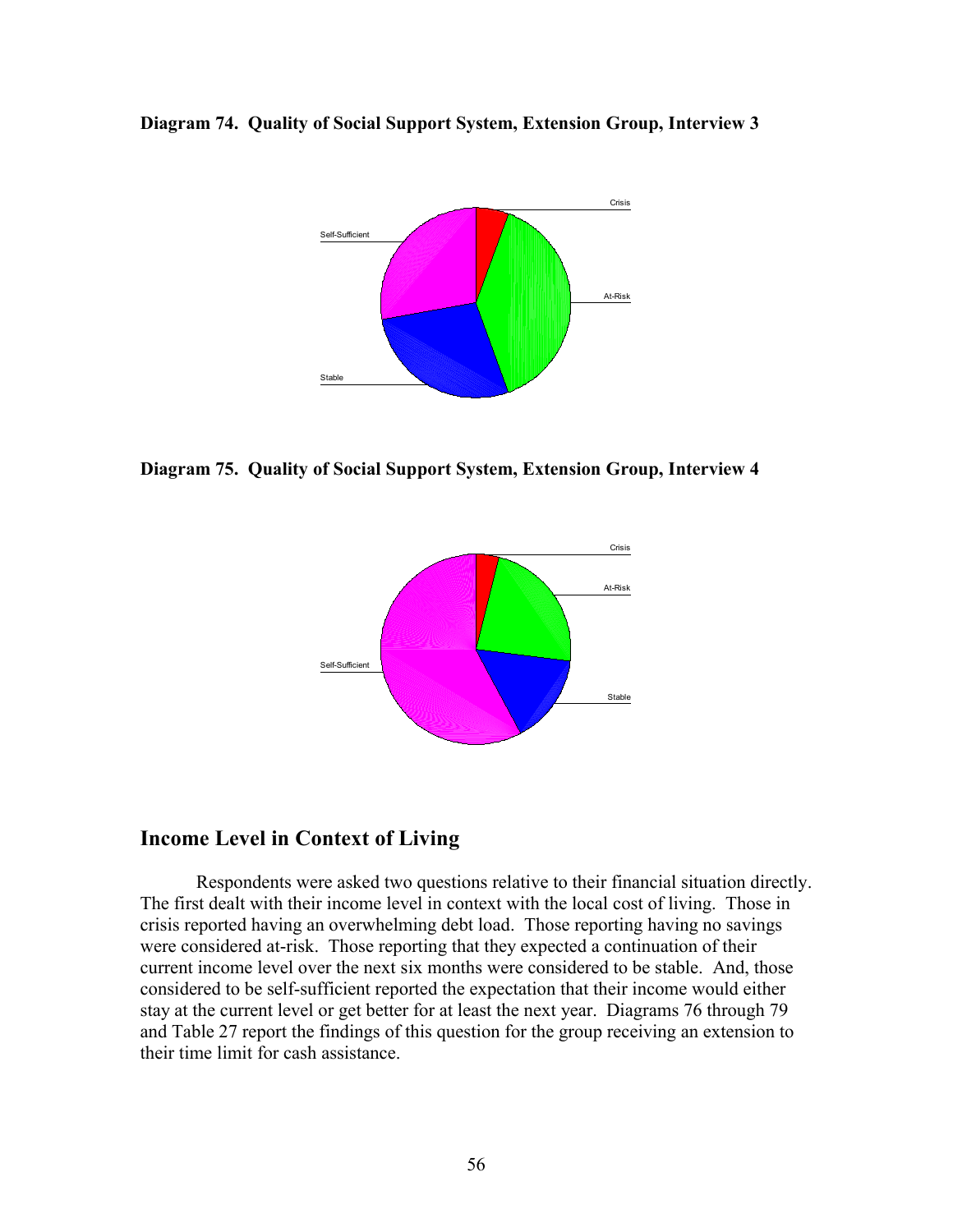Differences in the responses given during the third interview and the fourth interview were found to be statistically significant when applying a paired samples t-test  $(t=3.166, p=.007)$ . Generally, there was an improvement in the living situations by the time of the fourth interview. A greater number of respondents indicated they expected their income to remain stable for at least the next six months and the next year, with much fewer reported having an overwhelming debt load.

|                       | First     | Second    | Third     | Fourth    |
|-----------------------|-----------|-----------|-----------|-----------|
|                       | Interview | Interview | Interview | Interview |
| Overwhelming Debt     | $19.4\%$  | 47.4%     | 72.2%     | 16.7%     |
| Load                  |           |           |           |           |
| N <sub>0</sub>        | $22.2\%$  | 15.8%     | $0.0\%$   | 20.8%     |
| Savings               |           |           |           |           |
| Income Continuation   | 38.9%     | 5.3%      | 22.2%     | 33.3%     |
| for 6 Months          |           |           |           |           |
| Income                |           |           |           |           |
| Continuation/Increase | 19.4%     | 31.6%     | $5.6\%$   | 29.2%     |
| for 1 Year            |           |           |           |           |

|  |  |  |  |  |  |  |  | Table 27. Income Level in Context of the Local Cost of Living – Extension Group |  |
|--|--|--|--|--|--|--|--|---------------------------------------------------------------------------------|--|
|--|--|--|--|--|--|--|--|---------------------------------------------------------------------------------|--|

## **Diagram 76. Income Level in Context of Living, Extension Group, Interview 1**

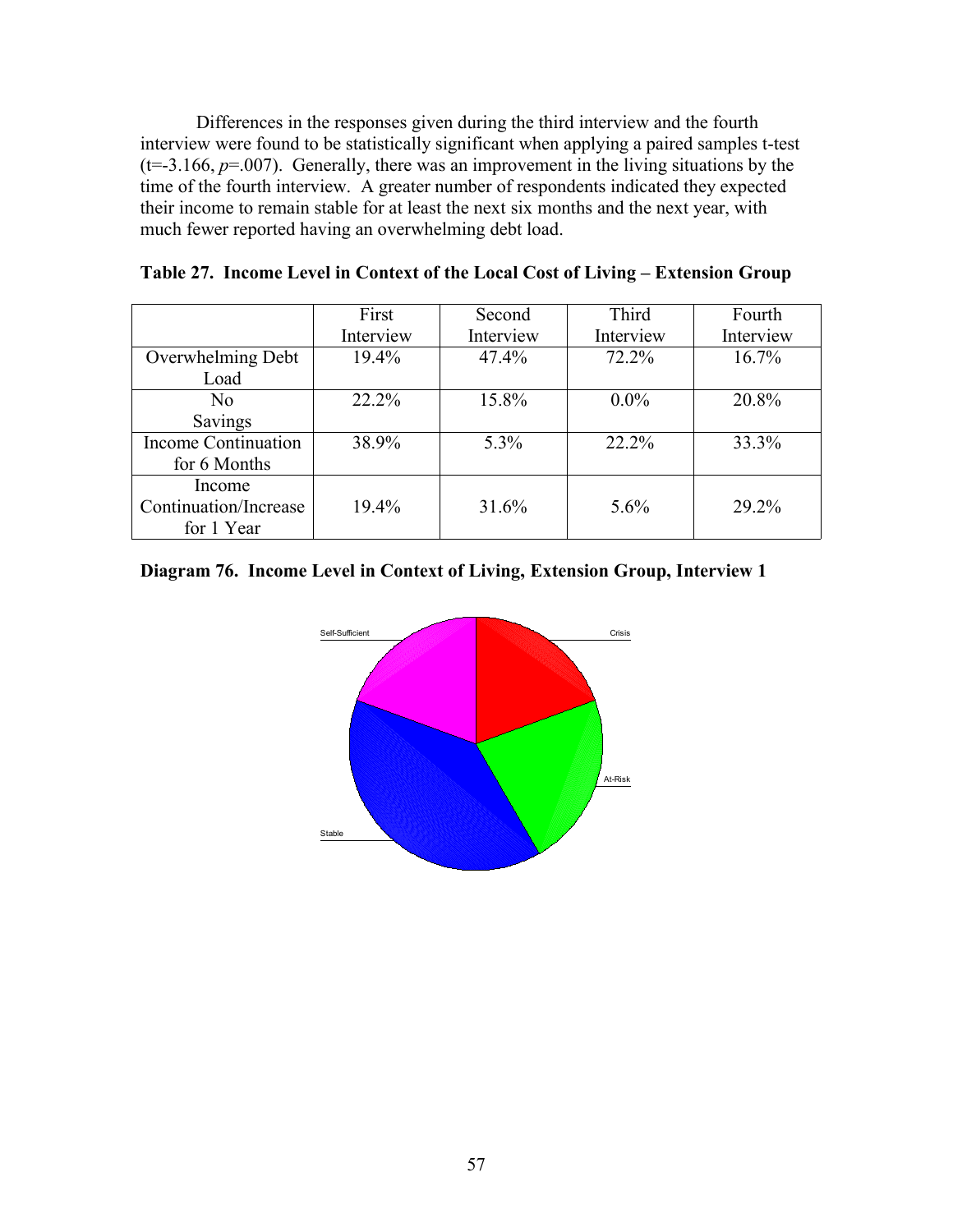**Diagram 77. Income Level in Context of Living, Extension Group, Interview 2**



**Diagram 78. Income Level in Context of Living, Extension Group, Interview 3**



**Diagram 79. Income Level in Context of Living, Extension Group, Interview 4**

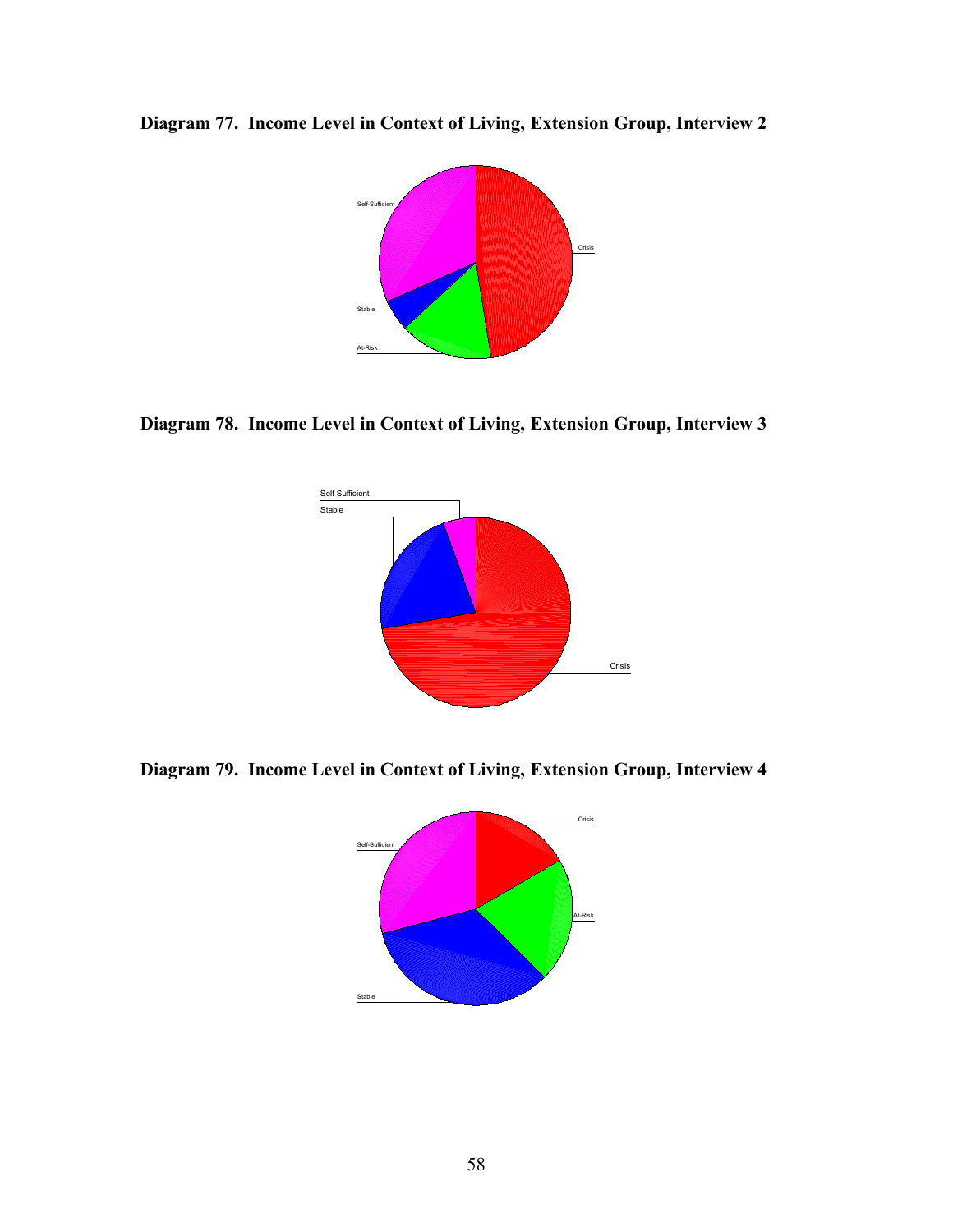#### **Ability to Meet Basic Needs**

The second question related to finances dealt with the respondent's ability to afford to meet the basic needs of the family. Those in crisis reported having no money and that they had no ability to meet basic needs. Those reporting that they occasionally were unable to meet their basic needs were considered to be at-risk. Those reporting that they had an adequate income to meet their basic needs and cover emergencies were considered to be stable. Those who were considered self-sufficient reported that they had sufficient income to meet family needs, and cover recreation and emergencies. Diagrams 80 through 83 and Table 28 report on the responses to this question over time.

Differences between responses over time were analyzed for statistical significance using a paired samples t-test. It was found that responses given during the second and third interviews were statistically significant  $(t=3.416, p=0.011)$ . In addition, responses given during the third interview and the fourth interview were also found to be statistically significant ( $t=4.183$ ,  $p=.001$ ). As can be seen from Table 28, a large number of respondents during the third interview indicated that they had no money and were unable to meet their basic needs. While the situation was far from stable during the second and fourth interviews, there appeared to be much fewer respondents feeling that they were in a crisis situation, and more indicating an occasional inability to meet their needs.

|                       | First     | Second    | Third     | Fourth    |
|-----------------------|-----------|-----------|-----------|-----------|
|                       | Interview | Interview | Interview | Interview |
| No Money              |           |           |           |           |
| Can't Meet            | $8.1\%$   | 26.3%     | 77.8%     | 19.2%     |
| Needs                 |           |           |           |           |
| Occasionally          |           |           |           |           |
| <b>Unable to Meet</b> | 56.8%     | 42.1%     | 11.1%     | 50.0%     |
| <b>Needs</b>          |           |           |           |           |
| Able to Meet          |           |           |           |           |
| Needs and             | 29.7%     | 21.1%     | 11.1%     | $7.7\%$   |
| Emergencies           |           |           |           |           |
| Able to Meet          |           |           |           |           |
| Needs,                | 5.4%      | 10.5%     | $0.0\%$   | 23.1%     |
| Recreation &          |           |           |           |           |
| Emergencies           |           |           |           |           |

**Table 28. Ability to Meet Basic Needs – Extension Group**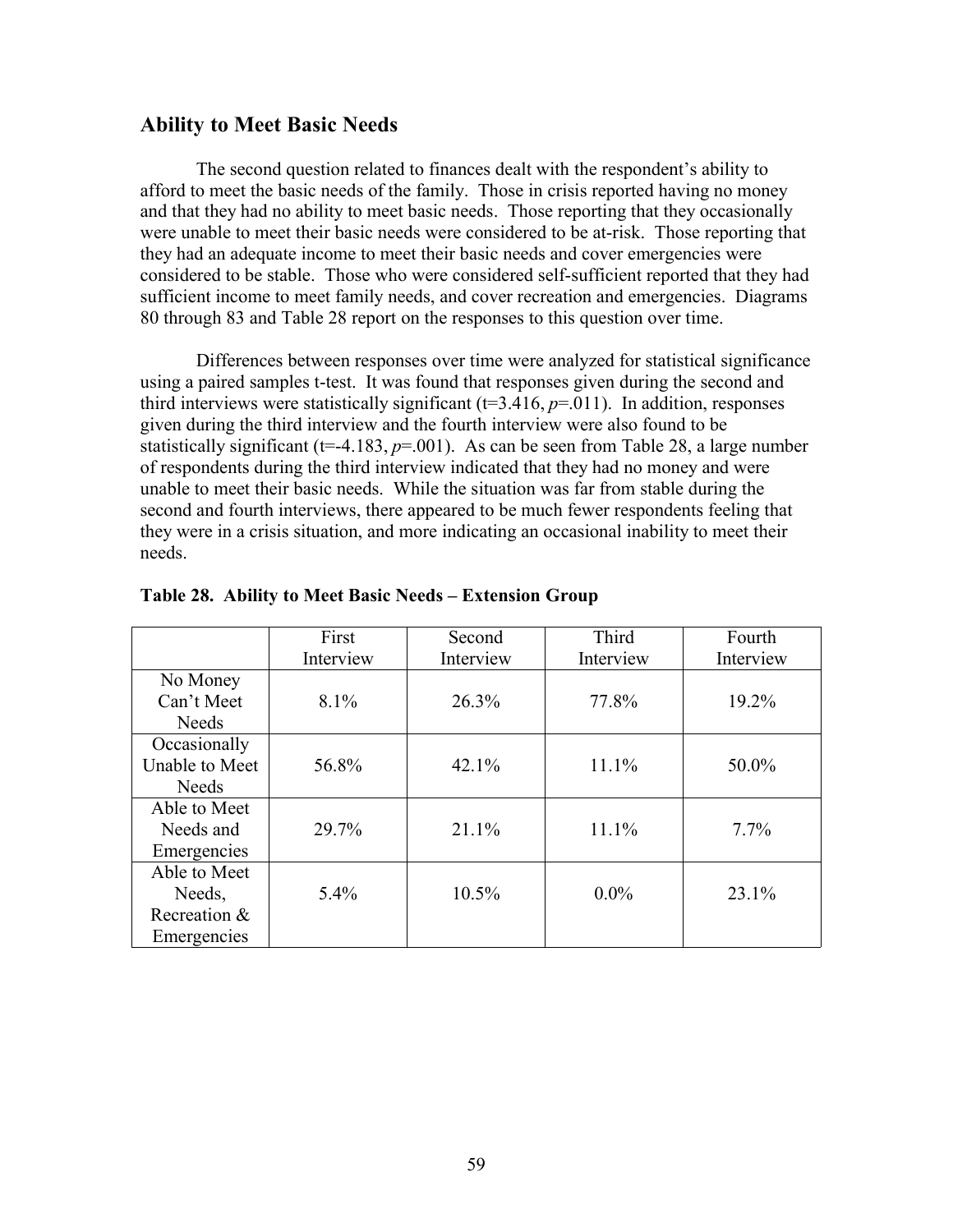**Diagram 80. Ability to Meet Basic Needs, Extension Group, Interview 1**



**Diagram 81. Ability to Meet Basic Needs, Extension Group, Interview 2**



**Diagram 82. Ability to Meet Basic Needs, Extension Group, Interview 3**

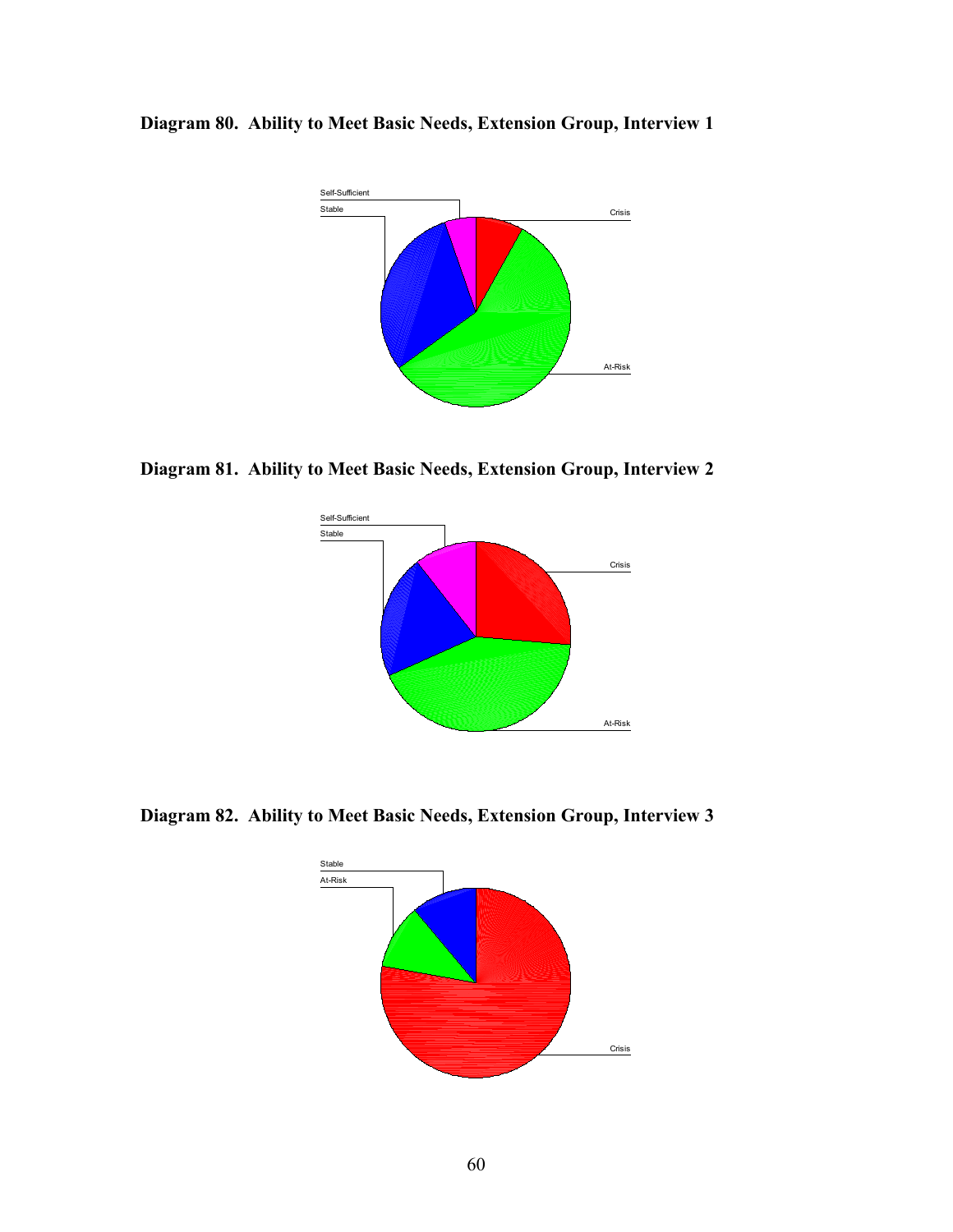#### **Diagram 83. Ability to Meet Basic Needs, Extension Group, Interview 4**



## **Employment Status**

Related to the ability to meet basic needs is the employment status of the respondent. The next question dealt with employment status and those considered to be in crisis, reported that they were unemployed and had no leads for a job. Those considered to be at-risk reported that they had inadequate employment and/or no benefits. Those reporting that they had employment that paid a wage that supported their family were considered to be stable. And finally, those considered self-sufficient reported having employment with benefits and potential for advancement. Diagrams 84 through 87 and Table 29 reports the finding of this group concerning employment status.

A statistical difference was found when analyzing the responses over time between the third interview and the fourth interview  $(t=3.055, p=.009)$ . By the fourth interview, close to 20% of respondents indicated that they had a supporting wage and benefits with an opportunity to advance. There were no responses in this category during the third interview. In fact, almost three fourths of the respondents during the third interview indicated that they were unemployed with no leads to obtain employment. That number decreased to half of the respondents by the fourth interview.

|                        | First     | Second    | Third     | Fourth    |
|------------------------|-----------|-----------|-----------|-----------|
|                        | Interview | Interview | Interview | Interview |
| Unemployed,            | 55.9%     | 61.1%     | 72.2%     | 50.0%     |
| No Job Leads           |           |           |           |           |
| Inadequate             |           |           |           |           |
| Employment/No          | $26.5\%$  | $22.2\%$  | 11.1%     | 26.9%     |
| <b>Benefits</b>        |           |           |           |           |
| Wage That              | 9.5%      | $0.0\%$   | 16.7%     | $3.8\%$   |
| <b>Supports Family</b> |           |           |           |           |
| Wage, Benefits         |           |           |           |           |
| & Potential to         | 4.8%      | $16.7\%$  | $0.0\%$   | $19.2\%$  |
| Advance                |           |           |           |           |

#### **Table 29. Employment Status – Extension Group**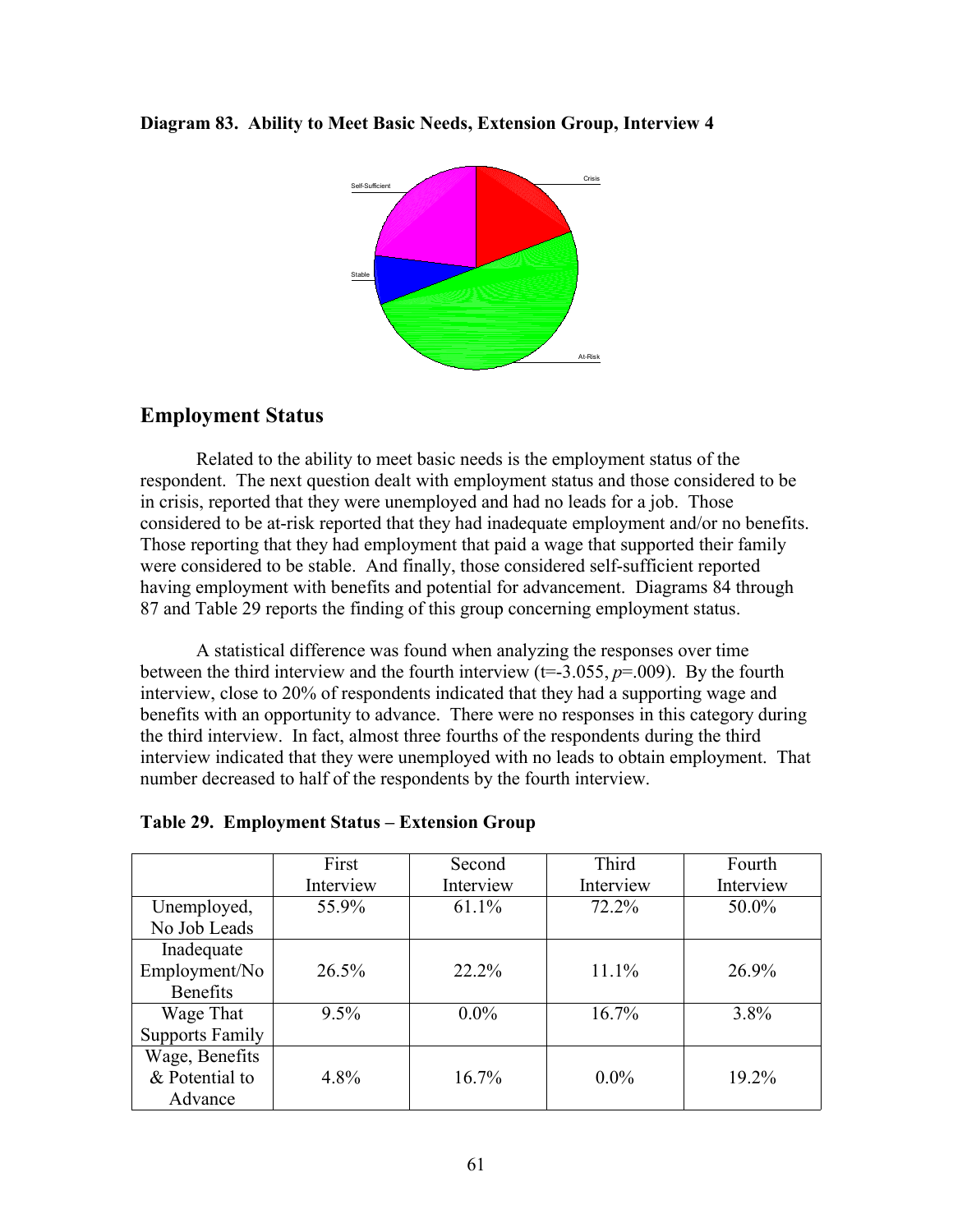**Diagram 84. Employment Status, Extension Group, Interview 1**



**Diagram 85. Employment Status, Extension Group, Interview 2**



**Diagram 86. Employment Status, Extension Group, Interview 3**

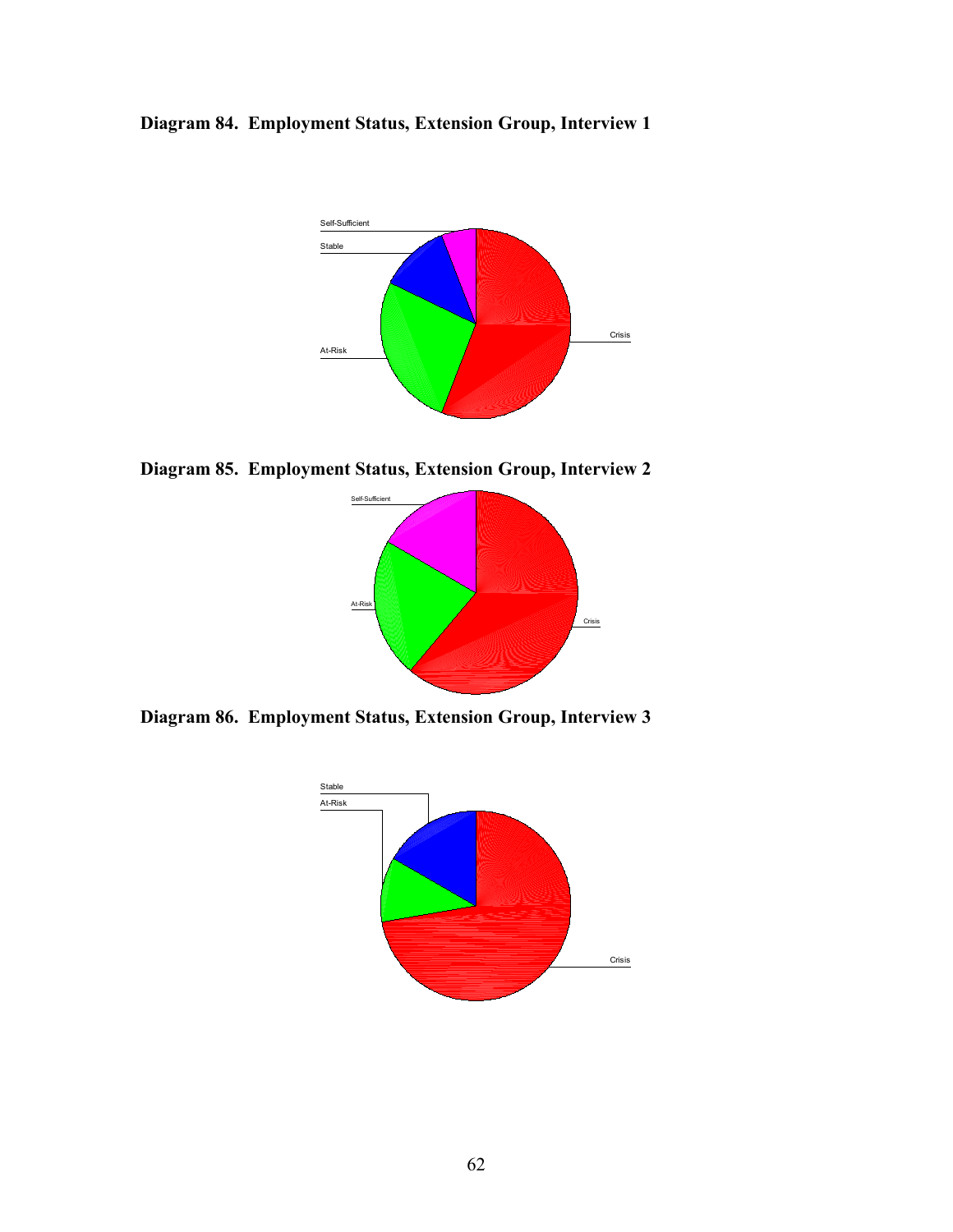#### **Diagram 87. Employment Status, Extension Group, Interview 4**



# **Child Care**

Essential to the ability to maintain employment or attend school or training programs is the availability of child care. The next question dealt with the issue of childcare. Those reporting that they had no childcare to support their employment of training were considered to be in crisis. Those reporting that they had inadequate childcare either based on quality or quantity were considered to be at-risk. People considered stable responded that they had adequate child care. Those considered selfsufficient reported that they had and could afford their choice of childcare. Diagrams 88 through 91 and Table 30 provide the results over time concerning childcare.

No statistically significant differences were found between responses over time when applying the paired samples t-test.

|                | First     | Second    | Third     | Fourth    |
|----------------|-----------|-----------|-----------|-----------|
|                | Interview | Interview | Interview | Interview |
| N <sub>0</sub> | 31.8%     | 14.3%     | $40.0\%$  | 22.2%     |
| Child Care     |           |           |           |           |
| Inadequate     | $4.5\%$   | 14.3%     | 13.3%     | 11.1%     |
| Child Care     |           |           |           |           |
| Adequate       | 59.1%     | 64.3%     | 46.7%     | 27.8%     |
| Child Care     |           |           |           |           |
| Choice of      | $4.5\%$   | $7.1\%$   | $0.0\%$   | 38.9%     |
| Child Care     |           |           |           |           |

#### **Table 30. Child Care – Extension Group**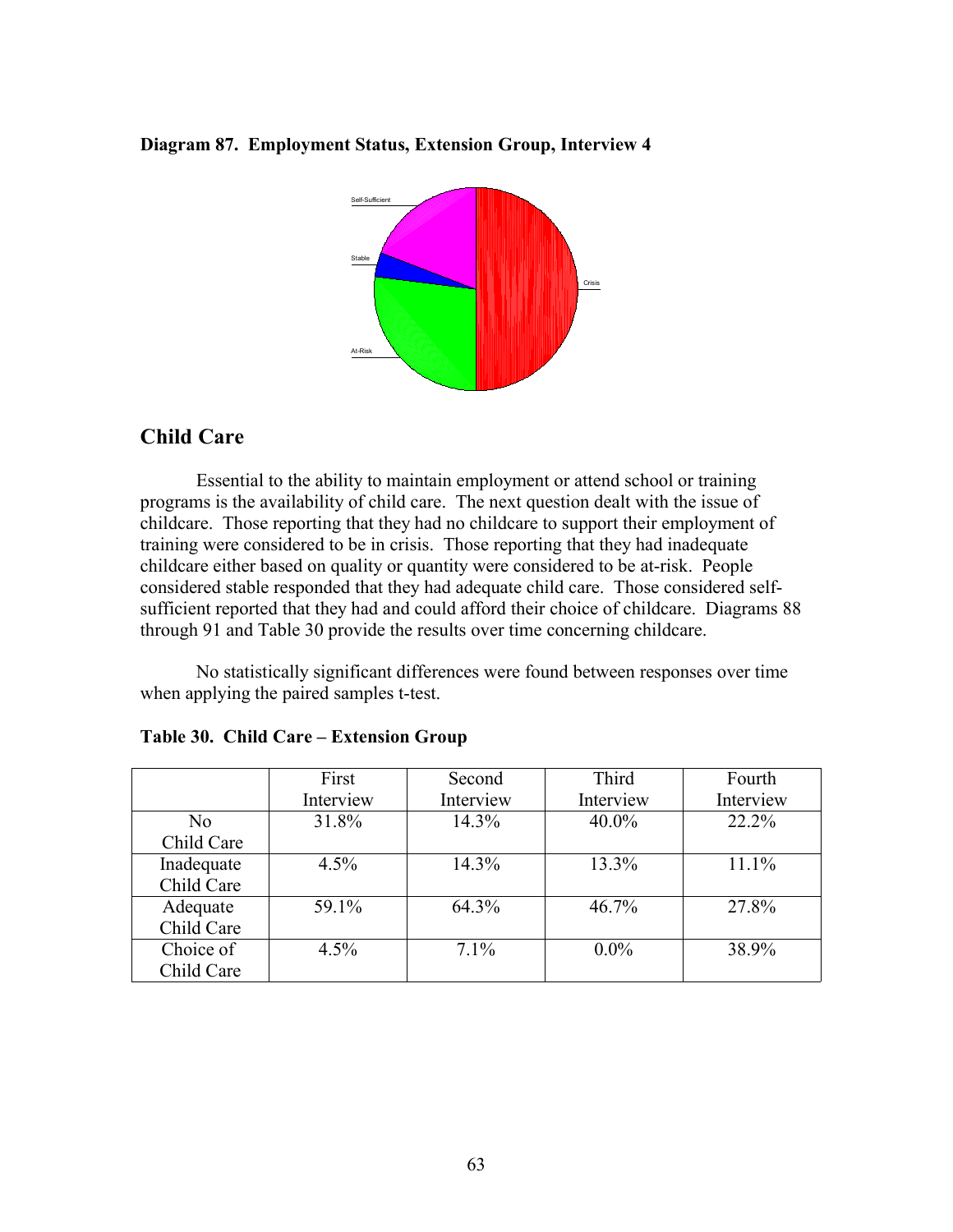



**Diagram 89. Availability of Child Care, Extension Group, Interview 2**



**Diagram 90. Availability of Child Care, Extension Group, Interview 3**

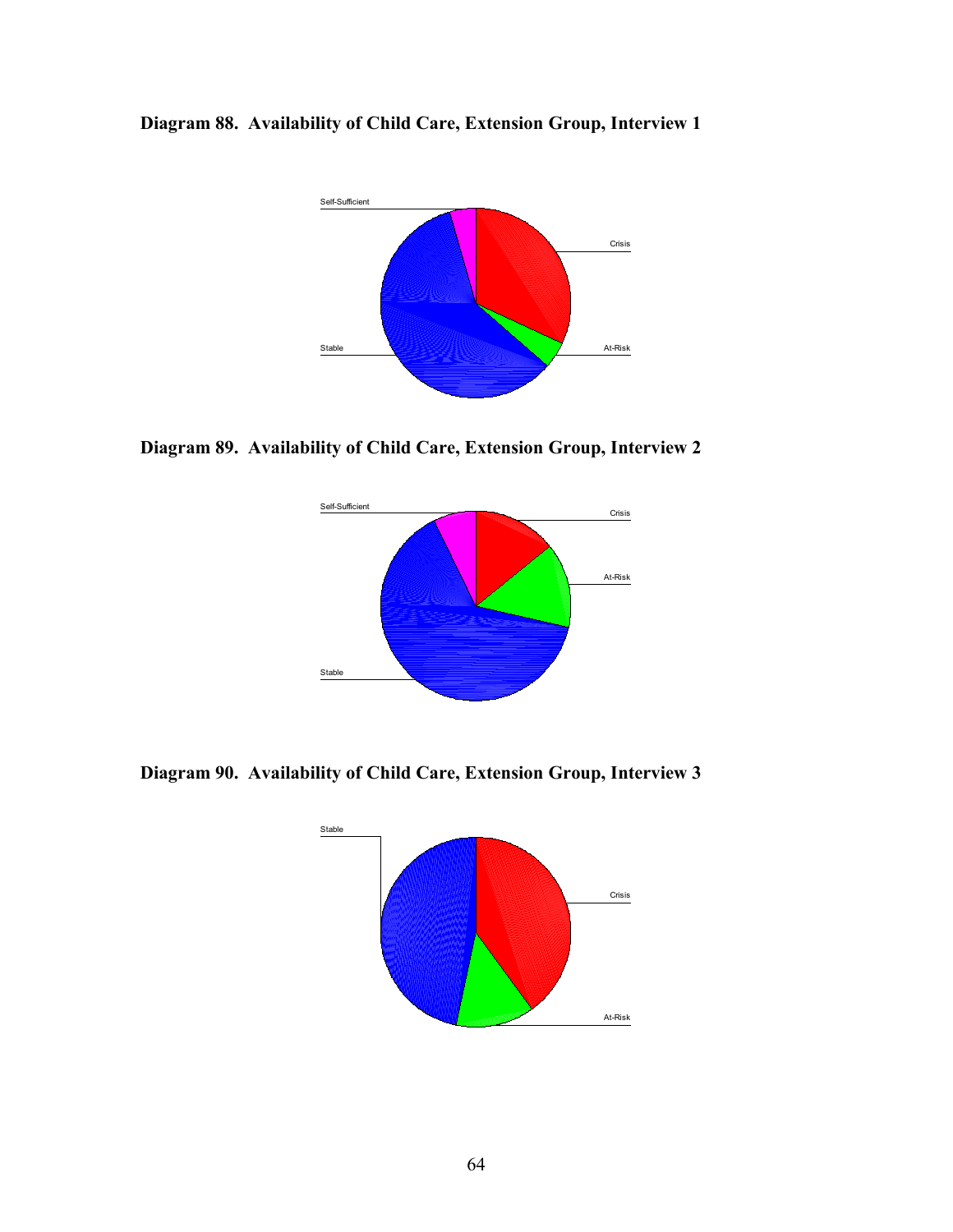#### **Diagram 91. Availability of Child Care, Extension Group, Interview 4**



# **School Behavior & Attendance**

Finally, respondents were asked about their children's school behavior, attendance and readiness to learn. Those in crisis reported that their children were acting out in school, resulting in suspension from the classroom. Those at-risk reported that their children had high absenteeism and some discipline problems at school. Those reporting that their children were making adequate progress in school and having possible behavior problems but accessing support services to deal with those problems were considered to be stable. Those considered to be self-sufficient reported that their children were making good progress in school and that they maintained a good relationship with their teachers and their peers. While the results of this question are reported in Diagrams 92 through 95 and in Table 31, it should be noted that this question, as a research item, has some difficulties. The question did not allow for multiple response categories for people with more than one child. It also did not lend itself to a response from those with preschool age children. Therefore, while the data should be reviewed, conclusions from the data should be made with extreme care. And, in fact, there was no statistical difference found over time when analyzed with the paired samples t-test.

|             | First     | Second    | Third     | Fourth    |
|-------------|-----------|-----------|-----------|-----------|
|             | Interview | Interview | Interview | Interview |
| Acting Out, | $3.0\%$   | $0.0\%$   | $0.0\%$   | $0.0\%$   |
| Suspension  |           |           |           |           |
| High        | $3.0\%$   | $0.0\%$   | 18.3%     | $0.0\%$   |
| Absenteeism |           |           |           |           |
| Adequate    | 39.4%     | 50.0%     | $6.3\%$   | 20.8%     |
| Progress    |           |           |           |           |
| Good        | 54.5%     | 50.0%     | 75.0%     | 79.2%     |
| Progress    |           |           |           |           |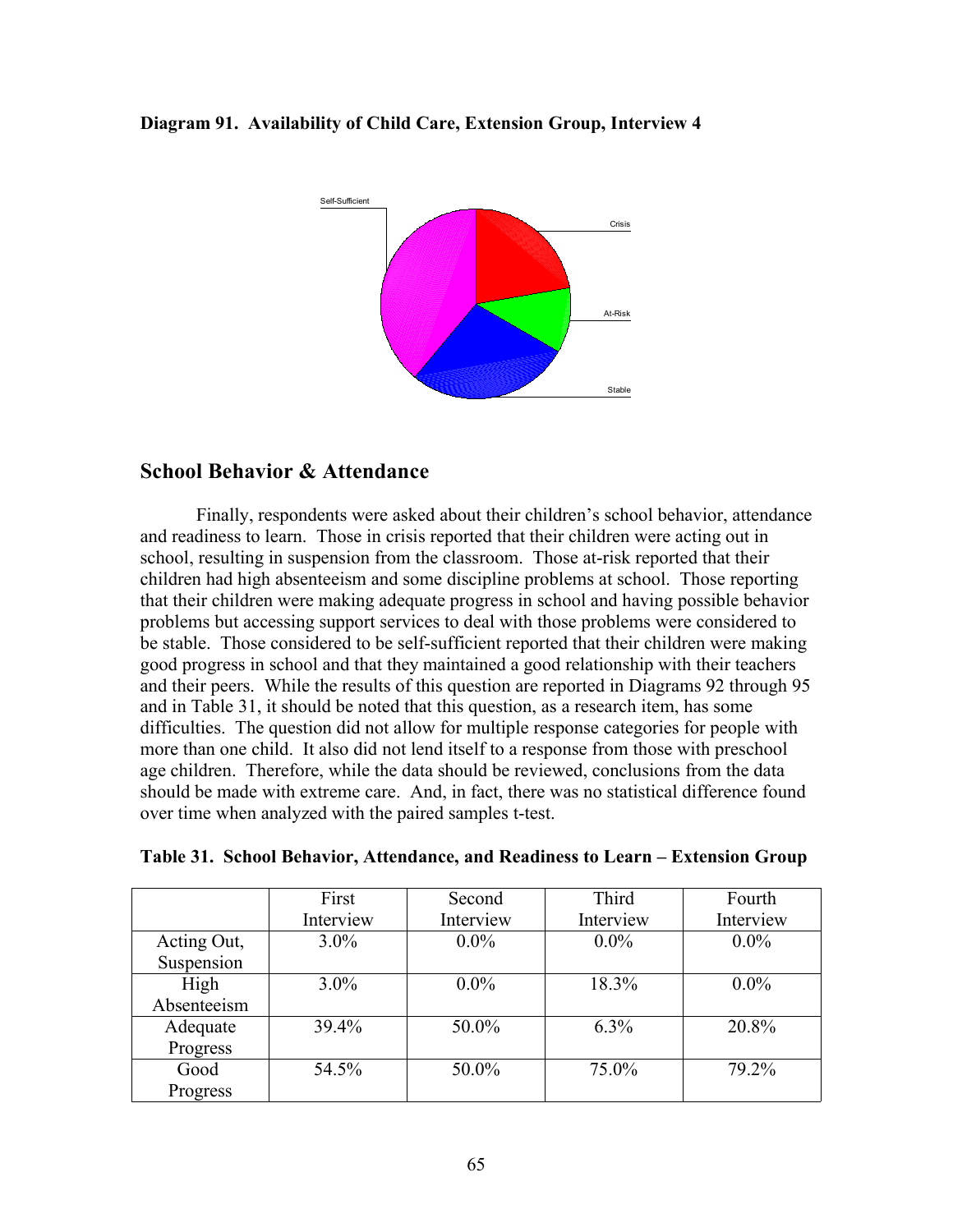**Diagram 92. School Behavior & Attendance, Extension Group, Interview 1**



**Diagram 93. School Behavior & Attendance, Extension Group, Interview 2**



**Diagram 94. School Behavior & Attendance, Extension Group, Interview 3**

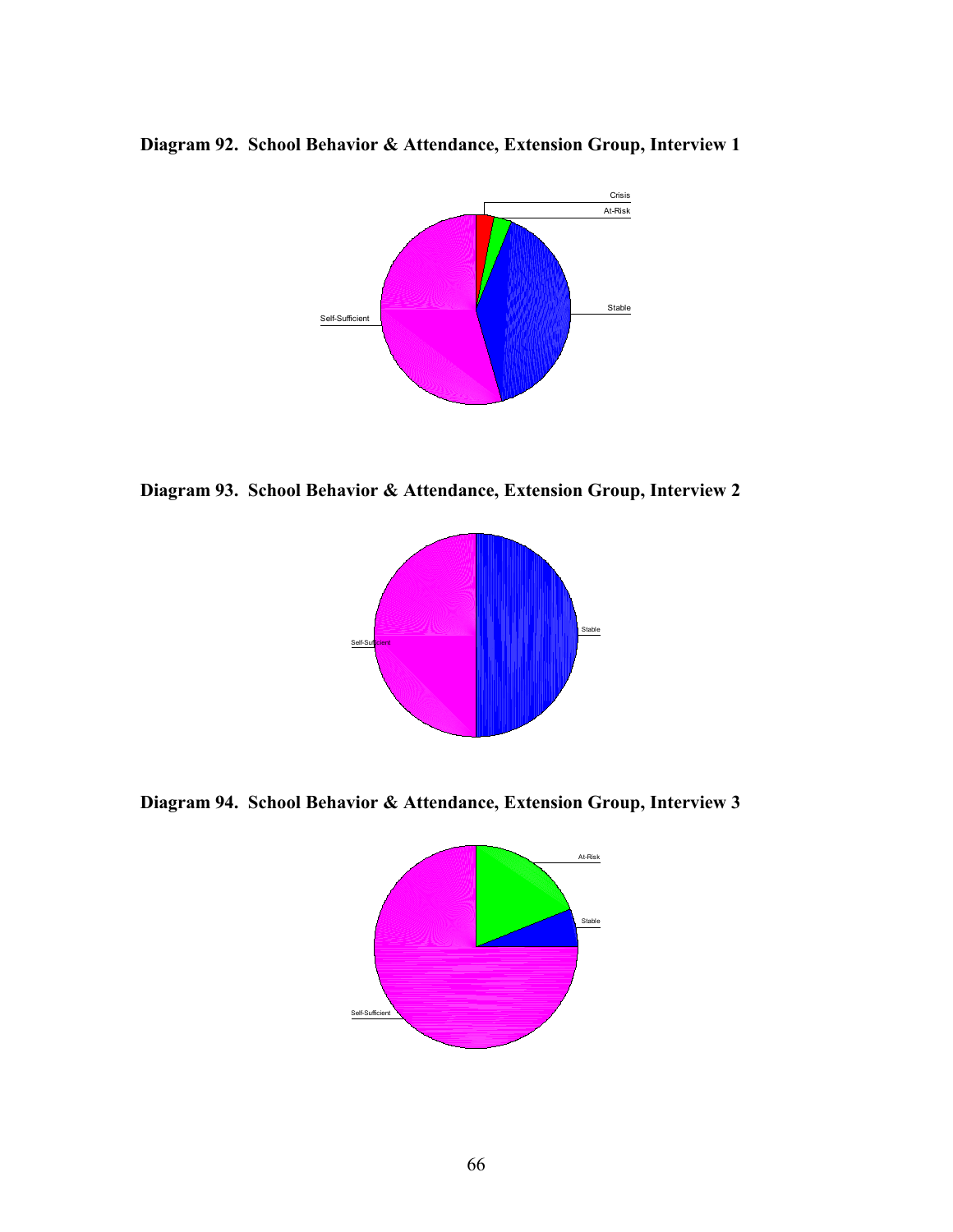#### **Diagram 95. School Behavior & Attendance, Extension Group, Interview 4**



# **5. Voluntary Leavers Group**

As noted above, data were collected on a variety of outcome indicators including ability to afford food and clothing, shelter, access to child care and transportation, income levels and employment prospects. Due to difficulties in obtaining the sample and data for this particular group, data were collected three times, instead of the usual four. This section of the report will provide the outcomes from the group reaching their time limits on all of the outcome indicators during each of the three interviews time periods.

## **Housing**

Again, the first question asked respondents to assess their stability of housing over time. The response categories included (1) Involuntary homelessness, (2) Living in Temporary or transitional housing and are not certain where next shelter is to be found, (3) Living in permanent housing, or temporary situation that will last at least six months, and (4) Owns home or shelter is secure for at least one year. Respondents falling into the first category are considered to be in crisis, those in the second are considered to be atrisk, third are considered to be stable and fourth are considered to be self-sufficient. Diagrams 95 through 97 and Table 31 provide the breakdown of responses from the group reaching their time limits for each of the four interviews. It should be noted that we were unable to locate respondents who were homeless. This skews the results of the study toward the positive and the reader should be aware that it is likely that some respondent were or became homeless during the course of the study. It should not surprise the reader that no statistical difference was found in the responses given over time when assessed with a paired samples t-test.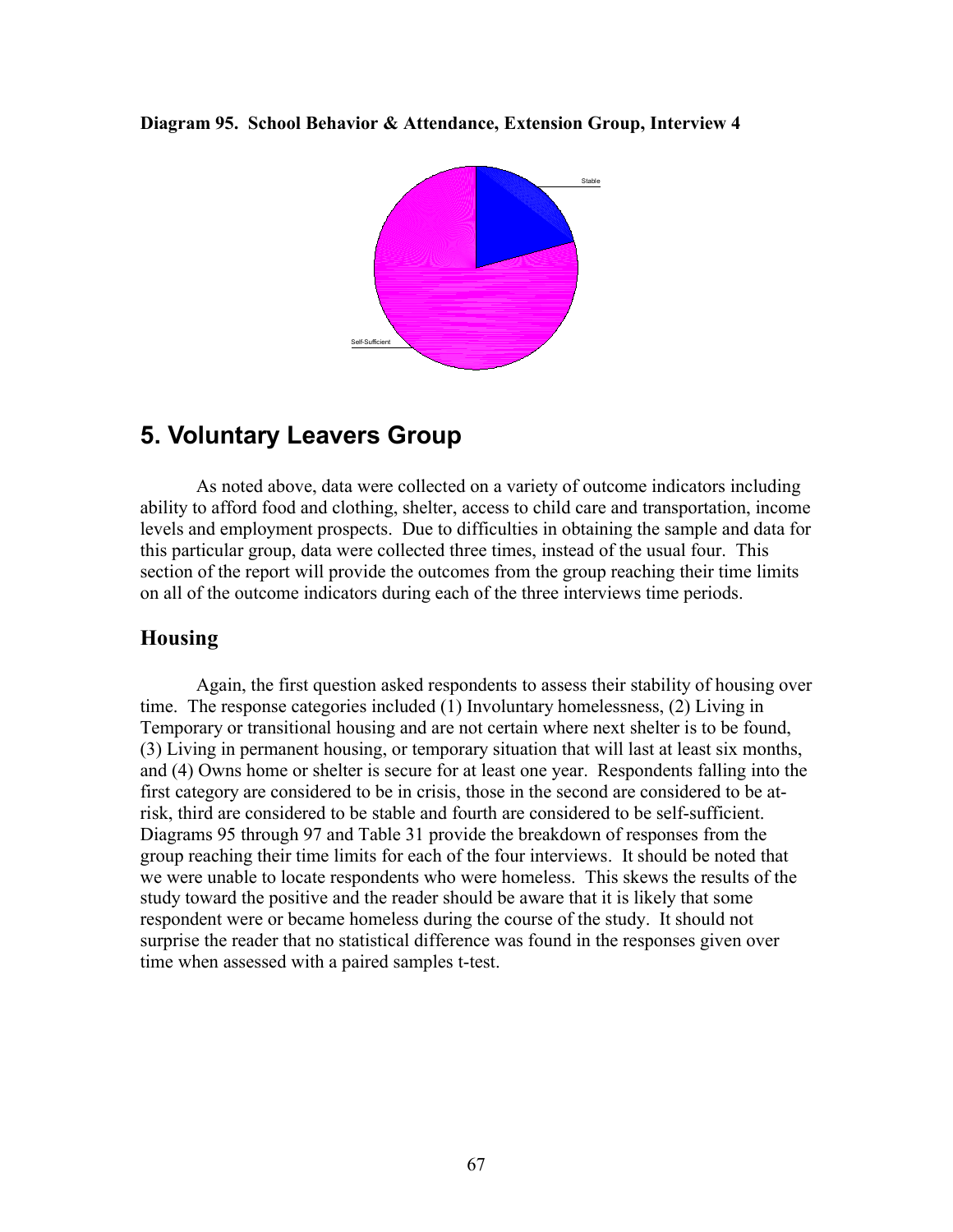|                       | First     | Second    | Third     |
|-----------------------|-----------|-----------|-----------|
|                       | Interview | Interview | Interview |
| Involuntarily         | $0.0\%$   | $0.0\%$   | $0.0\%$   |
| Homeless              |           |           |           |
| Temporary             | 11.7%     | $0.0\%$   | $10.7\%$  |
| shelter               |           |           |           |
| <b>Shelter Secure</b> | 43.3%     | 52.0%     | 55.4%     |
| for 6 Months          |           |           |           |
| <b>Shelter Secure</b> | 45.0%     | 48.0%     | 33.9%     |
| For 1 Year            |           |           |           |

**Table 31. Stability of Housing Over Time – Voluntary Leavers**

**Diagram 95. Stability of Housing Over Time, Voluntary Leavers, Interview 1**



**Diagram 96. Stability of Housing Over Time, Voluntary Leavers, Interview 2**

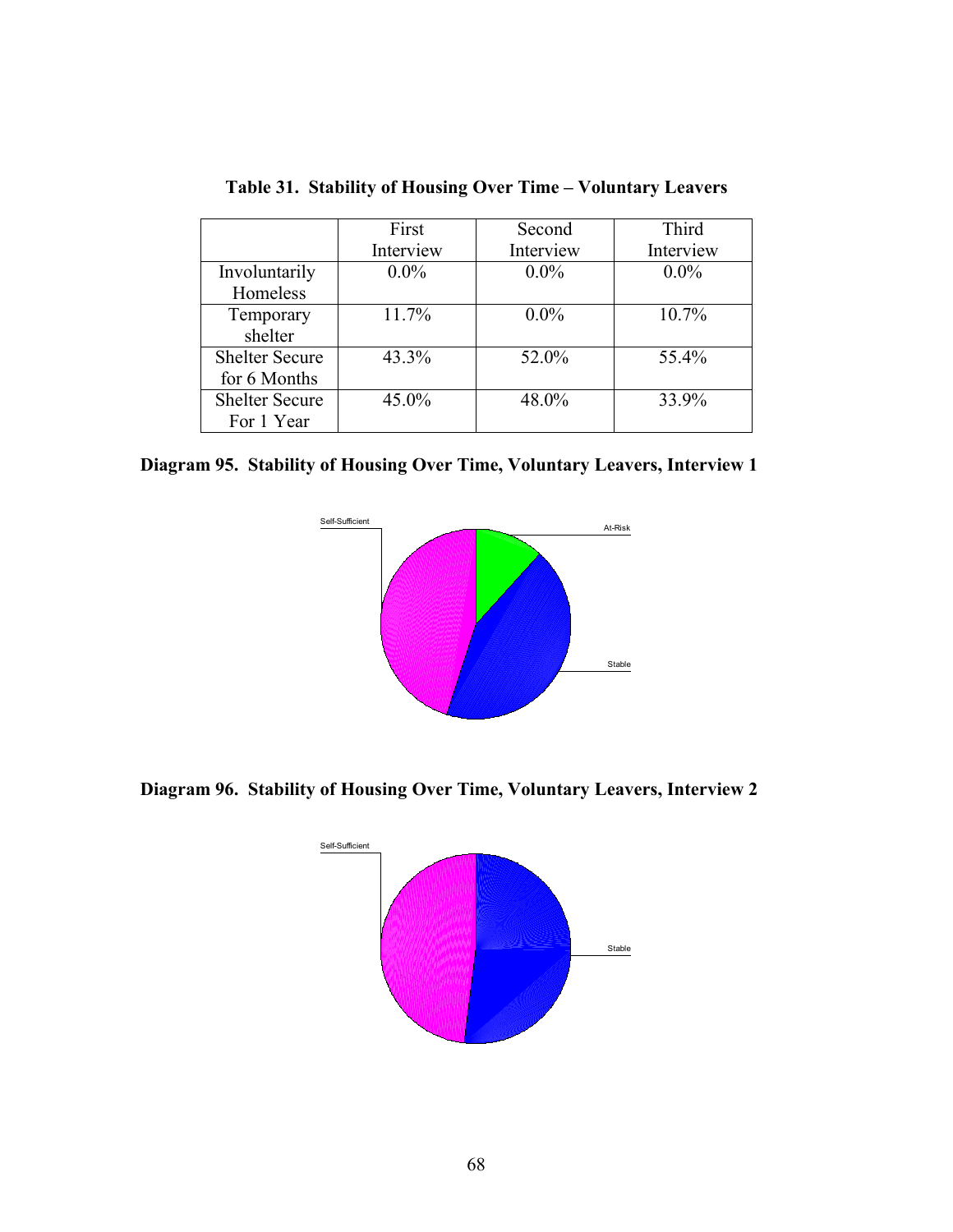#### **Diagram 97. Stability of Housing Over Time, Voluntary Leavers, Interview 3**



# **Food**

Respondents were asked to assess their ability to afford adequate food. Those considered in crisis reported having a serious lack of resources to obtain food. Those atrisk reported they have limited resources to obtain food for their families. Those considered stable reported having sufficient personal or community resources to obtain food. Community resources included soup kitchens, food banks, churches, etc. And those considered self-sufficient reported having resources to provide sufficient and nutritious food for all family members. Diagrams 98 through 100 and Table 32 provide a breakdown of the number of respondents falling into each response category over the four interviews.

The responses were then analyzed to determine any statistical significance between the differences over time. When applying the paired samples t-test, it was found that between the first and second interviews there was a statistically significant difference in the responses  $(t=5.000, p=.004)$ . While almost 70% responded that they had sufficient and nutritious food in the first interview, only 44% gave that response in the second interview. It seems apparent that during this time span, more people began using community resources to help supplement their personal sources for food.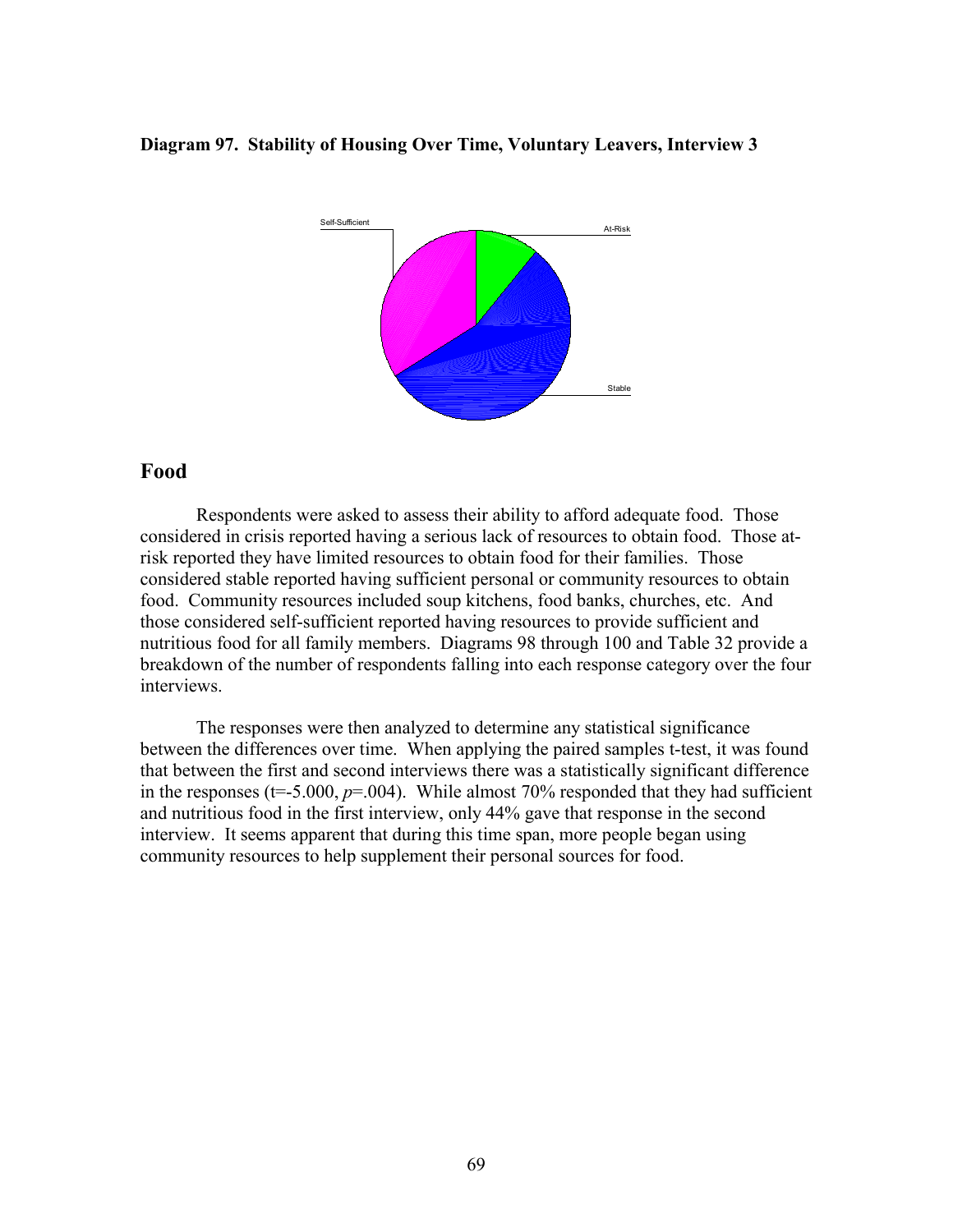|                               | First     | Second    | Third     |
|-------------------------------|-----------|-----------|-----------|
|                               | Interview | Interview | Interview |
| Serious Lack of Food          |           |           |           |
| Resources                     | $1.6\%$   | $0.0\%$   | $0.0\%$   |
| <b>Limited Food Resources</b> |           |           |           |
|                               | 13.1%     | 12.0%     | 14.3%     |
| Sufficient Personal &         |           |           |           |
| <b>Community Resources</b>    | 16.4%     | 44.0%     | 21.4%     |
| Sufficient & Nutritious Food  |           |           |           |
| Resources                     | 68.9%     | 44.0%     | 64.3%     |

**Table 32. Ability to Afford Adequate Food – Voluntary Leavers**

**Diagram 98. Ability to Afford Adequate Food, Voluntary Leavers, Interview 1**



**Diagram 99. Ability to Afford Adequate Food, Voluntary Leavers, Interview 2**

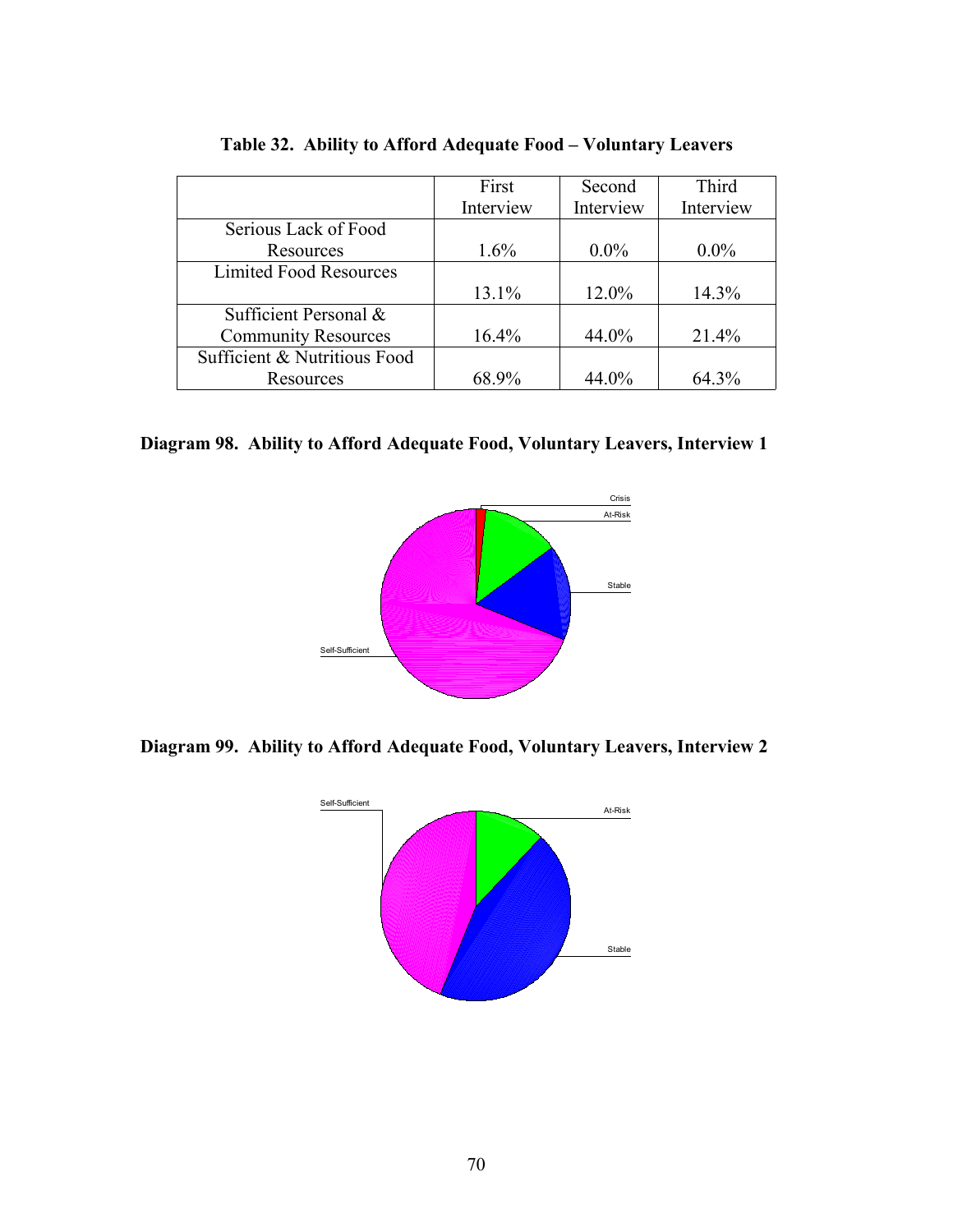**Diagram 100. Ability to Afford Adequate Food, Voluntary Leavers, Interview 3**



# **Clothing**

Having the ability to afford adequate clothing was also an outcome that was measured in this study. Those in crisis reported having a lack of adequate clothing for different seasons and for basic needs. Those at-risk reported having clothing that was ill fitting, inadequate, or inappropriate for school or work. Those considered to be stable reported having clothing that is clean and appropriate most of the time. And those considered to be self-sufficient reported having clothing that was clean and appropriate for all critical activities such as work or school. Diagrams 101 through 103 and Table 32 present the percentages of those responses in each of the interviews.

While Table 32 does indicate some changes for respondents over time, this change did not prove to be statistically significant when compared over time using a paired samples t-test.

|                             | First     | Second    | Third     |
|-----------------------------|-----------|-----------|-----------|
|                             | Interview | Interview | Interview |
| Lack of Adequate            |           |           |           |
| Clothing                    | 4.9%      | $8.0\%$   | $0.0\%$   |
| Ill-fitting, Inadequate     |           |           |           |
| Clothing                    | $3.3\%$   | $4.0\%$   | 1.8%      |
| <b>Appropriate Clothing</b> |           |           |           |
| Most of Time                | 18.0%     | 36.0%     | 26.8%     |
| Appropriate Clothing        |           |           |           |
| for all Critical            | 73.8%     | 52.0%     | 71.4%     |
| Activities                  |           |           |           |

|  |  |  | Table 32. Ability to Afford Adequate Clothing – Voluntary Leavers |  |
|--|--|--|-------------------------------------------------------------------|--|
|  |  |  |                                                                   |  |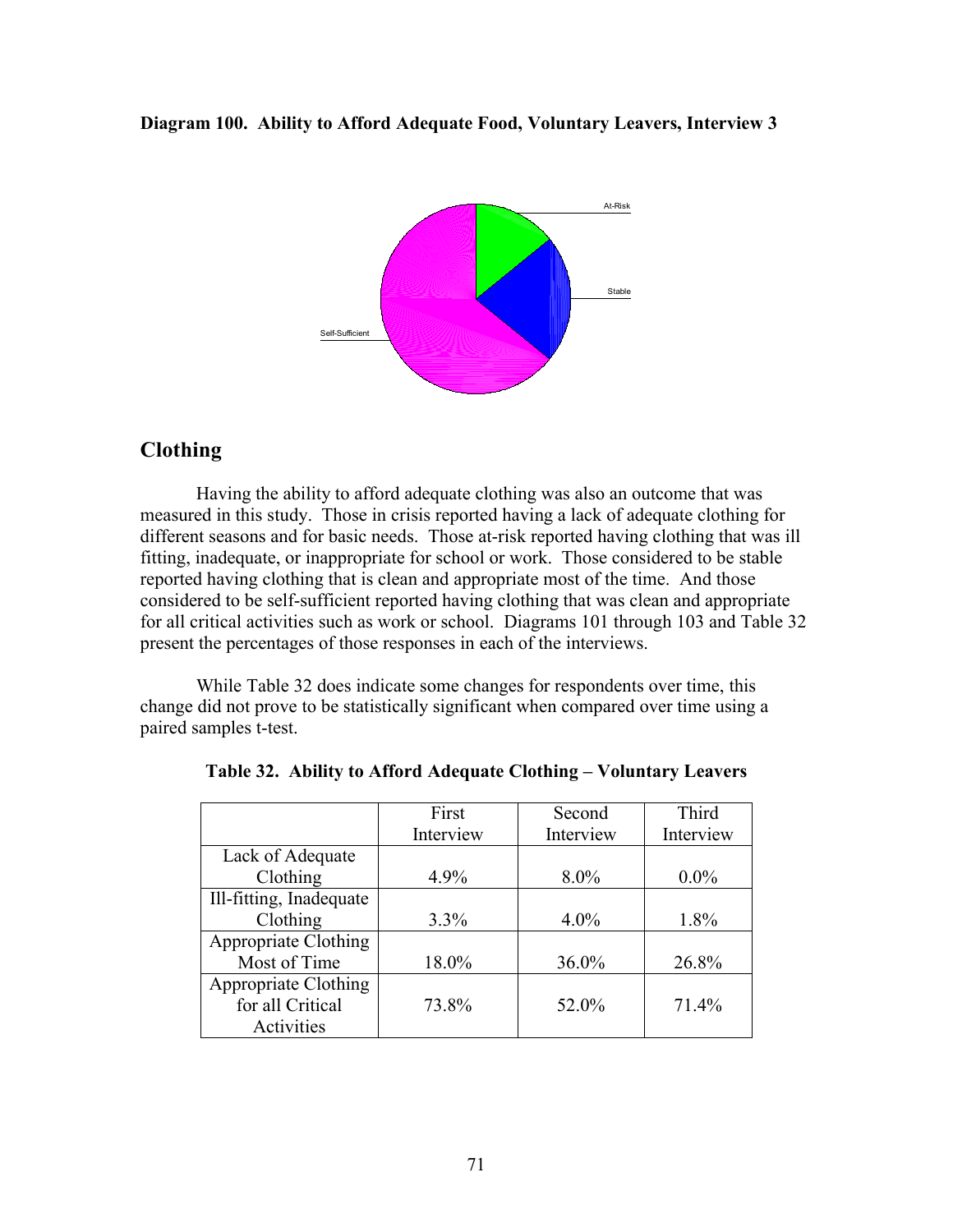

**Diagram 101. Ability to Afford Adequate Clothing, Voluntary Leavers, Interview 1**

**Diagram 102. Ability to Afford Adequate Clothing, Voluntary Leavers, Interview 2**



**Diagram 103. Ability to Afford Adequate Clothing, Voluntary Leavers, Interview 3**

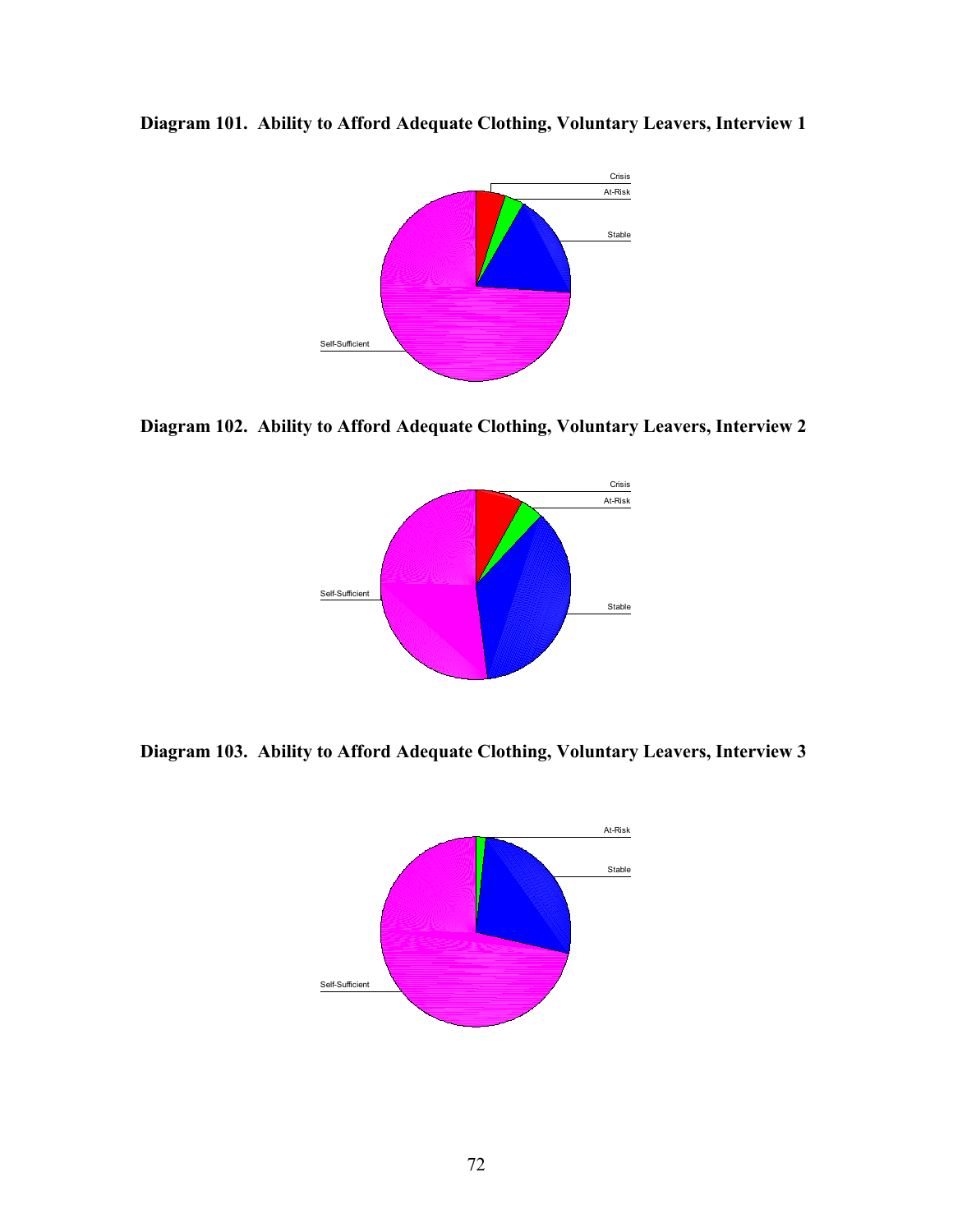### **Access to Transportation**

The next two questions posed to respondents dealt with their transportation and mobility. First, respondents were asked to rate their access to transportation based upon their level of need. Those considered to be at the crisis level indicated that they had no access to transportation to meet their basic needs. The participants who were considered at-risk on this measure reported that they had limited access to transportation. Those responding that they had access to transportation when needed were considered to be stable. And finally, those considered to be self-sufficient reported that they had the ability to control the where and when of travel or in other words that they owned a reliable car or had great access to transportation. Diagrams 104 through 106 and Table 33 provide an overview of the responses received in this category for each interview time period.

While Table 33 does indicate some variation in the responses given over time, these differences were not found to be statistically significant when analyzed using the paired samples t-test.

|                       | First     | Second    | Third     |
|-----------------------|-----------|-----------|-----------|
|                       | Interview | Interview | Interview |
| No Access             |           |           |           |
| tο                    | $0.0\%$   | $4.0\%$   | 1.8%      |
| Transportation        |           |           |           |
| <b>Limited Access</b> |           |           |           |
| tο                    | 18.0%     | 24.0%     | 21.4%     |
| Transportation        |           |           |           |
| Has Access to         |           |           |           |
| Transportation        | 24.6%     | 12.0%     | 26.8%     |
| When Needed           |           |           |           |
| Ability to            |           |           |           |
| Control               | 57.4%     | $60.0\%$  | 50.0%     |
| Transportation        |           |           |           |

**Table 33. Access to Transportation – Voluntary Leavers**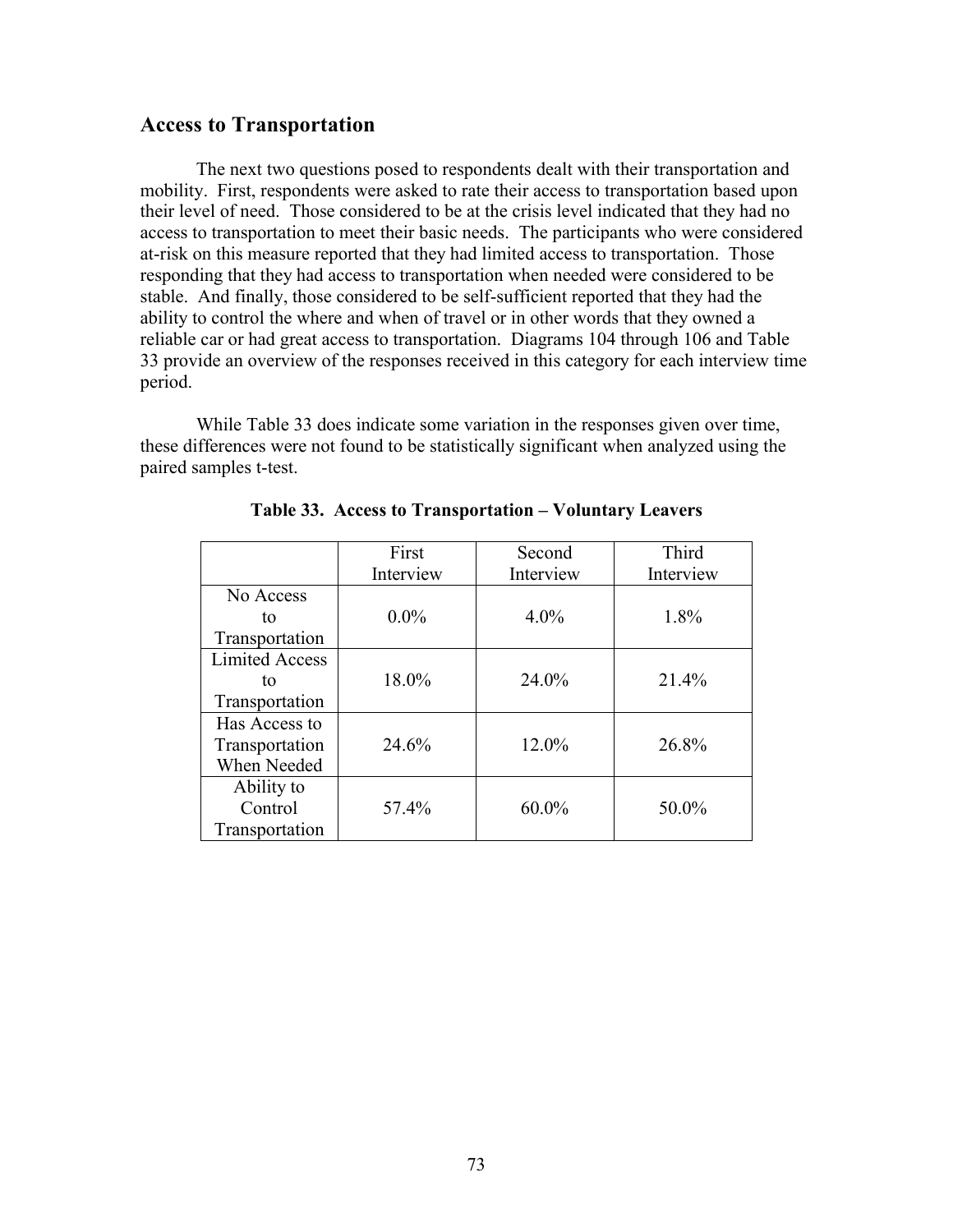**Diagram 104. Access to Transportation, Voluntary Leavers, Interview 1**



**Diagram 105. Access to Transportation, Voluntary Leavers, Interview 2**



**Diagram 106. Access to Transportation, Voluntary Leavers, Interview 3**

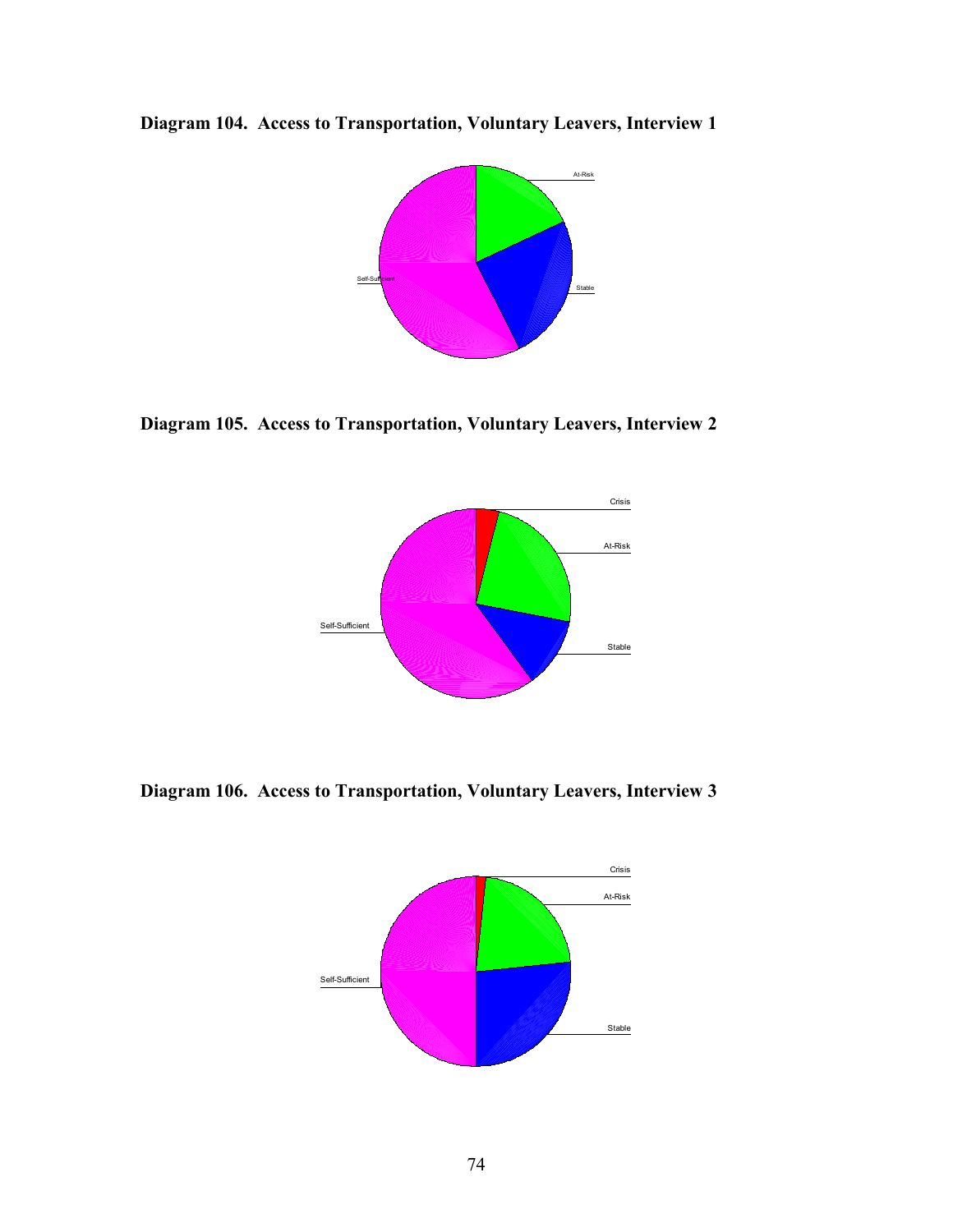### **Legal Status of the Driver**

Related to having access to transportation, is the ability or legal status of the driver and the vehicle. In Ohio, all drivers must have both a valid driver's license and proof of no less than collision insurance in order to be considered driving within the law. However, car insurance could pose a major cost for people who are having difficulties being able to afford other basic necessities such as food and shelter. So, respondents were asked about the legal status of the driver and the automobile they used. Those responding that they were driving without a license, car registration or insurance were considered to be in crisis. Those at-risk had a valid driver's license but had no car insurance. Those responding that they had basic car insurance and a driver's license were considered to be stable. And finally, those considered to be self-sufficient reported having car insurance with comprehensive coverage. Diagrams 107 through 109 and Table 34 report on the findings of this question over the four interviews.

As noted previously in the discussion of this question, many people chose not to respond to it. The question essentially asks people to confess illegal activity if they were to respond as driving without a license or driving without car insurance. As a result, 52.7% of the respondents did not answer this question. Of the responses received, no statistical significance was found when compared over time, using the paired samples ttest.

|                | First     | Second    | Third     |
|----------------|-----------|-----------|-----------|
|                | Interview | Interview | Interview |
| No License     |           |           |           |
| 0r             | 5.8%      | $5.0\%$   | 4.3%      |
| Insurance      |           |           |           |
| Has License    |           |           |           |
| But No         | 21.2%     | 10.0%     | 31.9%     |
| Insurance      |           |           |           |
| Has Basic      |           |           |           |
| Insurance $\&$ | 44.2%     | 65.0%     | 36.2%     |
| License        |           |           |           |
| Comprehensive  |           |           |           |
| Insurance $\&$ | 28.8%     | 20.0%     | 27.7%     |
| License        |           |           |           |

**Table 34. Legal Status of the Driver and the Vehicle – Voluntary Leavers**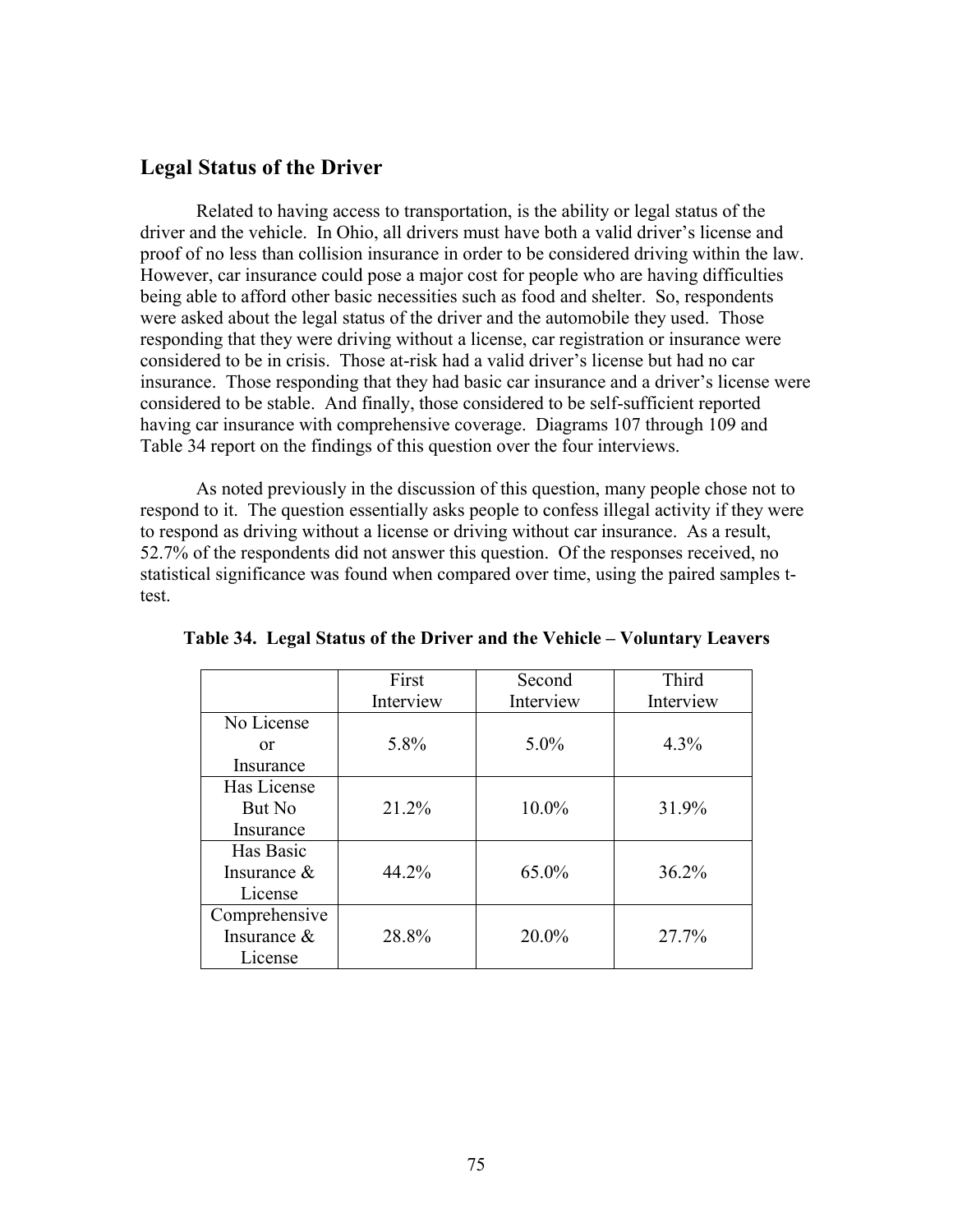**Diagram 107. Legal Status of the Driver and Vehicle, Voluntary Leavers, Interview 1**



**Diagram 108. Legal Status of the Driver and Vehicle, Voluntary Leavers, Interview 2**



**Diagram 109. Legal Status of the Driver and Vehicle, Voluntary Leavers, Interview 3**

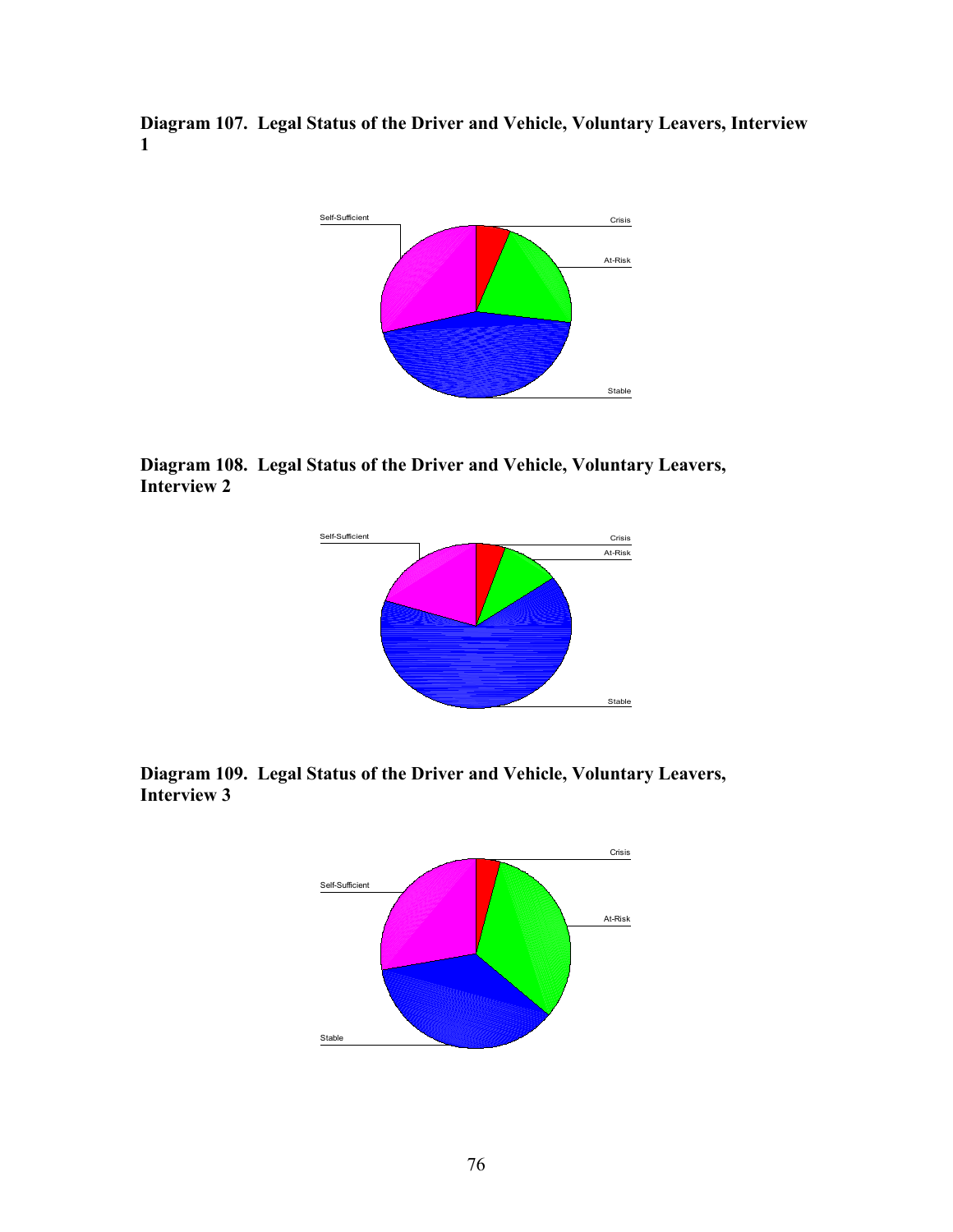## **Health Care**

Next, respondents were asked about their ability to afford health care. Those in crisis reported that they were unable to qualify for health care. Those at-risk reported that they had no health insurance and they were not financially equipped to handle a medical emergency. Those reporting that they had major medical insurance and/or an adequate income to pay off a balance over time were considered to be stable. And those considered to be self-sufficient reported that they had medical insurance that covered most of the cost of care and that their family could make arrangements to cover the remaining costs. Diagrams 110 through 112 and Table 35 provide a breakdown of responses for the group voluntarily leaving before reaching their time limit on cash assistance over the four interviews. While it was not asked directly, most who responded that they were self-sufficient reported that they had health insurance coverage through the Medicaid Program.

When responses were compared over time, a statistically significant difference was found between the first interview and the second interview  $(t=5.00, p=.004)$ . Generally, there was an increase in the number of respondents who indicated that they had major medical insurance or had the ability to pay over time. Part of this difference could be attributed to the misunderstanding experienced by some in leaving cash assistance. Some people thought that if they were no longer receiving cash assistance, that they were no longer able to receive the other benefits such as food stamps and Medicaid. It could be they learned this after leaving cash assistance and re-enrolled in the Medicaid program.

|                         | First     | Second    | Third     |
|-------------------------|-----------|-----------|-----------|
|                         | Interview | Interview | Interview |
| Unable to Qualify for   |           |           |           |
| Health Insurance        | 1.7%      | $4.2\%$   | $3.8\%$   |
| No Health Insurance,    |           |           |           |
| Can't Afford Medical    |           |           |           |
| Emergency               | 18.3%     | 8.3%      | $9.4\%$   |
| Major Medical           |           |           |           |
| Insurance or Ability to | 30.0%     | 41.7%     | 32.1%     |
| Pay Over Time           |           |           |           |
| Insurance and Ability   |           |           |           |
| to Cover Remaining      |           |           |           |
| Costs                   | 50.0%     | 45.8%     | 54.7%     |

**Table 35. Ability to Afford Health Care – Voluntary Leavers**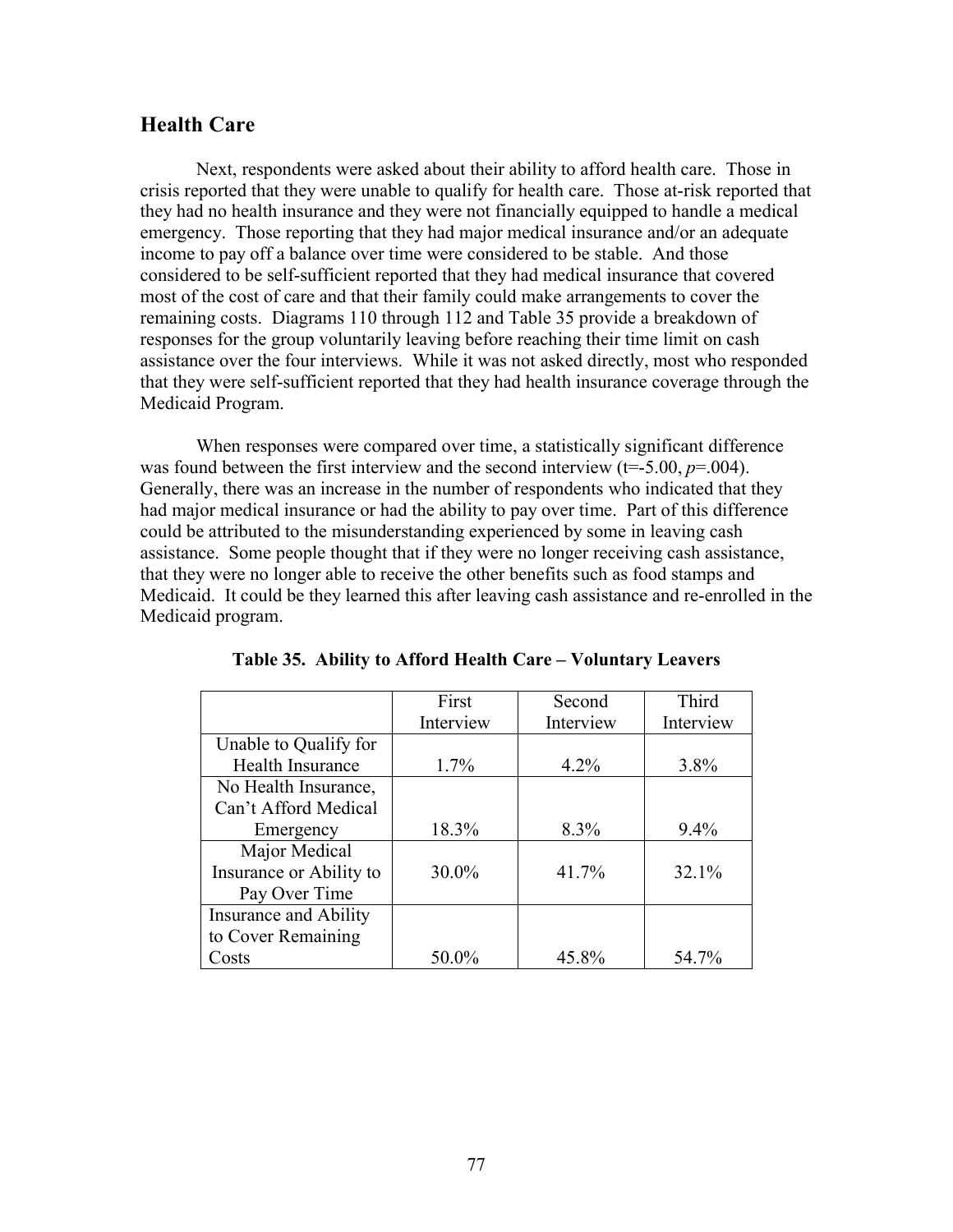



**Diagram 111. Ability to Afford Health Care, Voluntary Leavers, Interview 2**



**Diagram 112. Ability to Afford Health Care, Voluntary Leavers, Interview 3**

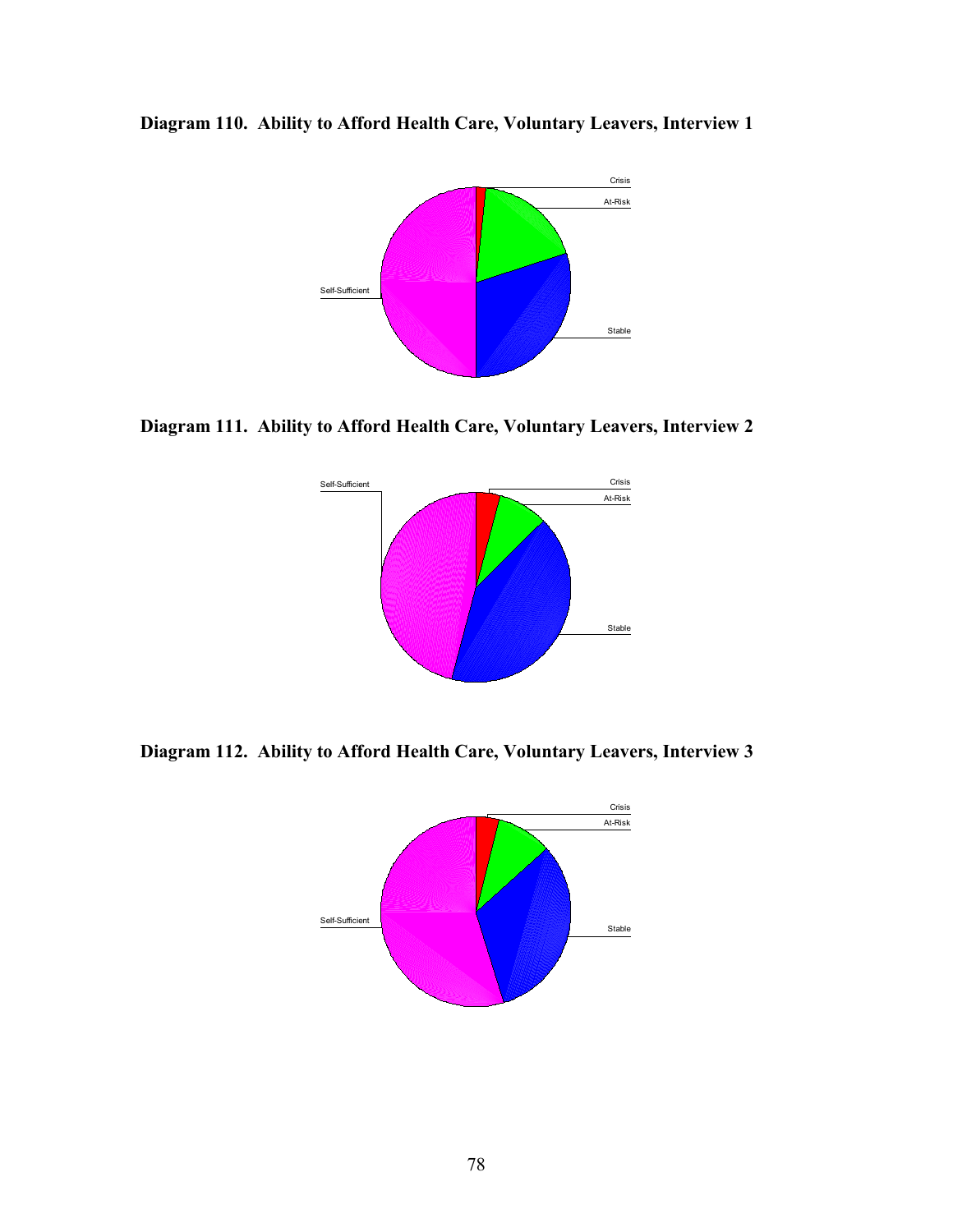# **Quality of Social Support System**

The experience of poverty and use of community supports is sometimes influenced by the quality of social supports felt by someone. Therefore, it is an important indicator to measure this variable as it relates to all three groups. Those considered to be in crisis reported that they had a destructive support system. Those at-risk reported that they lacked a support system much of the time. Those reporting that they have some personal and family support system or have created one through community resources and community involvement were considered to be stable. And those considered to be self-sufficient reported having people who were willing to support in most situations. Diagrams 113 through 115 and Table 36 report on the findings over time on this variable. It is interesting to note that over time, respondents generally felt an increased level of support.

While Table 36 shows some variation in responses given, these differences were found not to be statistically significant when compared using a paired samples t-test.

|                         | First     | Second    | Third     |
|-------------------------|-----------|-----------|-----------|
|                         | Interview | Interview | Interview |
| Destructive             | $1.6\%$   | $0.0\%$   | $3.6\%$   |
| <b>Support System</b>   |           |           |           |
| <b>Lacking Support</b>  | 18.0%     | $36.0\%$  | 25.0%     |
| Much of the Time        |           |           |           |
| Have Some               |           |           |           |
| Personal/Community      | 14.8%     | 24.0%     | $10.7\%$  |
| Support                 |           |           |           |
| <b>Support for Most</b> | 65.6%     | 40.0%     | 60.7%     |
| <b>Situations</b>       |           |           |           |

**Table 36. Quality of Social Support System – Voluntary Leavers**

#### **Diagram 113. Quality of Social Support System, Voluntary Leavers, Interview 1**

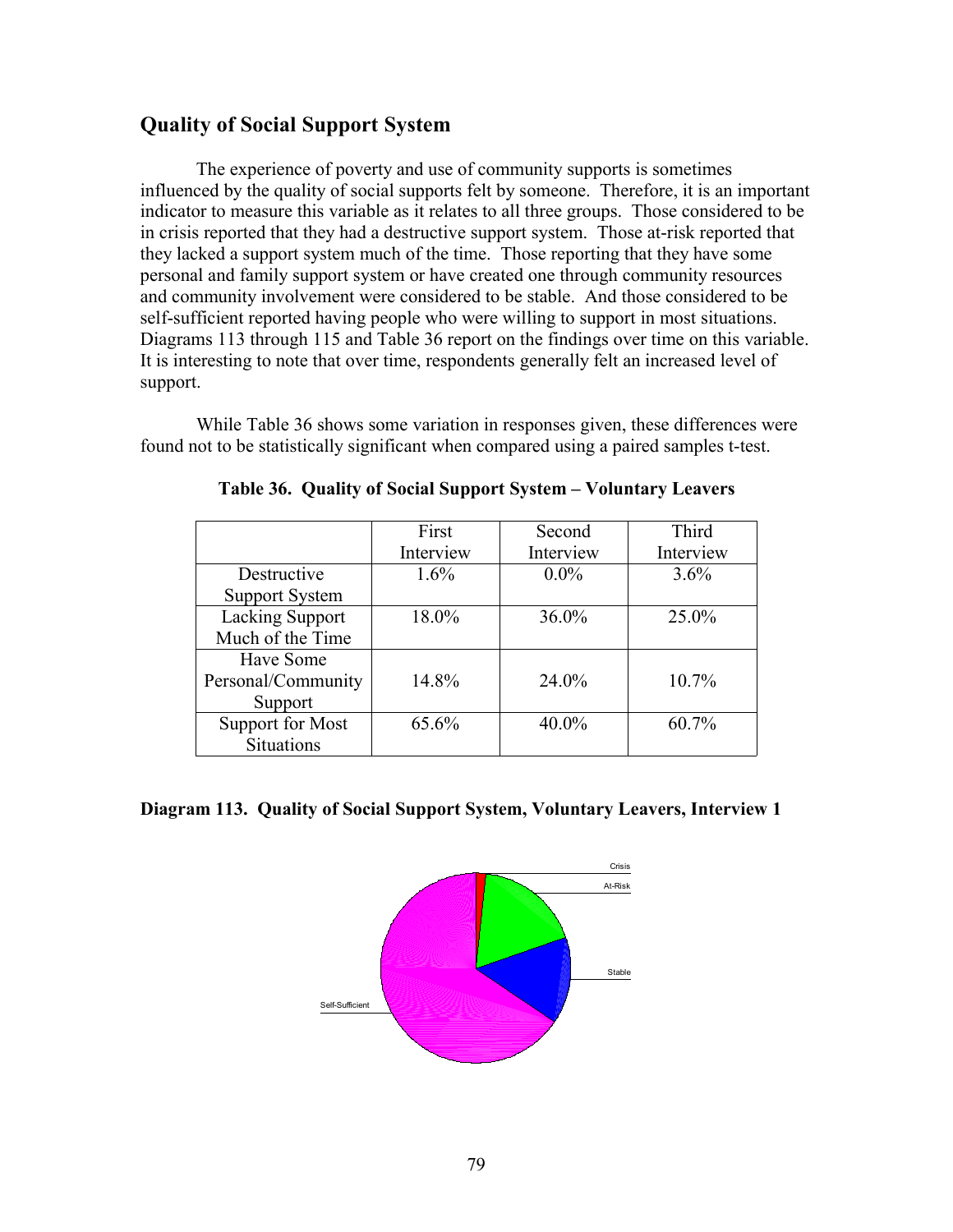**Diagram 114. Quality of Social Support System, Voluntary Leavers, Interview 2**



**Diagram 115. Quality of Social Support System, Voluntary Leavers, Interview 3**



## **Income Level in Context of Cost of Living**

Respondents were asked two questions relative to their financial situation directly. The first dealt with their income level in context with the local cost of living. Those in crisis reported having an overwhelming debt load. Those reporting having no savings were considered at-risk. Those reporting that they expected a continuation of their current income level over the next six months were considered to be stable. And, those considered to be self-sufficient reported the expectation that their income would either stay at the current level or get better for at least the next year. Diagrams 116 through 118 and Table 37 report the findings of this question for the group voluntarily leaving cash assistance before reaching their time limit.

When comparing the variation over time, a statistical difference was found between the first interview and the second interview. Generally, it appears that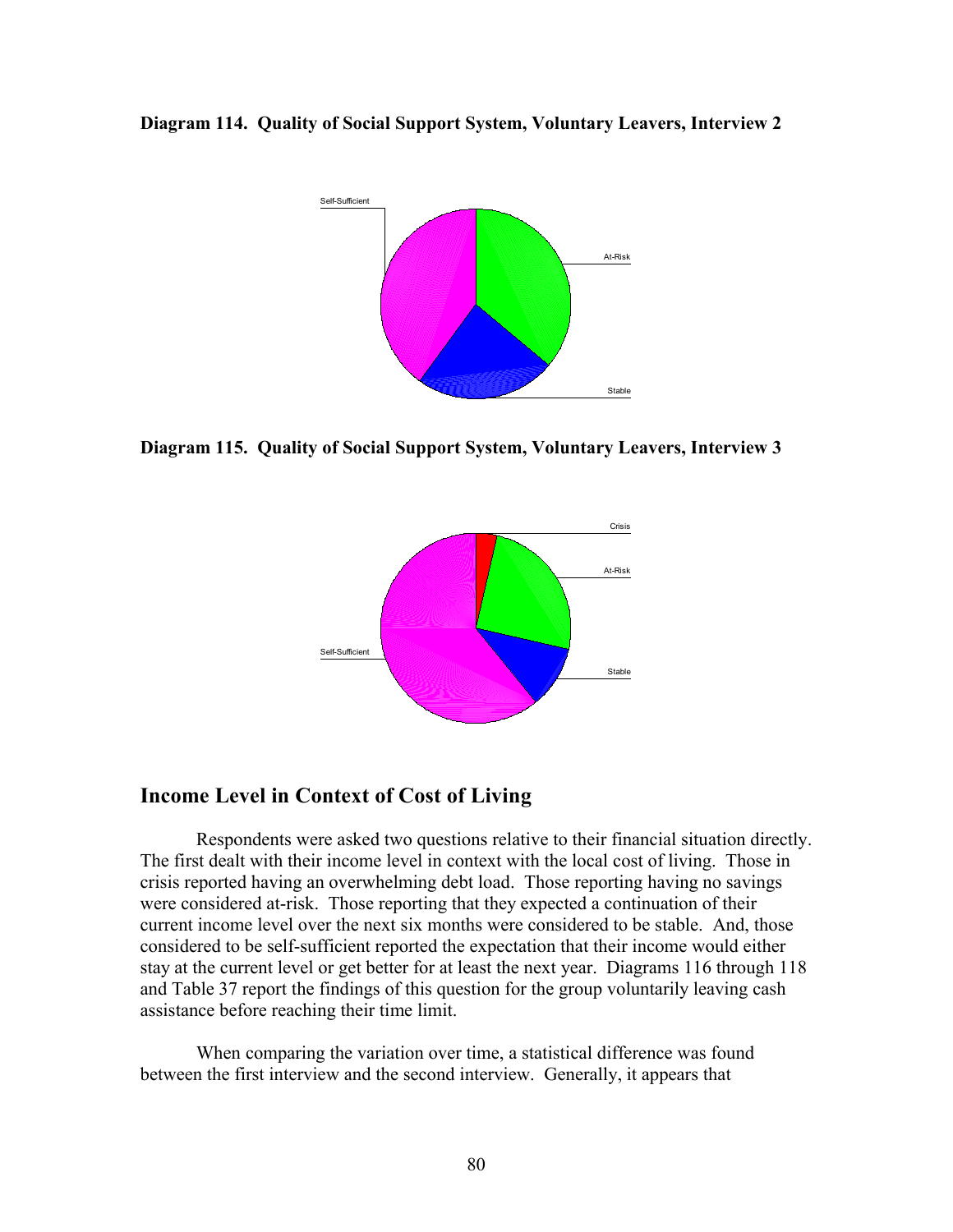respondents' situations improved with fewer people falling into the crisis and at-risk categories and more responding in the stable or self-sufficient categories.

|                            | First     | Second    | Third     |
|----------------------------|-----------|-----------|-----------|
|                            | Interview | Interview | Interview |
| Overwhelming Debt          | 18.3%     | 12.5%     | 12.7%     |
| Load                       |           |           |           |
| N <sub>0</sub>             | 21.7%     | 4.2%      | 10.9%     |
| Savings                    |           |           |           |
| <b>Income Continuation</b> | 16.7%     | 33.3%     | $20.0\%$  |
| for 6 Months               |           |           |           |
| Income                     |           |           |           |
| Continuation/Increase      | 43.3%     | 50.0%     | 56.4%     |
| for 1 Year                 |           |           |           |

## **Table 37. Income Level in Context of the Local Cost of Living – Voluntary Leavers**

**Diagram 116. Income Level in Context of Cost of Living, Voluntary Leavers, Interview 1**



# **Diagram 117. Income Level in Context of Cost of Living, Voluntary Leavers, Interview 2**

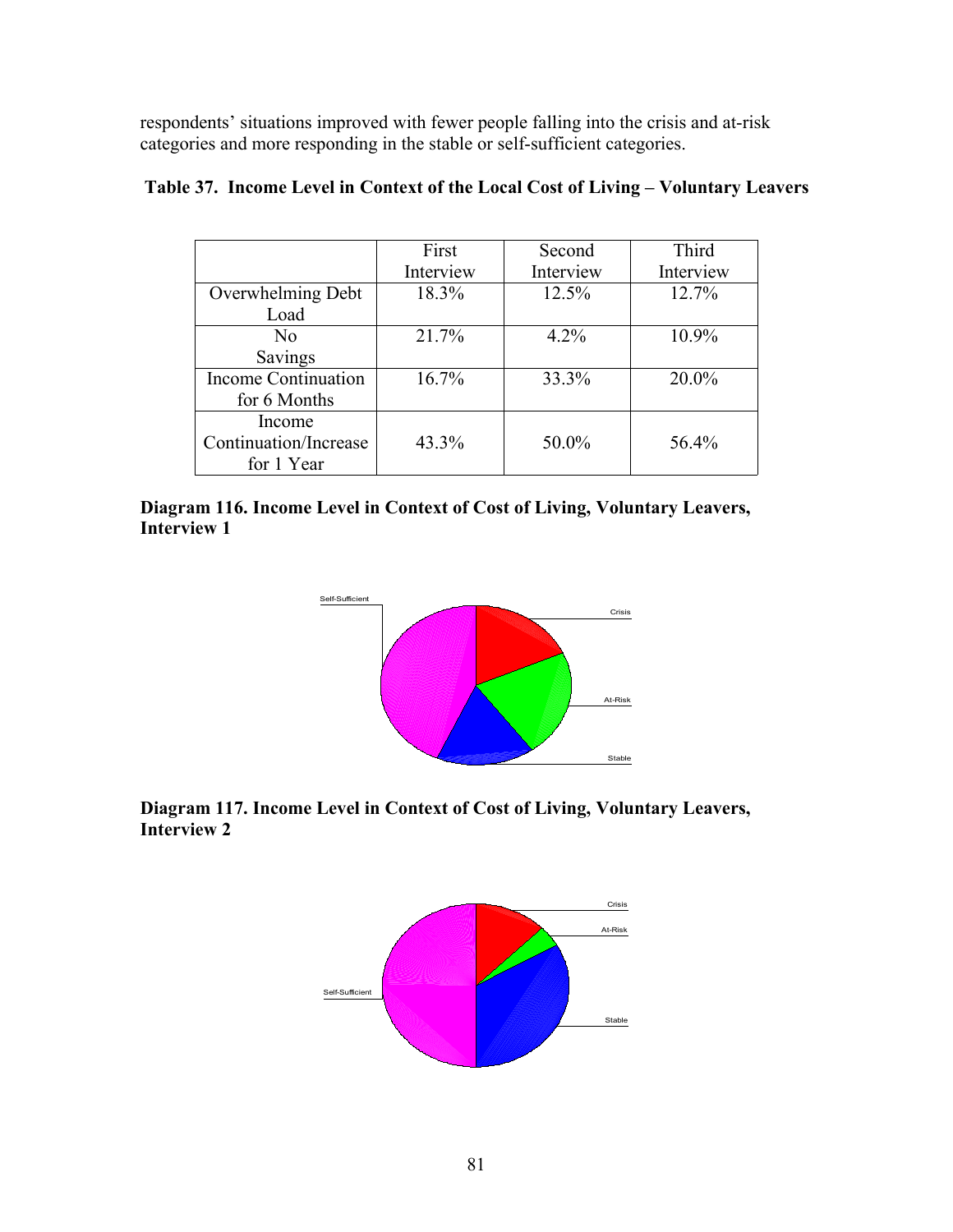**Diagram 118. Income Level in Context of Cost of Living, Voluntary Leavers, Interview 3**



### **Ability to Meet Basic Needs**

The second question related to finances dealt with the respondent's ability to afford to meet the basic needs of the family. Those in crisis reported having no money and that they had no ability to meet basic needs. Those reporting that they occasionally were unable to meet their basic needs were considered to be at-risk. Those reporting that they had an adequate income to meet their basic needs and cover emergencies were considered to be stable. Those who were considered self-sufficient reported that they had sufficient income to meet family needs, and cover recreation and emergencies. Diagrams 119 through 121 and Table 38 report on the responses to this question over time.

There was no statistical difference found between the first and second interviews on this measure. However, a difference was found between the second and third interviews ( $t=2.828$ ,  $p=.030$ ). It appears that the most variation between these two times occurs in the decrease of people who reported having no money to meet their needs and an increase in those reporting that they were occasionally unable to meet their needs. There was also a decrease in those reporting that they were able to meet their needs and emergencies.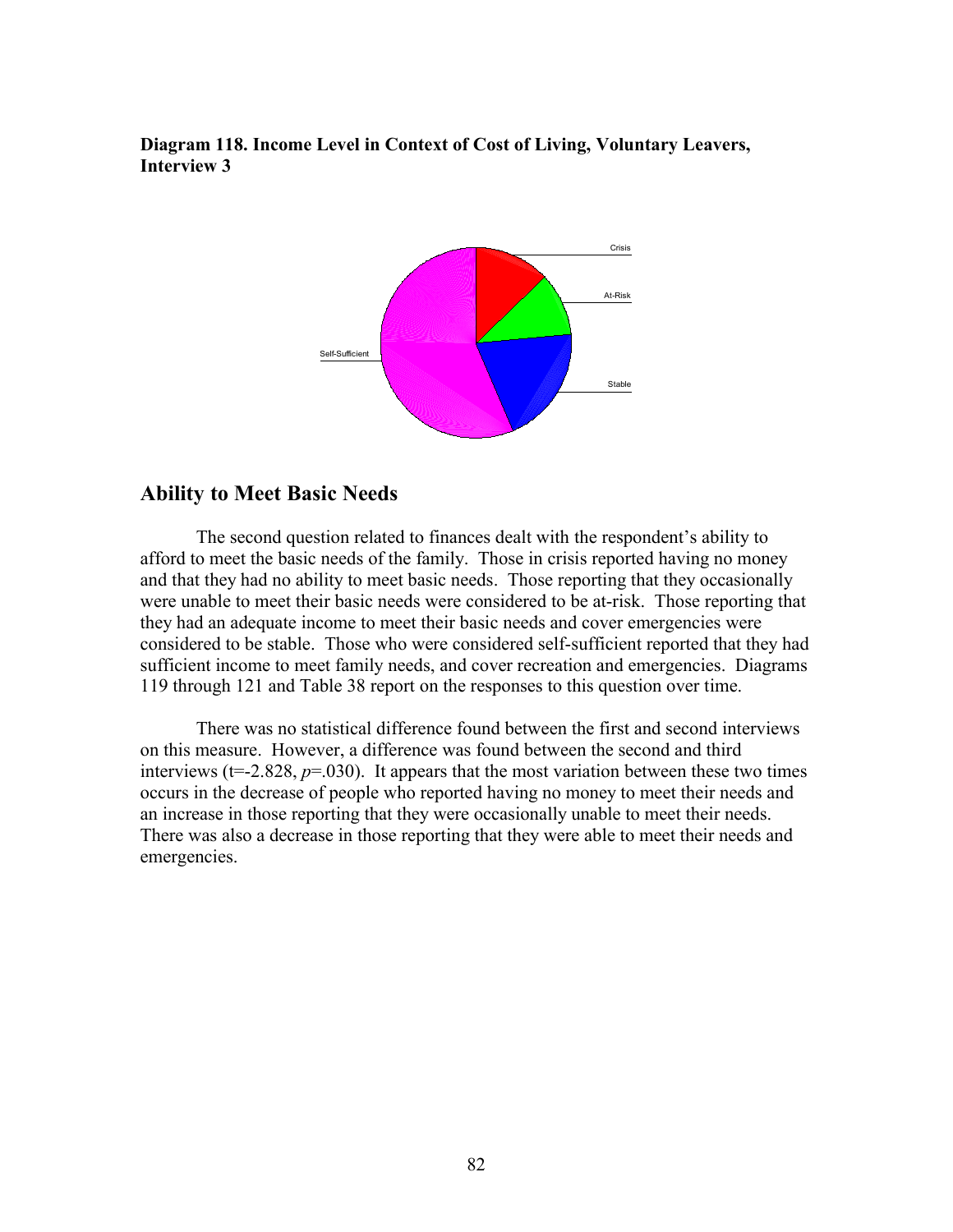|                        | First     | Second    | Third     |
|------------------------|-----------|-----------|-----------|
|                        | Interview | Interview | Interview |
| No Money Can't Meet    |           |           |           |
| <b>Needs</b>           | 14.8%     | 12.0%     | $3.6\%$   |
| Occasionally Unable to |           |           |           |
| Meet Needs             | 29.5%     | 20.0%     | 35.7%     |
| Able to Meet Needs     |           |           |           |
| and Emergencies        | 34.4%     | 48.0%     | 32.1%     |
| Able to Meet Needs,    |           |           |           |
| Recreation &           | 21.3%     | 20.0%     | 28.6%     |
| Emergencies            |           |           |           |

**Table 38. Ability to Meet Basic Needs – Voluntary Leavers**

**Diagram 119. Ability to Meet Basic Needs, Voluntary Leavers, Interview 1**



**Diagram 120. Ability to Meet Basic Needs, Voluntary Leavers, Interview 2**

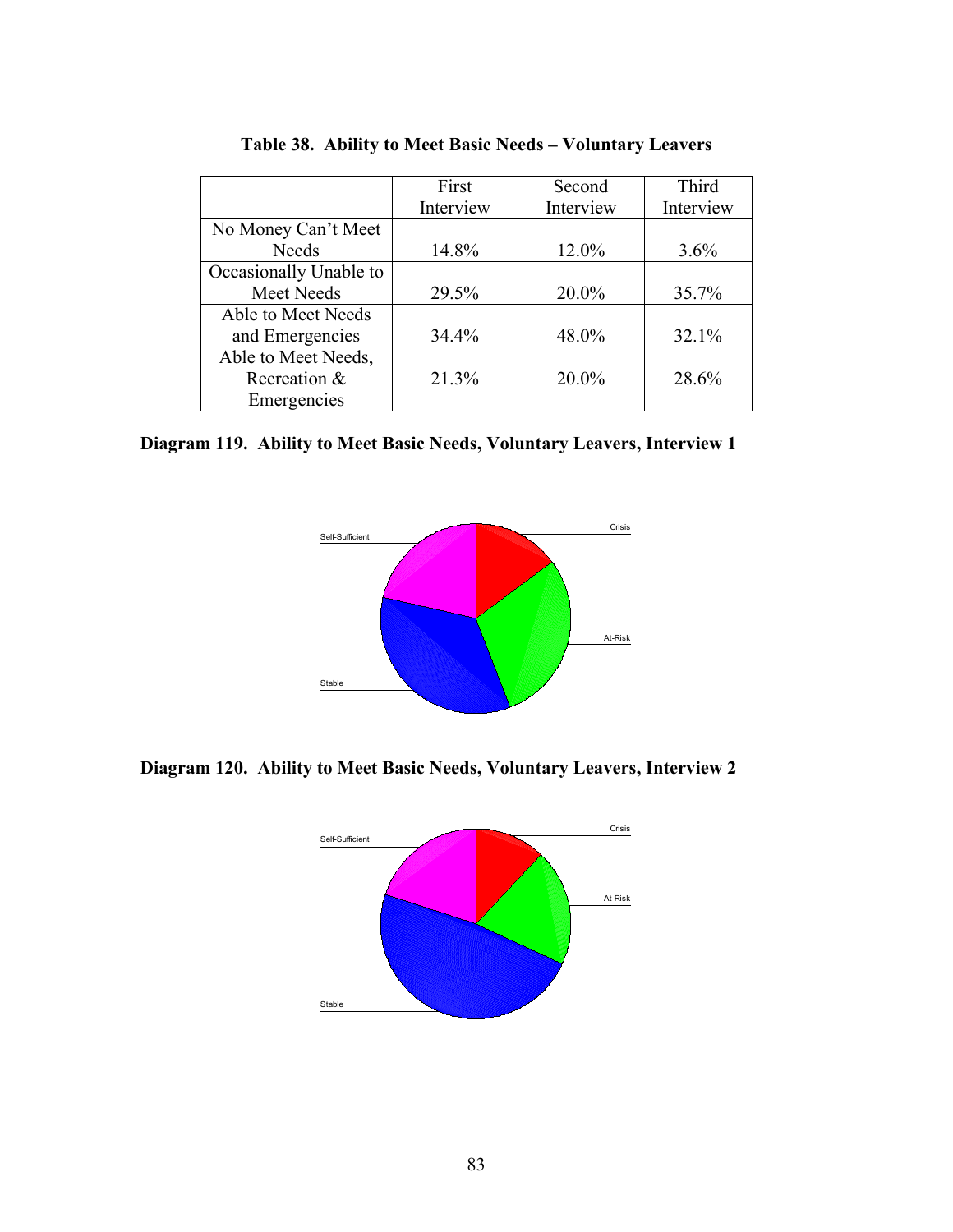#### **Diagram 121. Ability to Meet Basic Needs, Voluntary Leavers, Interview 3**



# **Employment Status**

Related to the ability to meet basic needs is the employment status of the respondent. The next question dealt with employment status and those considered to be in crisis, reported that they were unemployed and had no leads for a job. Those considered to be at-risk reported that they had inadequate employment and/or no benefits. Those reporting that they had employment that paid a wage that supported their family were considered to be stable. And finally, those considered self-sufficient reported having employment with benefits and potential for advancement. Diagrams 122 through 124 and Table 39 report the finding of this group concerning employment status.

While Table 39 shows some variation in responses over time, there was no statistical difference found when applying the paired samples t-test.

|                        | First     | Second    | Third     |
|------------------------|-----------|-----------|-----------|
|                        | Interview | Interview | Interview |
| Unemployed,            | 27.1%     | $20.0\%$  | 23.2%     |
| No Job Leads           |           |           |           |
| Inadequate             |           |           |           |
| Employment/No          | 33.9%     | 24.0%     | 25.0%     |
| <b>Benefits</b>        |           |           |           |
| Wage That              | 27.1%     | 44.0%     | 28.6%     |
| <b>Supports Family</b> |           |           |           |
| Wage, Benefits         |           |           |           |
| & Potential to         | 11.9%     | $12.0\%$  | 23.2%     |
| Advance                |           |           |           |

**Table 39. Employment Status – Voluntary Leavers**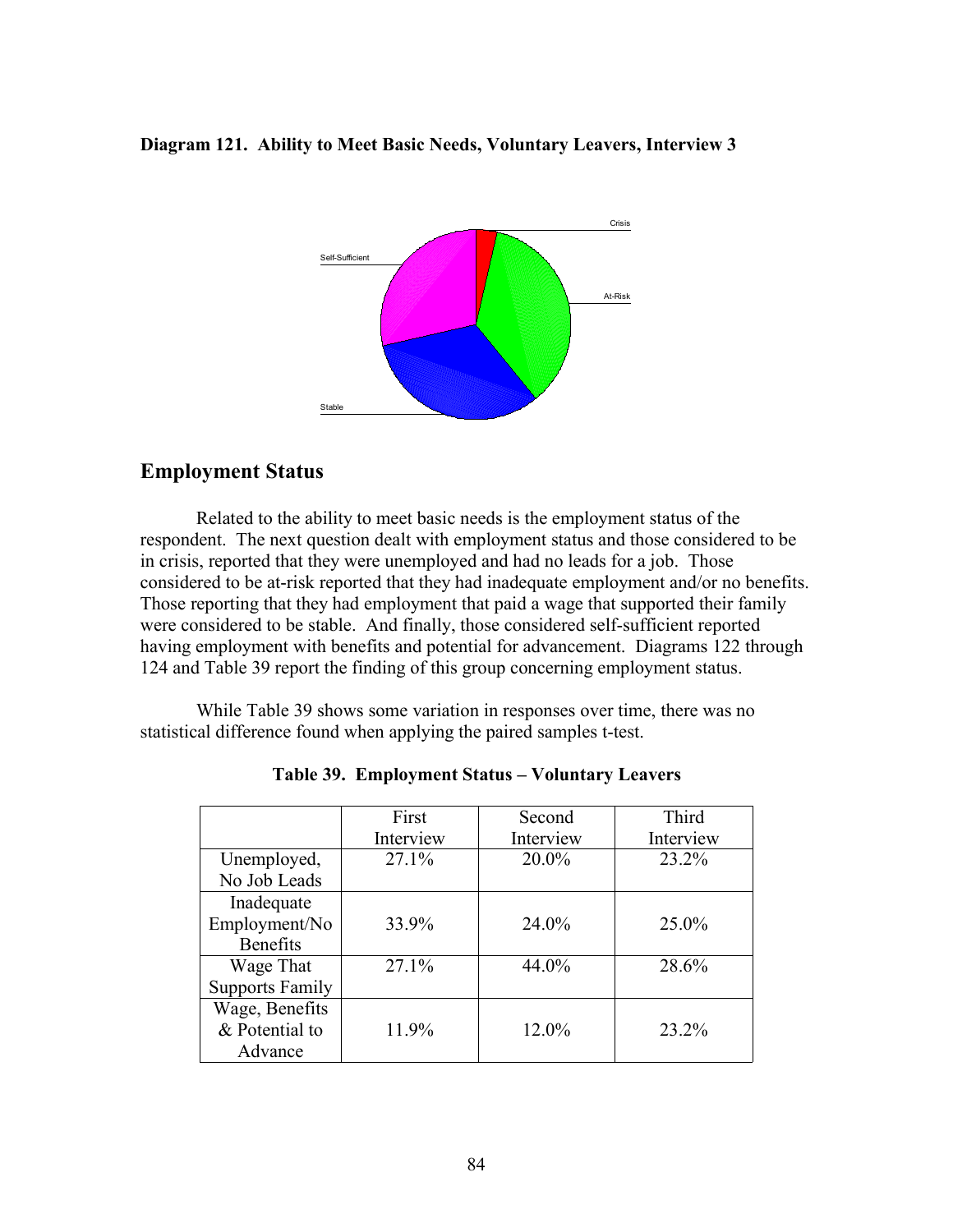**Diagram 122. Employment Status, Voluntary Leavers, Interview 1**



**Diagram 123. Employment Status, Voluntary Leavers, Interview 2**



**Diagram 124. Employment Status, Voluntary Leavers, Interview 3**

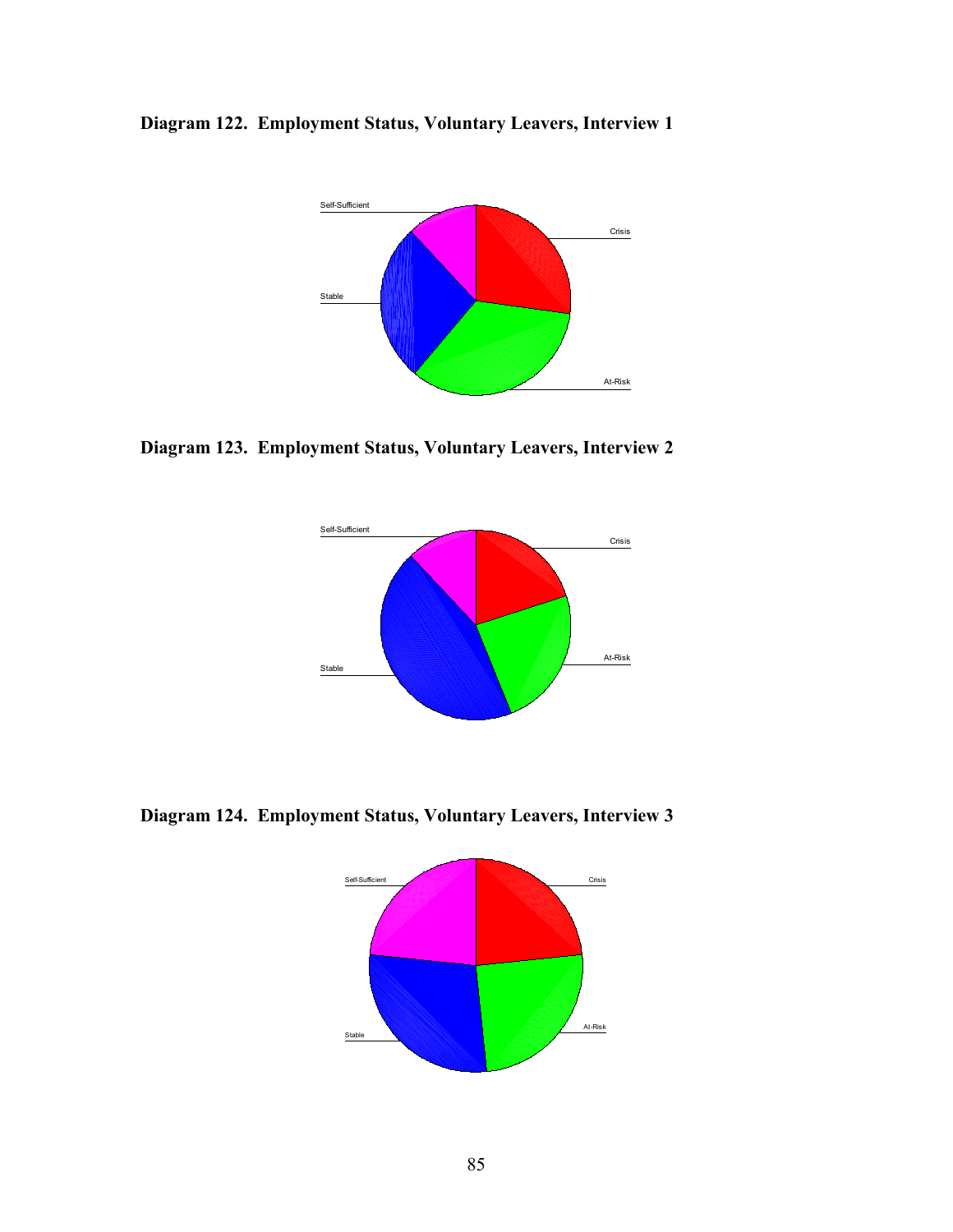## **Child Care**

Essential to the ability to maintain employment or attend school or training programs is the availability of childcare. The next question dealt with the issue of childcare. Those reporting that they had no childcare to support their employment of training were considered to be in crisis. Those reporting that they had inadequate childcare either based on quality or quantity were considered to be at-risk. People were considered stable who responded that they had adequate child care. Those considered self-sufficient reported that they had and could afford their choice of childcare. Diagrams 125 through 127 and Table 40 provide the results over time concerning childcare.

While Table 40 does indicate some variation in responses over time, there was no statistical difference found when applying the paired samples t-test.

|            | First     | Second    | Third     |
|------------|-----------|-----------|-----------|
|            | Interview | Interview | Interview |
| No         | $7.4\%$   | 14.3%     | 20.8%     |
| Child Care |           |           |           |
| Inadequate | 9.3%      | 14.3%     | 13.2%     |
| Child Care |           |           |           |
| Adequate   | 57.4%     | 57.1%     | 45.3%     |
| Child Care |           |           |           |
| Choice of  | 25.9%     | 14.3%     | 20.8%     |
| Child Care |           |           |           |

**Table 40. Child Care – Voluntary Leavers**

#### **Diagram 125. Child Care, Voluntary Leavers, Interview 1**

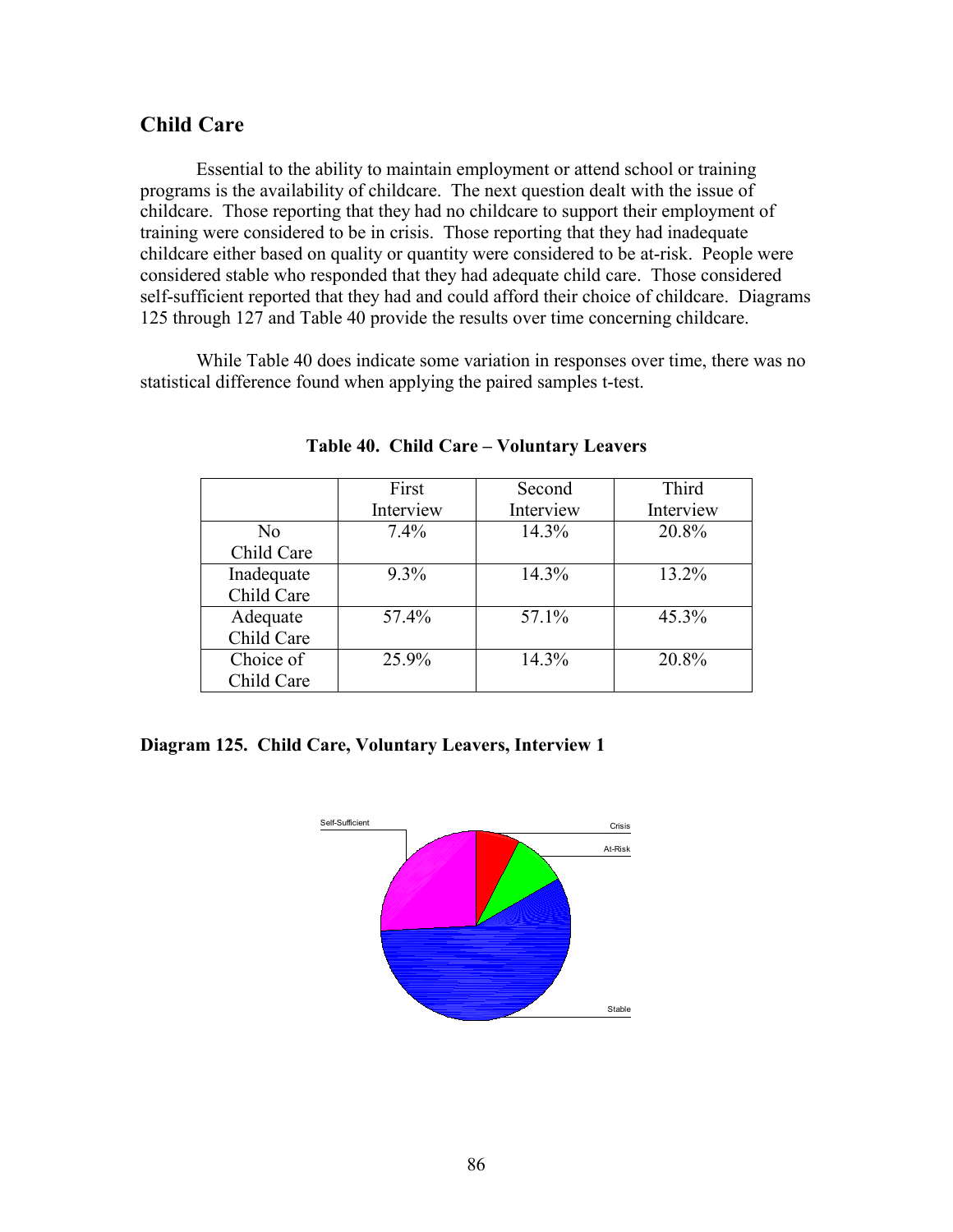#### **Diagram 126. Child Care, Voluntary Leavers, Interview 2**



**Diagram 127. Child Care, Voluntary Leavers, Interview 3**



# **School Behavior & Attendance**

Finally, respondents were asked about their children's school behavior, attendance and readiness to learn. Those in crisis reported that their children were acting out in school, resulting in suspension from the classroom. Those at-risk reported that their children had high absenteeism and some discipline problems at school. Those reporting that their children were making adequate progress in school and having possible behavior problems but accessing support services to deal with those problems were considered to be stable. Those considered to be self-sufficient reported that their children were making good progress in school and that they maintained a good relationship with their teachers and their peers. While the results of this question are reported in Diagrams 128 through 130 and in Table 41, it should be noted that this question, as a research item has some difficulties. The question did not allow for multiple response categories for people with more than one child. It also did not lend itself to a response from those with preschool age children. Therefore, while the data should be reviewed, conclusions from the data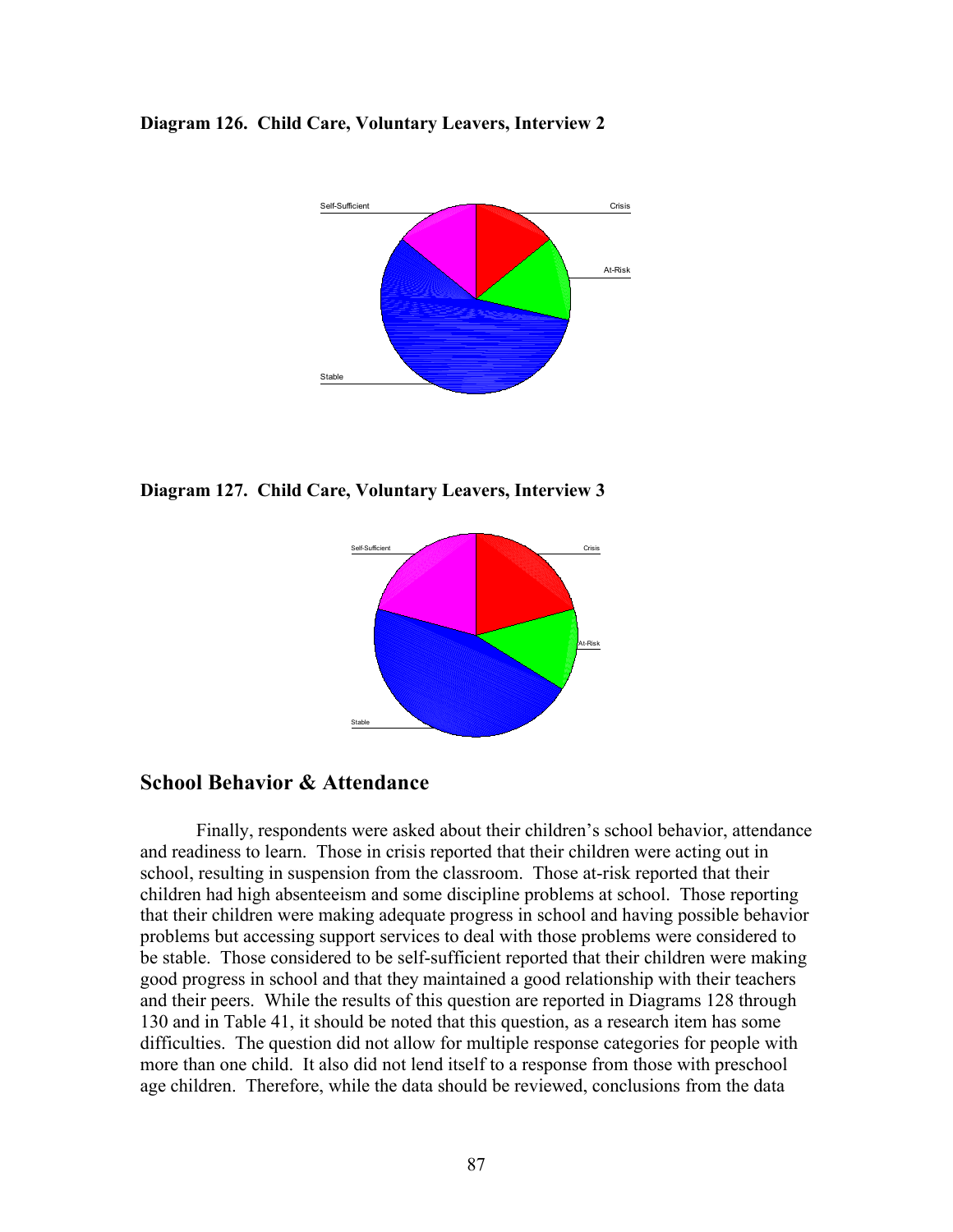should be made with extreme care. Additionally, as would be expected, there was no difference found between responses over time.

|             | First     | Second    | Third     |
|-------------|-----------|-----------|-----------|
|             | Interview | Interview | Interview |
| Acting Out, | 4.5%      | $0.0\%$   | $0.0\%$   |
| Suspension  |           |           |           |
| High        | 2.3%      | 5.6%      | $2.2\%$   |
| Absenteeism |           |           |           |
| Adequate    | 25.0%     | 22.2%     | 28.3%     |
| Progress    |           |           |           |
| Good        | 68.2%     | 72.2%     | 69.6%     |
| Progress    |           |           |           |

**Table 41. School Behavior, Attendance, and Readiness to Learn**

|  | Diagram 128. School Behavior & Attendance, Voluntary Leavers, Interview 1 |  |  |  |  |
|--|---------------------------------------------------------------------------|--|--|--|--|
|--|---------------------------------------------------------------------------|--|--|--|--|



**Diagram 129. School Behavior & Attendance, Voluntary Leavers, Interview 2**